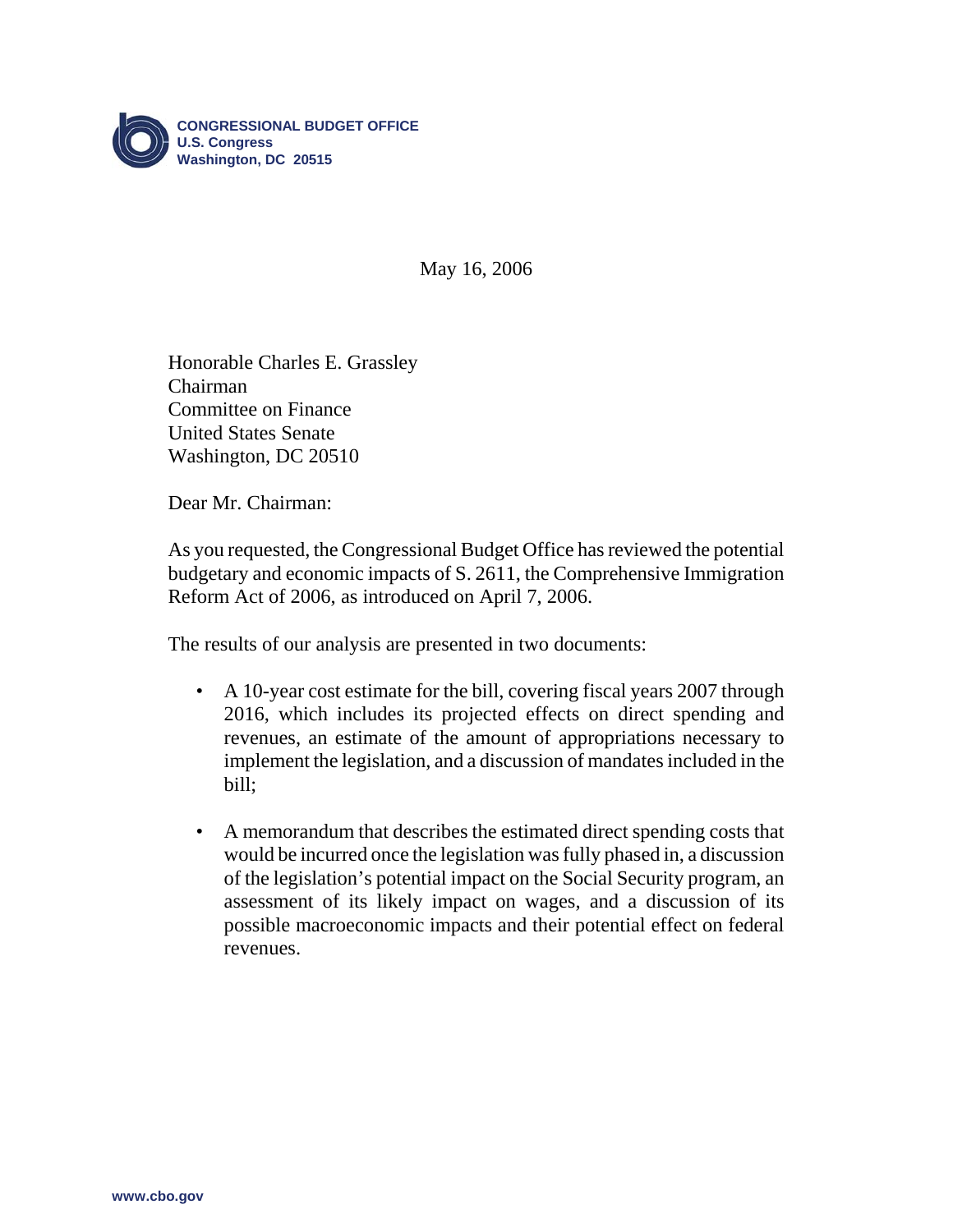Honorable Charles E. Grassley Page 2

I hope this information is helpful to you. If you would like further details on these analyses, we would be pleased to provide them. The principal CBO staff contact is Paul Cullinan.

Sincerely,

Donald B. Maum).

Donald B. Marron Acting Director

Enclosures

cc. Honorable Max Baucus Ranking Democratic Member

Identical letters sent to the Honorable Jeff Sessions, the Honorable Orrin G. Hatch, the Honorable John Cornyn, the Honorable Jon Kyl, and the Honorable Tom Coburn.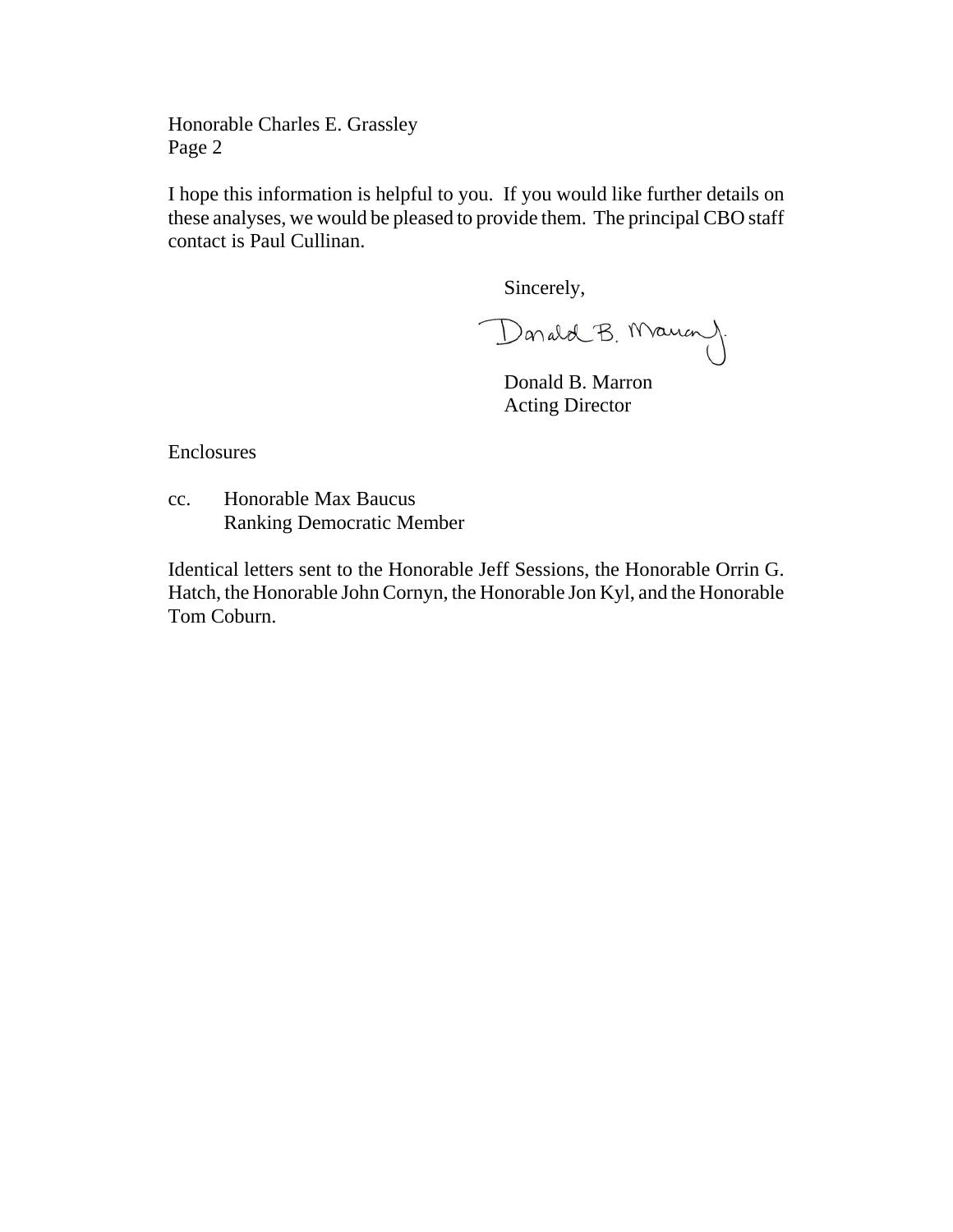

# **CONGRESSIONAL BUDGET OFFICE COST ESTIMATE**

May 16, 2006

# **S. 2611**

**Comprehensive Immigration Reform Act of 2006**

*As introduced on April 7, 2006*

# **SUMMARY**

The Comprehensive Immigration Reform Act of 2006 would amend laws governing immigration, authorize numerous initiatives to improve enforcement of those laws, and increase the limits on legal immigration. Implementing those changes would increase both direct spending (i.e., mandatory spending) and discretionary spending (i.e., spending subject to annual appropriation action). S. 2611 also would affect federal revenues, directly through enactment of the bill's provisions, by increasing the size of the labor force, and through other effects of the legislation on the U.S. economy.<sup>1</sup>

CBO and the Joint Committee on Taxation (JCT) estimate that enacting this legislation would increase direct spending by \$13 billion over the 2007-2011 period and by \$54 billion over the 2007-2016 period. Pursuant to section 407 of H. Con. Res. 95 (the Concurrent Resolution on the Budget, Fiscal Year 2006), CBO estimates that enacting S. 2611 would cause an increase in direct spending greater than \$5 billion in each of the 10-year periods between 2016 and 2055. JCT and CBO estimate that the bill would increase total federal revenues by about \$66 billion over the 2007-2016 period. Assuming appropriation of the amounts authorized in the bill, discretionary spending would increase by \$25 billion over the 2007-2011 period.

S. 2611 would impose intergovernmental mandates, as defined in the Unfunded Mandates Reform Act (UMRA), because it would preempt state and local authority and require state, local, and tribal governments to verify the work eligibility of employees. CBO estimates that the cost, if any, of complying with the preemptions would be small. The cost of complying with the requirements to verify work eligibility would depend on regulations to be developed by the Department of Homeland Security (DHS). Depending on which employers the Secretary of DHS designated as "critical," the costs to state, local, and tribal governments

<sup>1.</sup> The first two effects are reflected in this cost estimate. A discussion of the impact of other macroeconomic effects of the legislation is contained in a separate document, also transmitted on May 16, 2006.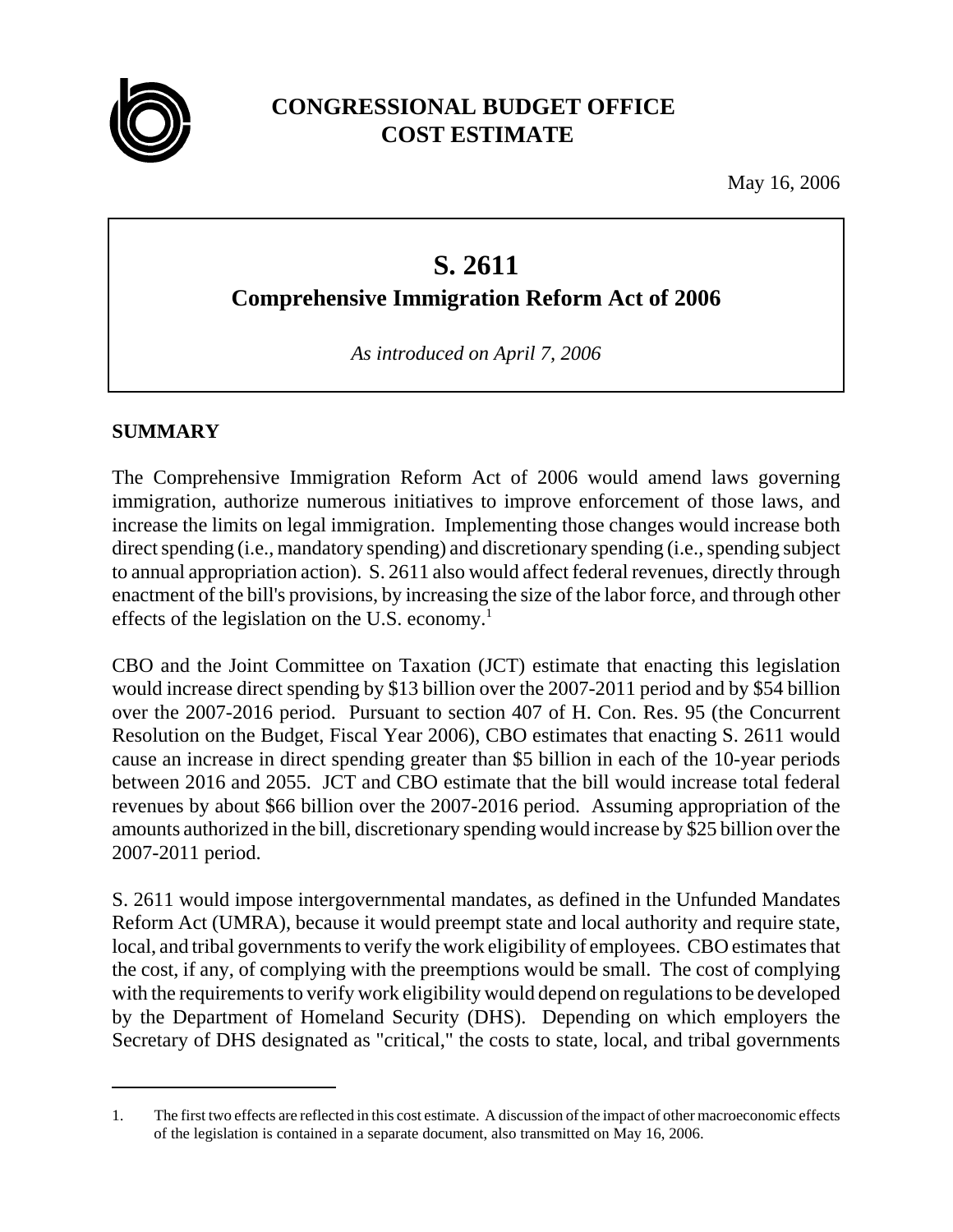would range from \$30 million to \$85 million in the first year the requirements were in effect. Until that designation is made, CBO cannot determine whether the costs to state, local, and tribal governments would exceed the annual threshold established in UMRA (\$64 million in 2006, adjusted annually for inflation).

S. 2611 would impose private-sector mandates, as defined in UMRA, on employers and other entities that hire, recruit, or refer individuals for employment**.** The mandates would require certain critical employers to verify the employment eligibility of their current employees and would require all employers and certain other entities to verify the employment eligibility of new hires and maintain records of the verifications. Based on the large number of projected new hires that employers and other entities would be required to verify annually under the bill, CBO expects that the aggregate direct costs to comply with those mandates would exceed the annual threshold for private-sector mandates (\$128 million in 2006, adjusted annually for inflation) in at least one of the first five years the mandates would be in effect.

# **ESTIMATED COST TO THE FEDERAL GOVERNMENT**

The estimated budgetary impact of S. 2611 is summarized in Table 1. The costs of this legislation fall within budget functions 500 (education, training, employment, and social services), 550 (health), 570 (Medicare), 600 (income security), 650 (Social Security), and 750 (administration of justice).

# **BASIS OF ESTIMATE**

For the purpose of this estimate, CBO assumes that S. 2611 will be enacted near the start of fiscal year 2007 and that the necessary amounts will be appropriated for each fiscal year.

### **Effects on the U.S. Population**

S. 2611 contains numerous provisions that would permit additional immigrants to enter the United States and allow certain undocumented immigrants (sometimes referred to as unauthorized or illegal aliens) now living in the United States to obtain legal immigration status. CBO estimates that enacting this legislation would increase the population in the United States by nearly 8 million residents by 2016 (see Table 2).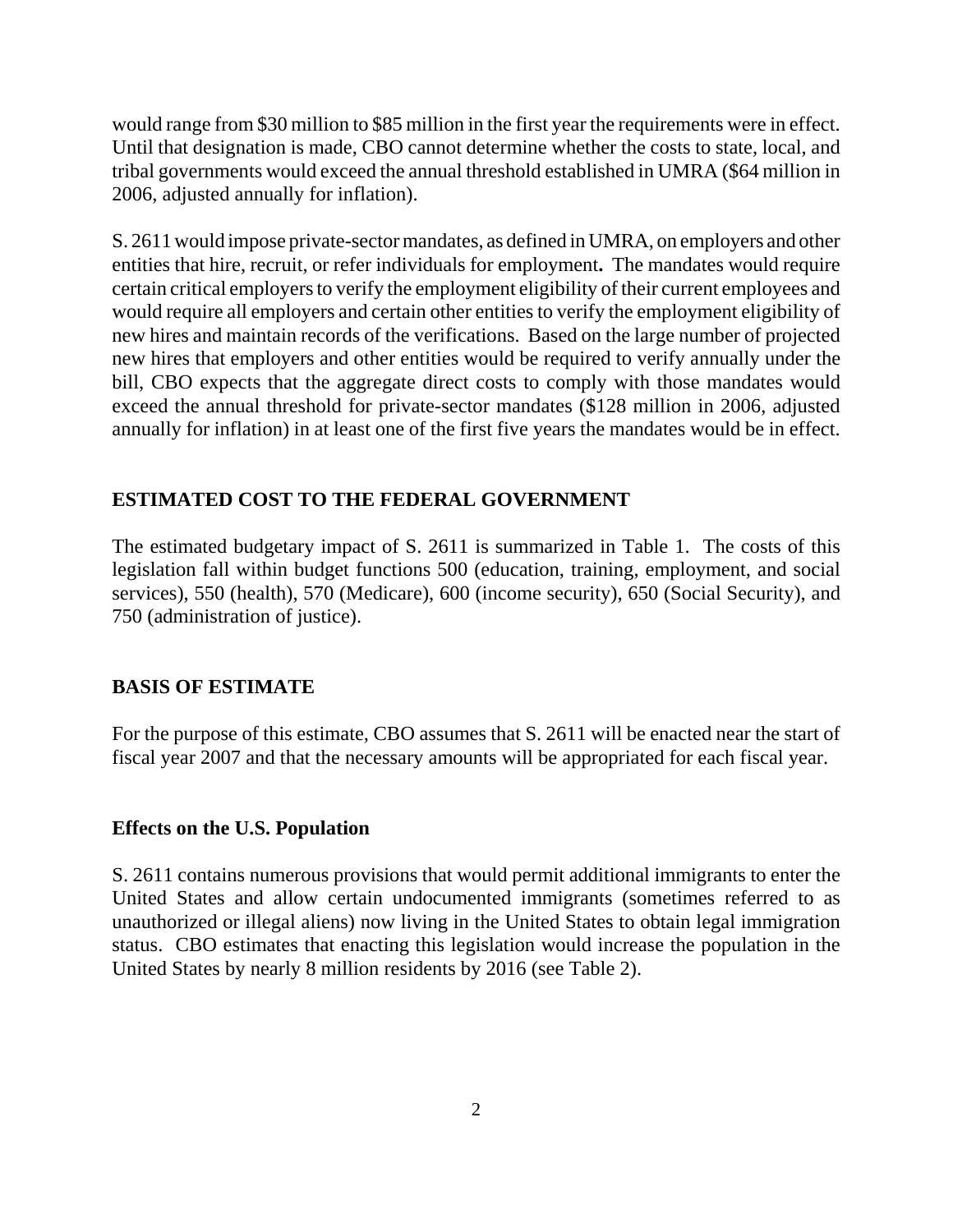|                                      |                            |        |                                                     |                   |                   | By Fiscal Year, in Billions of Dollars |      |      |                   |            |
|--------------------------------------|----------------------------|--------|-----------------------------------------------------|-------------------|-------------------|----------------------------------------|------|------|-------------------|------------|
|                                      | 2007                       | 2008   | 2009                                                | 2010              | 2011              | 2012                                   | 2013 | 2014 | 2015              | 2016       |
|                                      |                            |        | <b>CHANGES IN DIRECT SPENDING</b>                   |                   |                   |                                        |      |      |                   |            |
| <b>Estimated Outlays</b>             |                            |        |                                                     |                   |                   |                                        |      |      |                   |            |
| On-budget                            | $-1.4$                     | $-1.0$ | 5.4                                                 | 3.9               | 4.6               | 5.3                                    | 6.2  | 7.2  | 8.2               | 9.8        |
| Off-budget                           | $\overline{\phantom{a}}^*$ | 0.1    |                                                     |                   |                   |                                        | 0.7  | 0.8  |                   | <u>1.1</u> |
| Total                                | $-1.3$                     | $-0.9$ | $\frac{0.3}{5.7}$                                   | $\frac{0.4}{4.3}$ | $\frac{0.5}{5.1}$ | $\frac{0.5}{5.8}$                      | 6.9  | 8.0  | $\frac{0.9}{9.1}$ | 10.8       |
|                                      |                            |        | <b>CHANGES IN REVENUES</b>                          |                   |                   |                                        |      |      |                   |            |
| <b>Estimated Revenues</b>            |                            |        |                                                     |                   |                   |                                        |      |      |                   |            |
| On-budget                            | $-0.9$                     | 0.4    | 3.3                                                 | 4.9               | 5.8               | 6.2                                    | 6.9  | 7.5  | 8.1               | 9.2        |
| Off-budget                           | $-0.9$                     | $-0.9$ | $-0.3$                                              | 0.4               | 1.0               | 1.7                                    | 2.3  | 3.0  | 3.7               | 4.4        |
| Total                                | $-1.8$                     | $-0.5$ | 3.1                                                 | 5.2               | 6.8               | 7.9                                    | 9.2  | 10.5 | 11.8              | 13.6       |
|                                      |                            |        | <b>CHANGES IN SPENDING SUBJECT TO APPROPRIATION</b> |                   |                   |                                        |      |      |                   |            |
| <b>Estimated Authorization Level</b> | 6.1                        | 4.5    | 5.1                                                 | 6.1               | 7.1               | 8.1                                    | 6.4  | 7.0  | 7.6               | 8.2        |
| <b>Estimated Outlays</b>             | 2.4                        | 4.3    | 5.6                                                 | 5.9               | 6.9               | 7.8                                    | 7.9  | 7.6  | 7.4               | 8.0        |

#### **TABLE 1. SUMMARY OF ESTIMATED BUDGET EFFECTS OF S. 2611**

Notes: Components may not sum to totals because of rounding.

 $* =$  Less than \$50 million.

The largest factor contributing to the population increase would be a new guest-worker program; by 2016, CBO estimates that the additional entrants under that program and their offspring would total 4.3 million people. The guest-worker program would admit more new immigrants than those figures imply because a portion of the guest-worker population would enter the United States illegally in the absence of the program. Although the program would allow individuals to enter the United States on a temporary basis to work, it would also allow those workers to become permanent residents if they meet certain requirements, and CBO anticipates that many would do so. Increased limits on family-sponsored and employmentbased admissions would add 2.7 million to the U.S. population by 2016, CBO estimates. Finally, status adjustments (including from the new "blue-card" program) accorded certain undocumented immigrants currently in the United States would permit them to bring additional family members into the country, resulting in another 0.8 million U.S. residents by 2016.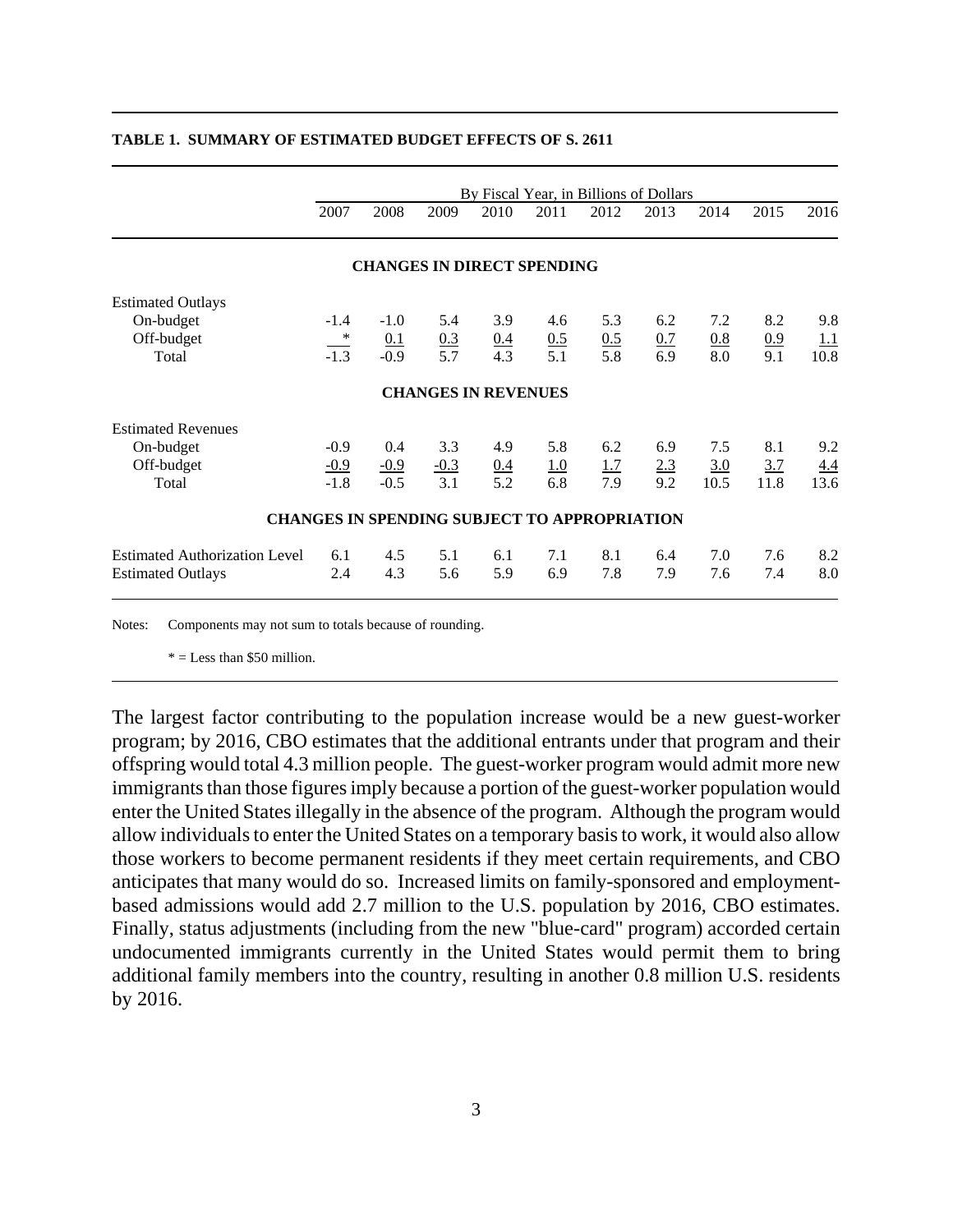#### **TABLE 2. PROJECTED CUMULATIVE CHANGES IN THE POPULATION OF THE UNITED STATES ATTRIBUTABLE TO S. 2611**

|                                            | Fiscal Year Averages, in Millions |      |      |      |      |      |      |      |      |      |
|--------------------------------------------|-----------------------------------|------|------|------|------|------|------|------|------|------|
|                                            | 2007                              | 2008 | 2009 | 2010 | 2011 | 2012 | 2013 | 2014 | 2015 | 2016 |
| Guest-worker program                       | $\mathbf{0}$                      | 0.3  | 0.8  | 1.4  | 2.0  | 2.4  | 2.9  | 3.3  | 3.8  | 4.3  |
| Family-sponsored admissions                | 0.1                               | 0.3  | 0.5  | 0.8  | 1.0  | 1.2  | 1.4  | 1.6  | 1.8  | 2.0  |
| Employment-based admissions                | ∗                                 | 0.1  | 0.2  | 0.2  | 0.3  | 0.3  | 0.4  | 0.4  | 0.6  | 0.7  |
| Legalization of undocumented<br>immigrants | 0.1                               | 0.3  | 0.4  | 0.4  | 0.4  | 0.4  | 0.4  | 0.4  | 0.4  | 0.4  |
| Blue-card program                          | $\ast$                            | 0.2  | 0.3  | 0.3  | 0.3  | 0.3  | 0.4  | 0.4  | 0.4  | 0.4  |
| Total                                      | 0.3                               | 1.2  | 2.2  | 3.1  | 4.0  | 4.7  | 5.4  | 6.1  | 6.9  | 7.8  |

Notes: The figures include children born to new entrants after their arrival in the United States. The estimates do not include the current undocumented immigrant population nor the legal and illegal immigration that is expected to occur over the next decade under current law.

Components may not sum to totals because of rounding.

 $*$  = Fewer than 50,000.

The bill contains several other provisions that would also increase the number of immigrants and nonimmigrants in the United States. However, CBO expects that the additional entrants resulting from those provisions would not have a significant budgetary effect beyond the additional fees that would be charged.

#### **Direct Spending**

CBO anticipates that changes in the number and status of immigrants resulting from S. 2611 would ultimately increase mandatory spending in a variety of federal benefit programs. Over the next 10 years, the additional spending would be primarily for refundable tax credits and programs such as Medicaid, Social Security, Medicare, and Food Stamps. Several other federal programs, such as Supplemental Security Income (SSI), unemployment insurance, and student loans, would experience spending increases of lesser magnitude. Those increases would be partially offset by collections from various fees that are recorded as offsets to outlays. The impact on other mandatory programs during that period would be much smaller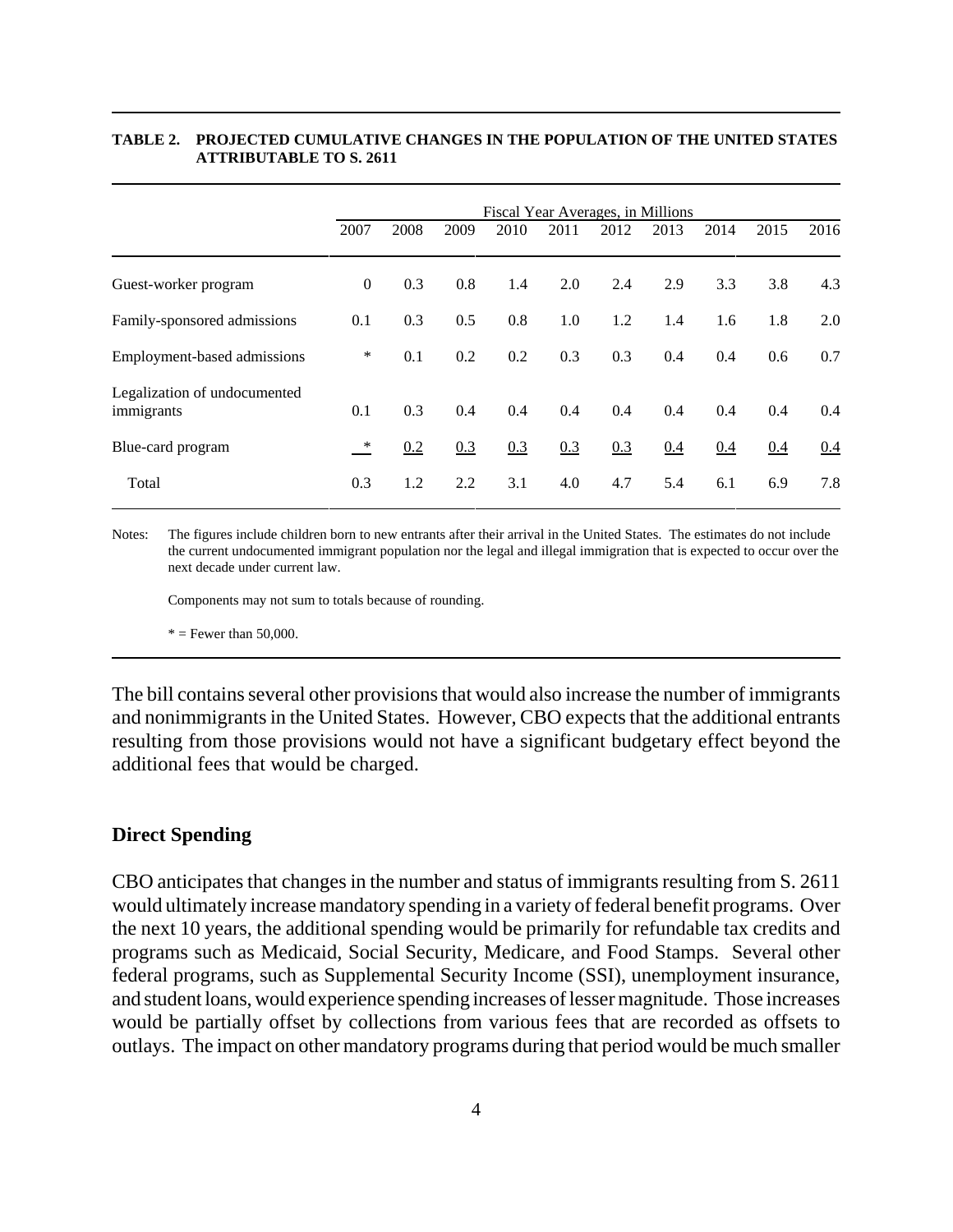because those programs either have fixed funding, place more restrictions on the eligibility of noncitizens, or would not experience a significant increase in spending until after 2016.

Overall, CBO estimates that enacting the bill would reduce direct spending by \$1.3 billion in 2007, but increase that spending by \$54 billion over the 2007-2016 period. The bill's estimated effects on direct spending are shown in Table 3.

**Noncitizens' Eligibility for Federal Benefit Programs.** Since the enactment of the Personal Responsibility and Work Opportunity Reconciliation Act of 1996 (PRWORA), the eligibility of noncitizens for public benefit programs such as Food Stamps and Medicaid has been limited to a subset of "qualified aliens." Qualified aliens primarily include legal permanent residents (LPRs, who have been issued so-called "green cards"), refugees, and individuals who have been granted asylum. Most other categories of legal aliens—as well as all illegal immigrants—are not considered qualified aliens.

*Food Stamps*. For the Food Stamp program, the eligibility of noncitizens is relatively straightforward. Qualified aliens who are children under the age of 18 are eligible for benefits immediately; most adults are eligible after being a qualified alien for five years. (Certain other groups, such as refugees and asylees, are eligible for benefits without a waiting period.) In addition, noncitizens must also meet the program's income and asset requirements. Noncitizens who are not qualified aliens cannot receive any benefits.

In general, enacting S. 2611 would increase Food Stamp spending in several ways:

- *Higher immigration limits.* The additional immigrants who would enter the United States as family- or employment-based LPRs would become eligible for benefits after five years.
- *LPRs under age 18.* Additional immigrant children under 18 who become LPRs would be eligible without any waiting period.
- *Children born as citizens.* Children born in the United States to the new immigrants would be eligible just as other citizen-children are.
- *Other adults.* The current undocumented and other new immigrants eventually could become eligible for benefits, but they would experience a much longer period of ineligibility than the LPRs admitted through the higher family-sponsored and employment-based visa limits.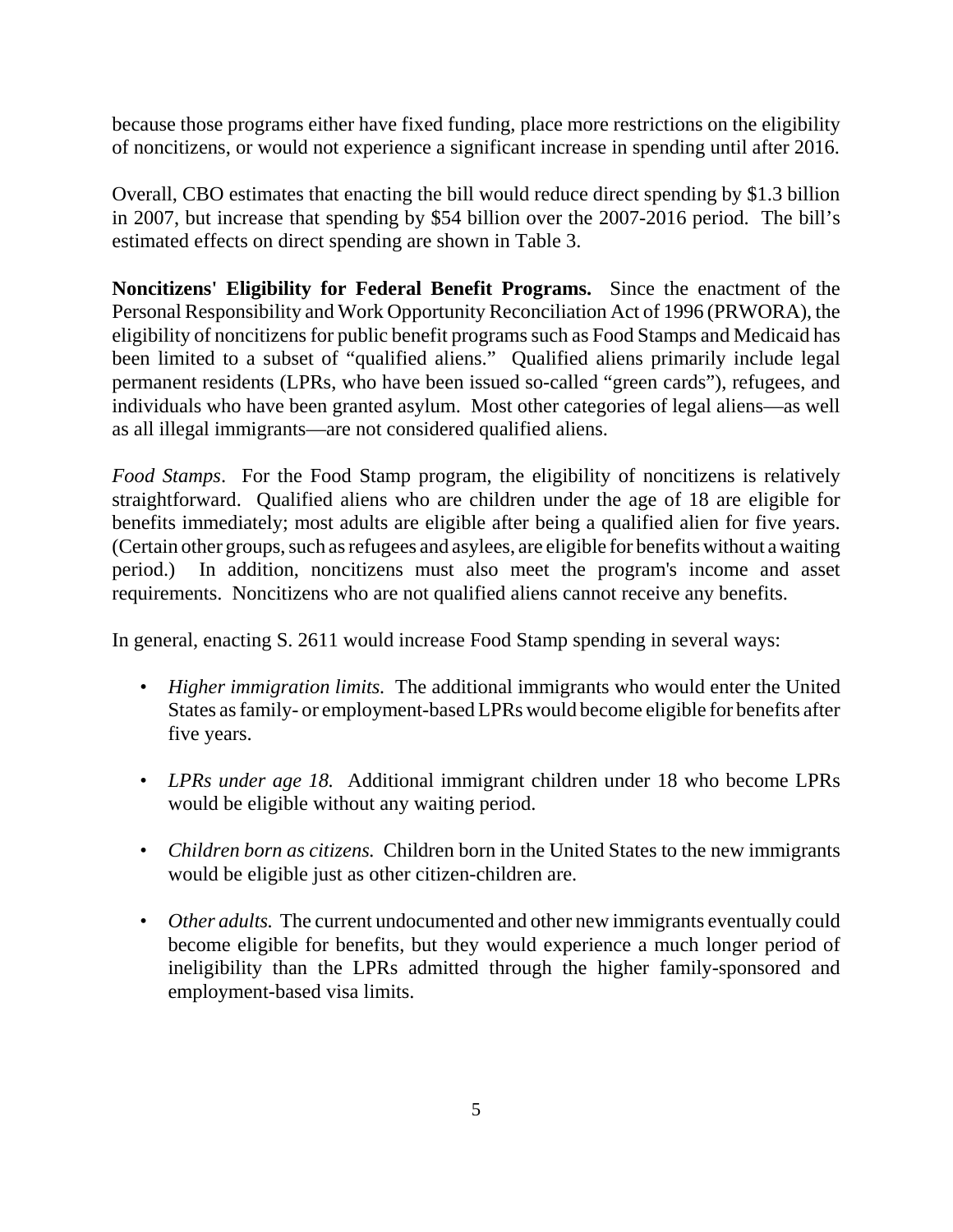| 2016<br>2007<br>2008<br>2009<br>2010<br>2011<br>2012<br>2013<br>2014<br>2015<br>Guest-Worker Program<br>$\ast$<br>$\ast$<br>$\ast$<br>$\ast$<br>$\ast$<br>$\boldsymbol{0}$<br>∗<br>Food Stamps<br>0.1<br>0.1<br>0.1<br>$\mathbf{0}$<br>$\ast$<br>0.1<br>0.5<br>0.8<br>1.3<br>5.0<br>Medicaid<br>0.2<br>0.4<br>0.6<br>1.0<br>$\ast$<br>$\ast$<br>$\ast$<br>$\ast$<br>$\ast$<br>$\ast$<br>$\ast$<br>$\ast$<br>Medicare<br>$\mathbf{0}$<br>$\boldsymbol{0}$<br>0.1<br>$\ast$<br>$-0.7$<br>$\overline{0}$<br>Visa Fees<br>$-0.1$<br>$-0.1$<br>$-0.1$<br>$-0.1$<br>$-0.1$<br>$-0.1$<br>$-0.1$<br>$-0.1$<br>Other <sup>b</sup><br>$\ast$<br>$\frac{0}{0}$<br>$\ast$<br>$\ast$<br>$\ast$<br>$\ast$<br>$\ast$<br>$\ast$<br>0.1<br>0.3<br>0.1<br>$\frac{1}{2}$<br>0.2<br>0.3<br>0.5<br>0.6<br>0.8<br>0.1<br>1.1<br>1.4<br>Subtotal<br>Family-Sponsored Admissions<br>$\ast$<br>$\ast$<br>$\ast$<br>∗<br>0.1<br>0.1<br>0.1<br>0.2<br>0.2<br>0.3<br>1.1<br>Food Stamps<br>0.3<br>∗<br>0.2<br>0.4<br>0.6<br>0.9<br>1.2<br>1.5<br>5.1<br>Medicaid<br>0.1<br>0.1<br>$\ast$<br>$\ast$<br>$\ast$<br>$\ast$<br>$\ast$<br>$\ast$<br>$\ast$<br>$\ast$<br>Medicare<br>$\mathbf{0}$<br>0.1<br>$\mathbf{0}$<br>$\ast$<br>$\ast$<br>Visa Fees<br>$\ast$<br>$\ast$<br>∗<br>$\mathbf{0}$<br>$\mathbf{0}$<br>$\mathbf{0}$<br>$\boldsymbol{0}$<br>$\mathbf{0}$<br>$\mathbf{0}$<br>Other <sup>b</sup><br>$\ast$<br>$\ast$<br>$\ast$<br>∗<br>$\ast$<br>$\ast$<br>$\ast$<br>$\ast$<br>0.1<br>0.3<br>0.1<br>$\overline{\phantom{0}}$<br>0.5<br>$\overline{0.2}$<br>$\overline{0.3}$<br>0.1<br>0.2<br>0.8<br>1.1<br>6.5<br>1.5<br>1.9<br>Subtotal<br><b>Employment-Based Admissions</b><br>∗<br>*<br>$\ast$<br>*<br>∗<br>*<br>*<br>∗<br>0.3<br>Food Stamps<br>0.1<br>0.1<br>*<br>$\ast$<br>$\ast$<br>*<br>$\ast$<br>$\ast$<br>$\ast$<br>*<br>*<br>*<br>0.1<br>Medicaid<br>$\ast$<br>$\ast$<br>$\ast$<br>*<br>*<br>*<br>*<br>*<br>Medicare<br>$\overline{0}$<br>$\overline{0}$<br>0.1<br>$\ast$<br>$\ast$<br>$\ast$<br>$\ast$<br>$\ast$<br>∗<br>*<br>Visa Fees<br>$\boldsymbol{0}$<br>$\boldsymbol{0}$<br>$\boldsymbol{0}$<br>$\overline{0}$<br>Other <sup>b</sup><br>$\ast$<br>$\ast$<br>$\ast$<br>$\ast$<br>$\ast$<br>$\ast$<br>∗<br>$\ast$<br>0.1<br>0.3<br>0.1<br>$\overline{\phantom{0}}$<br>$\overline{\overline{}}$<br>$\frac{1}{\ast}$<br>$\overline{\phantom{0}}$<br>$\overline{\phantom{0}}$<br>0.1<br>0.1<br>0.2<br>0.3<br>Subtotal<br>Legalization of Undocumented<br>Immigrants<br>$\ast$<br>$\ast$<br>$\ast$<br>$\ast$<br>$\ast$<br>$\ast$<br>$\ast$<br>$\ast$<br>0.3<br>0.1<br>0.1<br>Food Stamps<br>$\ast$<br>0.2<br>0.2<br>1.5<br>Medicaid<br>0.1<br>0.1<br>0.1<br>0.1<br>0.2<br>0.2<br>0.2<br>$\ast$<br>$\overline{0}$<br>0.2<br>0.3<br>0.5<br>0.7<br>3.5<br>Medicare<br>$\mathbf{0}$<br>0.4<br>0.6<br>0.8<br>*<br>0.1<br>0.4<br>0.4<br>0.5<br>0.7<br>0.9<br>Social Security (off-budget)<br>0.3<br>0.6<br>0.8<br>*<br>$\ast$<br>$\ast$<br>$\ast$<br>$\ast$<br>$\ast$<br>$\ast$<br>$\ast$<br>$\ast$<br>$\ast$<br>Supplemental Security Income<br>0.1<br>$\ast$<br>Unemployment Insurance<br>$\mathbf{0}$<br>$\boldsymbol{0}$<br>$\mathbf{0}$<br>$\mathbf{0}$<br>0.1<br>$\mathbf{0}$<br>$\mathbf{0}$<br>$\theta$<br>$\theta$<br>Visa Fees<br>$\overline{0}$<br>2.7<br>$\overline{0}$<br>$\overline{0}$<br>$\overline{0}$<br>$\overline{0}$<br>$\overline{0}$<br>$\boldsymbol{0}$<br>$\frac{-1.3}{-1.3}$<br>$\boldsymbol{0}$<br><u>-1.4</u><br>$\overline{1.1}$<br>$\overline{1.5}$<br>$\overline{0.7}$<br>$\overline{0.9}$<br>$\overline{1.3}$<br>$\overline{1.8}$<br>$-1.1$<br>3.1<br>2.2<br>10.1<br>Subtotal<br><b>Blue-Card Program</b><br>∗<br>$\ast$<br>∗<br>0.7<br>Food Stamps<br>∗<br>∗<br>∗<br>0.1<br>0.2<br>0.2<br>0.2<br>$0.1\,$<br>0.1<br>0.1<br>$0.1\,$<br>0.2<br>0.2<br>Medicaid<br>0.2<br>0.4<br>1.4<br>*<br>∗<br>$\ast$<br>$\ast$<br>$\ast$<br>$\ast$<br>$\ast$<br>$\boldsymbol{0}$<br>$\ast$<br>$\ast$<br>$\ast$<br>Medicare<br>$\boldsymbol{0}$<br>0.1<br>$\ast$<br>$\ast$<br>$\ast$<br>$\ast$<br>$\ast$<br>$\ast$<br>$\ast$<br>Visa Fees<br>$\mathbf{0}$<br>$\mathbf{0}$<br>$\mathbf{0}$<br>$\boldsymbol{0}$<br>Other <sup>b</sup><br>$*$<br>$*$<br>$*$ $*$<br>$\ast$<br>$\ast$<br>∗<br>$\ast$<br>$\ast$<br>$\ast$<br>0.1<br>0.1<br>$\frac{0.2}{2.3}$<br>$\overline{0.2}$<br>$\overline{0.1}$<br>$\overline{0.1}$<br>$\overline{0.1}$<br>0.3<br>0.4<br>0.5<br>Subtotal<br>0.6<br>Conditional Status for Undocumented<br><b>Students</b><br>Food Stamps<br>$\ast$<br>∗<br>∗<br>$\ast$<br>∗<br>$\mathbf{0}$<br>$\boldsymbol{0}$<br>$\boldsymbol{0}$<br>$\mathbf{0}$<br>$\boldsymbol{0}$<br>$*$ $*$<br>$\ast$<br>$*$ $*$<br>$\ast$<br>Medicaid<br>$\frac{0}{0}$<br>$\underline{0}$<br>$\underline{0}$<br>$\frac{0}{0}$<br>$*$ $*$<br>$\underline{0}$<br>0.1<br>$\overline{\phantom{0}}$<br>$\overline{\overline{\overline{x}}}$<br>$\boldsymbol{0}$<br>$\boldsymbol{0}$<br>$\overline{0}$<br>Subtotal<br>Additional H-1B Visas and Persons with<br>$-0.1$<br>$-0.1$<br>$\ast$<br>$\ast$<br>$\ast$<br><b>Advanced Degrees</b><br>$-0.1$<br>$-0.1$<br>$-0.1$<br>$-0.1$<br>$-0.1$<br>Refundable Tax Credits <sup>a</sup><br>(Effects of all programs)<br>0.2<br>2.3<br>3.2<br>3.5<br>4.1<br>4.2<br>4.5<br>$\boldsymbol{0}$<br>3.7<br>3.9<br><b>Total Changes in Direct Spending</b><br>5.1<br>5.8<br>$-1.3$<br>$-0.9$<br>5.7<br>4.3<br>6.9<br>8.0<br>9.1<br>10.8 | Outlays By Fiscal Year, in Billions of Dollars |  |  |  |  |  |  |  |  |  |               |
|--------------------------------------------------------------------------------------------------------------------------------------------------------------------------------------------------------------------------------------------------------------------------------------------------------------------------------------------------------------------------------------------------------------------------------------------------------------------------------------------------------------------------------------------------------------------------------------------------------------------------------------------------------------------------------------------------------------------------------------------------------------------------------------------------------------------------------------------------------------------------------------------------------------------------------------------------------------------------------------------------------------------------------------------------------------------------------------------------------------------------------------------------------------------------------------------------------------------------------------------------------------------------------------------------------------------------------------------------------------------------------------------------------------------------------------------------------------------------------------------------------------------------------------------------------------------------------------------------------------------------------------------------------------------------------------------------------------------------------------------------------------------------------------------------------------------------------------------------------------------------------------------------------------------------------------------------------------------------------------------------------------------------------------------------------------------------------------------------------------------------------------------------------------------------------------------------------------------------------------------------------------------------------------------------------------------------------------------------------------------------------------------------------------------------------------------------------------------------------------------------------------------------------------------------------------------------------------------------------------------------------------------------------------------------------------------------------------------------------------------------------------------------------------------------------------------------------------------------------------------------------------------------------------------------------------------------------------------------------------------------------------------------------------------------------------------------------------------------------------------------------------------------------------------------------------------------------------------------------------------------------------------------------------------------------------------------------------------------------------------------------------------------------------------------------------------------------------------------------------------------------------------------------------------------------------------------------------------------------------------------------------------------------------------------------------------------------------------------------------------------------------------------------------------------------------------------------------------------------------------------------------------------------------------------------------------------------------------------------------------------------------------------------------------------------------------------------------------------------------------------------------------------------------------------------------------------------------------------------------------------------------------------------------------------------------------------------------------------------------------------------------------------------------------------------------------------------------------------------------------------------------------------------------------------------------------------------------------------------------------------------------------------------------------------------------------------------------------------------------------------------------------------------------------------------------------------------------------------------------------------------------------------------------------------------------------------------------------------------------------------------------------------------------------------------------------------------------------------------------------------------------------------------------------------------------------------------------------------------------------------------------------------------------------------------------------------------------------------------------|------------------------------------------------|--|--|--|--|--|--|--|--|--|---------------|
|                                                                                                                                                                                                                                                                                                                                                                                                                                                                                                                                                                                                                                                                                                                                                                                                                                                                                                                                                                                                                                                                                                                                                                                                                                                                                                                                                                                                                                                                                                                                                                                                                                                                                                                                                                                                                                                                                                                                                                                                                                                                                                                                                                                                                                                                                                                                                                                                                                                                                                                                                                                                                                                                                                                                                                                                                                                                                                                                                                                                                                                                                                                                                                                                                                                                                                                                                                                                                                                                                                                                                                                                                                                                                                                                                                                                                                                                                                                                                                                                                                                                                                                                                                                                                                                                                                                                                                                                                                                                                                                                                                                                                                                                                                                                                                                                                                                                                                                                                                                                                                                                                                                                                                                                                                                                                                                                                              |                                                |  |  |  |  |  |  |  |  |  | 2007-<br>2016 |
|                                                                                                                                                                                                                                                                                                                                                                                                                                                                                                                                                                                                                                                                                                                                                                                                                                                                                                                                                                                                                                                                                                                                                                                                                                                                                                                                                                                                                                                                                                                                                                                                                                                                                                                                                                                                                                                                                                                                                                                                                                                                                                                                                                                                                                                                                                                                                                                                                                                                                                                                                                                                                                                                                                                                                                                                                                                                                                                                                                                                                                                                                                                                                                                                                                                                                                                                                                                                                                                                                                                                                                                                                                                                                                                                                                                                                                                                                                                                                                                                                                                                                                                                                                                                                                                                                                                                                                                                                                                                                                                                                                                                                                                                                                                                                                                                                                                                                                                                                                                                                                                                                                                                                                                                                                                                                                                                                              |                                                |  |  |  |  |  |  |  |  |  |               |
|                                                                                                                                                                                                                                                                                                                                                                                                                                                                                                                                                                                                                                                                                                                                                                                                                                                                                                                                                                                                                                                                                                                                                                                                                                                                                                                                                                                                                                                                                                                                                                                                                                                                                                                                                                                                                                                                                                                                                                                                                                                                                                                                                                                                                                                                                                                                                                                                                                                                                                                                                                                                                                                                                                                                                                                                                                                                                                                                                                                                                                                                                                                                                                                                                                                                                                                                                                                                                                                                                                                                                                                                                                                                                                                                                                                                                                                                                                                                                                                                                                                                                                                                                                                                                                                                                                                                                                                                                                                                                                                                                                                                                                                                                                                                                                                                                                                                                                                                                                                                                                                                                                                                                                                                                                                                                                                                                              |                                                |  |  |  |  |  |  |  |  |  | 0.3           |
|                                                                                                                                                                                                                                                                                                                                                                                                                                                                                                                                                                                                                                                                                                                                                                                                                                                                                                                                                                                                                                                                                                                                                                                                                                                                                                                                                                                                                                                                                                                                                                                                                                                                                                                                                                                                                                                                                                                                                                                                                                                                                                                                                                                                                                                                                                                                                                                                                                                                                                                                                                                                                                                                                                                                                                                                                                                                                                                                                                                                                                                                                                                                                                                                                                                                                                                                                                                                                                                                                                                                                                                                                                                                                                                                                                                                                                                                                                                                                                                                                                                                                                                                                                                                                                                                                                                                                                                                                                                                                                                                                                                                                                                                                                                                                                                                                                                                                                                                                                                                                                                                                                                                                                                                                                                                                                                                                              |                                                |  |  |  |  |  |  |  |  |  |               |
|                                                                                                                                                                                                                                                                                                                                                                                                                                                                                                                                                                                                                                                                                                                                                                                                                                                                                                                                                                                                                                                                                                                                                                                                                                                                                                                                                                                                                                                                                                                                                                                                                                                                                                                                                                                                                                                                                                                                                                                                                                                                                                                                                                                                                                                                                                                                                                                                                                                                                                                                                                                                                                                                                                                                                                                                                                                                                                                                                                                                                                                                                                                                                                                                                                                                                                                                                                                                                                                                                                                                                                                                                                                                                                                                                                                                                                                                                                                                                                                                                                                                                                                                                                                                                                                                                                                                                                                                                                                                                                                                                                                                                                                                                                                                                                                                                                                                                                                                                                                                                                                                                                                                                                                                                                                                                                                                                              |                                                |  |  |  |  |  |  |  |  |  |               |
|                                                                                                                                                                                                                                                                                                                                                                                                                                                                                                                                                                                                                                                                                                                                                                                                                                                                                                                                                                                                                                                                                                                                                                                                                                                                                                                                                                                                                                                                                                                                                                                                                                                                                                                                                                                                                                                                                                                                                                                                                                                                                                                                                                                                                                                                                                                                                                                                                                                                                                                                                                                                                                                                                                                                                                                                                                                                                                                                                                                                                                                                                                                                                                                                                                                                                                                                                                                                                                                                                                                                                                                                                                                                                                                                                                                                                                                                                                                                                                                                                                                                                                                                                                                                                                                                                                                                                                                                                                                                                                                                                                                                                                                                                                                                                                                                                                                                                                                                                                                                                                                                                                                                                                                                                                                                                                                                                              |                                                |  |  |  |  |  |  |  |  |  |               |
|                                                                                                                                                                                                                                                                                                                                                                                                                                                                                                                                                                                                                                                                                                                                                                                                                                                                                                                                                                                                                                                                                                                                                                                                                                                                                                                                                                                                                                                                                                                                                                                                                                                                                                                                                                                                                                                                                                                                                                                                                                                                                                                                                                                                                                                                                                                                                                                                                                                                                                                                                                                                                                                                                                                                                                                                                                                                                                                                                                                                                                                                                                                                                                                                                                                                                                                                                                                                                                                                                                                                                                                                                                                                                                                                                                                                                                                                                                                                                                                                                                                                                                                                                                                                                                                                                                                                                                                                                                                                                                                                                                                                                                                                                                                                                                                                                                                                                                                                                                                                                                                                                                                                                                                                                                                                                                                                                              |                                                |  |  |  |  |  |  |  |  |  | 4.9           |
|                                                                                                                                                                                                                                                                                                                                                                                                                                                                                                                                                                                                                                                                                                                                                                                                                                                                                                                                                                                                                                                                                                                                                                                                                                                                                                                                                                                                                                                                                                                                                                                                                                                                                                                                                                                                                                                                                                                                                                                                                                                                                                                                                                                                                                                                                                                                                                                                                                                                                                                                                                                                                                                                                                                                                                                                                                                                                                                                                                                                                                                                                                                                                                                                                                                                                                                                                                                                                                                                                                                                                                                                                                                                                                                                                                                                                                                                                                                                                                                                                                                                                                                                                                                                                                                                                                                                                                                                                                                                                                                                                                                                                                                                                                                                                                                                                                                                                                                                                                                                                                                                                                                                                                                                                                                                                                                                                              |                                                |  |  |  |  |  |  |  |  |  |               |
|                                                                                                                                                                                                                                                                                                                                                                                                                                                                                                                                                                                                                                                                                                                                                                                                                                                                                                                                                                                                                                                                                                                                                                                                                                                                                                                                                                                                                                                                                                                                                                                                                                                                                                                                                                                                                                                                                                                                                                                                                                                                                                                                                                                                                                                                                                                                                                                                                                                                                                                                                                                                                                                                                                                                                                                                                                                                                                                                                                                                                                                                                                                                                                                                                                                                                                                                                                                                                                                                                                                                                                                                                                                                                                                                                                                                                                                                                                                                                                                                                                                                                                                                                                                                                                                                                                                                                                                                                                                                                                                                                                                                                                                                                                                                                                                                                                                                                                                                                                                                                                                                                                                                                                                                                                                                                                                                                              |                                                |  |  |  |  |  |  |  |  |  |               |
|                                                                                                                                                                                                                                                                                                                                                                                                                                                                                                                                                                                                                                                                                                                                                                                                                                                                                                                                                                                                                                                                                                                                                                                                                                                                                                                                                                                                                                                                                                                                                                                                                                                                                                                                                                                                                                                                                                                                                                                                                                                                                                                                                                                                                                                                                                                                                                                                                                                                                                                                                                                                                                                                                                                                                                                                                                                                                                                                                                                                                                                                                                                                                                                                                                                                                                                                                                                                                                                                                                                                                                                                                                                                                                                                                                                                                                                                                                                                                                                                                                                                                                                                                                                                                                                                                                                                                                                                                                                                                                                                                                                                                                                                                                                                                                                                                                                                                                                                                                                                                                                                                                                                                                                                                                                                                                                                                              |                                                |  |  |  |  |  |  |  |  |  |               |
|                                                                                                                                                                                                                                                                                                                                                                                                                                                                                                                                                                                                                                                                                                                                                                                                                                                                                                                                                                                                                                                                                                                                                                                                                                                                                                                                                                                                                                                                                                                                                                                                                                                                                                                                                                                                                                                                                                                                                                                                                                                                                                                                                                                                                                                                                                                                                                                                                                                                                                                                                                                                                                                                                                                                                                                                                                                                                                                                                                                                                                                                                                                                                                                                                                                                                                                                                                                                                                                                                                                                                                                                                                                                                                                                                                                                                                                                                                                                                                                                                                                                                                                                                                                                                                                                                                                                                                                                                                                                                                                                                                                                                                                                                                                                                                                                                                                                                                                                                                                                                                                                                                                                                                                                                                                                                                                                                              |                                                |  |  |  |  |  |  |  |  |  |               |
|                                                                                                                                                                                                                                                                                                                                                                                                                                                                                                                                                                                                                                                                                                                                                                                                                                                                                                                                                                                                                                                                                                                                                                                                                                                                                                                                                                                                                                                                                                                                                                                                                                                                                                                                                                                                                                                                                                                                                                                                                                                                                                                                                                                                                                                                                                                                                                                                                                                                                                                                                                                                                                                                                                                                                                                                                                                                                                                                                                                                                                                                                                                                                                                                                                                                                                                                                                                                                                                                                                                                                                                                                                                                                                                                                                                                                                                                                                                                                                                                                                                                                                                                                                                                                                                                                                                                                                                                                                                                                                                                                                                                                                                                                                                                                                                                                                                                                                                                                                                                                                                                                                                                                                                                                                                                                                                                                              |                                                |  |  |  |  |  |  |  |  |  |               |
|                                                                                                                                                                                                                                                                                                                                                                                                                                                                                                                                                                                                                                                                                                                                                                                                                                                                                                                                                                                                                                                                                                                                                                                                                                                                                                                                                                                                                                                                                                                                                                                                                                                                                                                                                                                                                                                                                                                                                                                                                                                                                                                                                                                                                                                                                                                                                                                                                                                                                                                                                                                                                                                                                                                                                                                                                                                                                                                                                                                                                                                                                                                                                                                                                                                                                                                                                                                                                                                                                                                                                                                                                                                                                                                                                                                                                                                                                                                                                                                                                                                                                                                                                                                                                                                                                                                                                                                                                                                                                                                                                                                                                                                                                                                                                                                                                                                                                                                                                                                                                                                                                                                                                                                                                                                                                                                                                              |                                                |  |  |  |  |  |  |  |  |  |               |
|                                                                                                                                                                                                                                                                                                                                                                                                                                                                                                                                                                                                                                                                                                                                                                                                                                                                                                                                                                                                                                                                                                                                                                                                                                                                                                                                                                                                                                                                                                                                                                                                                                                                                                                                                                                                                                                                                                                                                                                                                                                                                                                                                                                                                                                                                                                                                                                                                                                                                                                                                                                                                                                                                                                                                                                                                                                                                                                                                                                                                                                                                                                                                                                                                                                                                                                                                                                                                                                                                                                                                                                                                                                                                                                                                                                                                                                                                                                                                                                                                                                                                                                                                                                                                                                                                                                                                                                                                                                                                                                                                                                                                                                                                                                                                                                                                                                                                                                                                                                                                                                                                                                                                                                                                                                                                                                                                              |                                                |  |  |  |  |  |  |  |  |  |               |
|                                                                                                                                                                                                                                                                                                                                                                                                                                                                                                                                                                                                                                                                                                                                                                                                                                                                                                                                                                                                                                                                                                                                                                                                                                                                                                                                                                                                                                                                                                                                                                                                                                                                                                                                                                                                                                                                                                                                                                                                                                                                                                                                                                                                                                                                                                                                                                                                                                                                                                                                                                                                                                                                                                                                                                                                                                                                                                                                                                                                                                                                                                                                                                                                                                                                                                                                                                                                                                                                                                                                                                                                                                                                                                                                                                                                                                                                                                                                                                                                                                                                                                                                                                                                                                                                                                                                                                                                                                                                                                                                                                                                                                                                                                                                                                                                                                                                                                                                                                                                                                                                                                                                                                                                                                                                                                                                                              |                                                |  |  |  |  |  |  |  |  |  |               |
|                                                                                                                                                                                                                                                                                                                                                                                                                                                                                                                                                                                                                                                                                                                                                                                                                                                                                                                                                                                                                                                                                                                                                                                                                                                                                                                                                                                                                                                                                                                                                                                                                                                                                                                                                                                                                                                                                                                                                                                                                                                                                                                                                                                                                                                                                                                                                                                                                                                                                                                                                                                                                                                                                                                                                                                                                                                                                                                                                                                                                                                                                                                                                                                                                                                                                                                                                                                                                                                                                                                                                                                                                                                                                                                                                                                                                                                                                                                                                                                                                                                                                                                                                                                                                                                                                                                                                                                                                                                                                                                                                                                                                                                                                                                                                                                                                                                                                                                                                                                                                                                                                                                                                                                                                                                                                                                                                              |                                                |  |  |  |  |  |  |  |  |  |               |
|                                                                                                                                                                                                                                                                                                                                                                                                                                                                                                                                                                                                                                                                                                                                                                                                                                                                                                                                                                                                                                                                                                                                                                                                                                                                                                                                                                                                                                                                                                                                                                                                                                                                                                                                                                                                                                                                                                                                                                                                                                                                                                                                                                                                                                                                                                                                                                                                                                                                                                                                                                                                                                                                                                                                                                                                                                                                                                                                                                                                                                                                                                                                                                                                                                                                                                                                                                                                                                                                                                                                                                                                                                                                                                                                                                                                                                                                                                                                                                                                                                                                                                                                                                                                                                                                                                                                                                                                                                                                                                                                                                                                                                                                                                                                                                                                                                                                                                                                                                                                                                                                                                                                                                                                                                                                                                                                                              |                                                |  |  |  |  |  |  |  |  |  |               |
|                                                                                                                                                                                                                                                                                                                                                                                                                                                                                                                                                                                                                                                                                                                                                                                                                                                                                                                                                                                                                                                                                                                                                                                                                                                                                                                                                                                                                                                                                                                                                                                                                                                                                                                                                                                                                                                                                                                                                                                                                                                                                                                                                                                                                                                                                                                                                                                                                                                                                                                                                                                                                                                                                                                                                                                                                                                                                                                                                                                                                                                                                                                                                                                                                                                                                                                                                                                                                                                                                                                                                                                                                                                                                                                                                                                                                                                                                                                                                                                                                                                                                                                                                                                                                                                                                                                                                                                                                                                                                                                                                                                                                                                                                                                                                                                                                                                                                                                                                                                                                                                                                                                                                                                                                                                                                                                                                              |                                                |  |  |  |  |  |  |  |  |  |               |
|                                                                                                                                                                                                                                                                                                                                                                                                                                                                                                                                                                                                                                                                                                                                                                                                                                                                                                                                                                                                                                                                                                                                                                                                                                                                                                                                                                                                                                                                                                                                                                                                                                                                                                                                                                                                                                                                                                                                                                                                                                                                                                                                                                                                                                                                                                                                                                                                                                                                                                                                                                                                                                                                                                                                                                                                                                                                                                                                                                                                                                                                                                                                                                                                                                                                                                                                                                                                                                                                                                                                                                                                                                                                                                                                                                                                                                                                                                                                                                                                                                                                                                                                                                                                                                                                                                                                                                                                                                                                                                                                                                                                                                                                                                                                                                                                                                                                                                                                                                                                                                                                                                                                                                                                                                                                                                                                                              |                                                |  |  |  |  |  |  |  |  |  |               |
|                                                                                                                                                                                                                                                                                                                                                                                                                                                                                                                                                                                                                                                                                                                                                                                                                                                                                                                                                                                                                                                                                                                                                                                                                                                                                                                                                                                                                                                                                                                                                                                                                                                                                                                                                                                                                                                                                                                                                                                                                                                                                                                                                                                                                                                                                                                                                                                                                                                                                                                                                                                                                                                                                                                                                                                                                                                                                                                                                                                                                                                                                                                                                                                                                                                                                                                                                                                                                                                                                                                                                                                                                                                                                                                                                                                                                                                                                                                                                                                                                                                                                                                                                                                                                                                                                                                                                                                                                                                                                                                                                                                                                                                                                                                                                                                                                                                                                                                                                                                                                                                                                                                                                                                                                                                                                                                                                              |                                                |  |  |  |  |  |  |  |  |  | 0.7           |
|                                                                                                                                                                                                                                                                                                                                                                                                                                                                                                                                                                                                                                                                                                                                                                                                                                                                                                                                                                                                                                                                                                                                                                                                                                                                                                                                                                                                                                                                                                                                                                                                                                                                                                                                                                                                                                                                                                                                                                                                                                                                                                                                                                                                                                                                                                                                                                                                                                                                                                                                                                                                                                                                                                                                                                                                                                                                                                                                                                                                                                                                                                                                                                                                                                                                                                                                                                                                                                                                                                                                                                                                                                                                                                                                                                                                                                                                                                                                                                                                                                                                                                                                                                                                                                                                                                                                                                                                                                                                                                                                                                                                                                                                                                                                                                                                                                                                                                                                                                                                                                                                                                                                                                                                                                                                                                                                                              |                                                |  |  |  |  |  |  |  |  |  |               |
|                                                                                                                                                                                                                                                                                                                                                                                                                                                                                                                                                                                                                                                                                                                                                                                                                                                                                                                                                                                                                                                                                                                                                                                                                                                                                                                                                                                                                                                                                                                                                                                                                                                                                                                                                                                                                                                                                                                                                                                                                                                                                                                                                                                                                                                                                                                                                                                                                                                                                                                                                                                                                                                                                                                                                                                                                                                                                                                                                                                                                                                                                                                                                                                                                                                                                                                                                                                                                                                                                                                                                                                                                                                                                                                                                                                                                                                                                                                                                                                                                                                                                                                                                                                                                                                                                                                                                                                                                                                                                                                                                                                                                                                                                                                                                                                                                                                                                                                                                                                                                                                                                                                                                                                                                                                                                                                                                              |                                                |  |  |  |  |  |  |  |  |  |               |
|                                                                                                                                                                                                                                                                                                                                                                                                                                                                                                                                                                                                                                                                                                                                                                                                                                                                                                                                                                                                                                                                                                                                                                                                                                                                                                                                                                                                                                                                                                                                                                                                                                                                                                                                                                                                                                                                                                                                                                                                                                                                                                                                                                                                                                                                                                                                                                                                                                                                                                                                                                                                                                                                                                                                                                                                                                                                                                                                                                                                                                                                                                                                                                                                                                                                                                                                                                                                                                                                                                                                                                                                                                                                                                                                                                                                                                                                                                                                                                                                                                                                                                                                                                                                                                                                                                                                                                                                                                                                                                                                                                                                                                                                                                                                                                                                                                                                                                                                                                                                                                                                                                                                                                                                                                                                                                                                                              |                                                |  |  |  |  |  |  |  |  |  |               |
|                                                                                                                                                                                                                                                                                                                                                                                                                                                                                                                                                                                                                                                                                                                                                                                                                                                                                                                                                                                                                                                                                                                                                                                                                                                                                                                                                                                                                                                                                                                                                                                                                                                                                                                                                                                                                                                                                                                                                                                                                                                                                                                                                                                                                                                                                                                                                                                                                                                                                                                                                                                                                                                                                                                                                                                                                                                                                                                                                                                                                                                                                                                                                                                                                                                                                                                                                                                                                                                                                                                                                                                                                                                                                                                                                                                                                                                                                                                                                                                                                                                                                                                                                                                                                                                                                                                                                                                                                                                                                                                                                                                                                                                                                                                                                                                                                                                                                                                                                                                                                                                                                                                                                                                                                                                                                                                                                              |                                                |  |  |  |  |  |  |  |  |  |               |
|                                                                                                                                                                                                                                                                                                                                                                                                                                                                                                                                                                                                                                                                                                                                                                                                                                                                                                                                                                                                                                                                                                                                                                                                                                                                                                                                                                                                                                                                                                                                                                                                                                                                                                                                                                                                                                                                                                                                                                                                                                                                                                                                                                                                                                                                                                                                                                                                                                                                                                                                                                                                                                                                                                                                                                                                                                                                                                                                                                                                                                                                                                                                                                                                                                                                                                                                                                                                                                                                                                                                                                                                                                                                                                                                                                                                                                                                                                                                                                                                                                                                                                                                                                                                                                                                                                                                                                                                                                                                                                                                                                                                                                                                                                                                                                                                                                                                                                                                                                                                                                                                                                                                                                                                                                                                                                                                                              |                                                |  |  |  |  |  |  |  |  |  | 4.7           |
|                                                                                                                                                                                                                                                                                                                                                                                                                                                                                                                                                                                                                                                                                                                                                                                                                                                                                                                                                                                                                                                                                                                                                                                                                                                                                                                                                                                                                                                                                                                                                                                                                                                                                                                                                                                                                                                                                                                                                                                                                                                                                                                                                                                                                                                                                                                                                                                                                                                                                                                                                                                                                                                                                                                                                                                                                                                                                                                                                                                                                                                                                                                                                                                                                                                                                                                                                                                                                                                                                                                                                                                                                                                                                                                                                                                                                                                                                                                                                                                                                                                                                                                                                                                                                                                                                                                                                                                                                                                                                                                                                                                                                                                                                                                                                                                                                                                                                                                                                                                                                                                                                                                                                                                                                                                                                                                                                              |                                                |  |  |  |  |  |  |  |  |  |               |
|                                                                                                                                                                                                                                                                                                                                                                                                                                                                                                                                                                                                                                                                                                                                                                                                                                                                                                                                                                                                                                                                                                                                                                                                                                                                                                                                                                                                                                                                                                                                                                                                                                                                                                                                                                                                                                                                                                                                                                                                                                                                                                                                                                                                                                                                                                                                                                                                                                                                                                                                                                                                                                                                                                                                                                                                                                                                                                                                                                                                                                                                                                                                                                                                                                                                                                                                                                                                                                                                                                                                                                                                                                                                                                                                                                                                                                                                                                                                                                                                                                                                                                                                                                                                                                                                                                                                                                                                                                                                                                                                                                                                                                                                                                                                                                                                                                                                                                                                                                                                                                                                                                                                                                                                                                                                                                                                                              |                                                |  |  |  |  |  |  |  |  |  | 0.2           |
|                                                                                                                                                                                                                                                                                                                                                                                                                                                                                                                                                                                                                                                                                                                                                                                                                                                                                                                                                                                                                                                                                                                                                                                                                                                                                                                                                                                                                                                                                                                                                                                                                                                                                                                                                                                                                                                                                                                                                                                                                                                                                                                                                                                                                                                                                                                                                                                                                                                                                                                                                                                                                                                                                                                                                                                                                                                                                                                                                                                                                                                                                                                                                                                                                                                                                                                                                                                                                                                                                                                                                                                                                                                                                                                                                                                                                                                                                                                                                                                                                                                                                                                                                                                                                                                                                                                                                                                                                                                                                                                                                                                                                                                                                                                                                                                                                                                                                                                                                                                                                                                                                                                                                                                                                                                                                                                                                              |                                                |  |  |  |  |  |  |  |  |  |               |
|                                                                                                                                                                                                                                                                                                                                                                                                                                                                                                                                                                                                                                                                                                                                                                                                                                                                                                                                                                                                                                                                                                                                                                                                                                                                                                                                                                                                                                                                                                                                                                                                                                                                                                                                                                                                                                                                                                                                                                                                                                                                                                                                                                                                                                                                                                                                                                                                                                                                                                                                                                                                                                                                                                                                                                                                                                                                                                                                                                                                                                                                                                                                                                                                                                                                                                                                                                                                                                                                                                                                                                                                                                                                                                                                                                                                                                                                                                                                                                                                                                                                                                                                                                                                                                                                                                                                                                                                                                                                                                                                                                                                                                                                                                                                                                                                                                                                                                                                                                                                                                                                                                                                                                                                                                                                                                                                                              |                                                |  |  |  |  |  |  |  |  |  |               |
|                                                                                                                                                                                                                                                                                                                                                                                                                                                                                                                                                                                                                                                                                                                                                                                                                                                                                                                                                                                                                                                                                                                                                                                                                                                                                                                                                                                                                                                                                                                                                                                                                                                                                                                                                                                                                                                                                                                                                                                                                                                                                                                                                                                                                                                                                                                                                                                                                                                                                                                                                                                                                                                                                                                                                                                                                                                                                                                                                                                                                                                                                                                                                                                                                                                                                                                                                                                                                                                                                                                                                                                                                                                                                                                                                                                                                                                                                                                                                                                                                                                                                                                                                                                                                                                                                                                                                                                                                                                                                                                                                                                                                                                                                                                                                                                                                                                                                                                                                                                                                                                                                                                                                                                                                                                                                                                                                              |                                                |  |  |  |  |  |  |  |  |  |               |
|                                                                                                                                                                                                                                                                                                                                                                                                                                                                                                                                                                                                                                                                                                                                                                                                                                                                                                                                                                                                                                                                                                                                                                                                                                                                                                                                                                                                                                                                                                                                                                                                                                                                                                                                                                                                                                                                                                                                                                                                                                                                                                                                                                                                                                                                                                                                                                                                                                                                                                                                                                                                                                                                                                                                                                                                                                                                                                                                                                                                                                                                                                                                                                                                                                                                                                                                                                                                                                                                                                                                                                                                                                                                                                                                                                                                                                                                                                                                                                                                                                                                                                                                                                                                                                                                                                                                                                                                                                                                                                                                                                                                                                                                                                                                                                                                                                                                                                                                                                                                                                                                                                                                                                                                                                                                                                                                                              |                                                |  |  |  |  |  |  |  |  |  |               |
|                                                                                                                                                                                                                                                                                                                                                                                                                                                                                                                                                                                                                                                                                                                                                                                                                                                                                                                                                                                                                                                                                                                                                                                                                                                                                                                                                                                                                                                                                                                                                                                                                                                                                                                                                                                                                                                                                                                                                                                                                                                                                                                                                                                                                                                                                                                                                                                                                                                                                                                                                                                                                                                                                                                                                                                                                                                                                                                                                                                                                                                                                                                                                                                                                                                                                                                                                                                                                                                                                                                                                                                                                                                                                                                                                                                                                                                                                                                                                                                                                                                                                                                                                                                                                                                                                                                                                                                                                                                                                                                                                                                                                                                                                                                                                                                                                                                                                                                                                                                                                                                                                                                                                                                                                                                                                                                                                              |                                                |  |  |  |  |  |  |  |  |  |               |
|                                                                                                                                                                                                                                                                                                                                                                                                                                                                                                                                                                                                                                                                                                                                                                                                                                                                                                                                                                                                                                                                                                                                                                                                                                                                                                                                                                                                                                                                                                                                                                                                                                                                                                                                                                                                                                                                                                                                                                                                                                                                                                                                                                                                                                                                                                                                                                                                                                                                                                                                                                                                                                                                                                                                                                                                                                                                                                                                                                                                                                                                                                                                                                                                                                                                                                                                                                                                                                                                                                                                                                                                                                                                                                                                                                                                                                                                                                                                                                                                                                                                                                                                                                                                                                                                                                                                                                                                                                                                                                                                                                                                                                                                                                                                                                                                                                                                                                                                                                                                                                                                                                                                                                                                                                                                                                                                                              |                                                |  |  |  |  |  |  |  |  |  |               |
|                                                                                                                                                                                                                                                                                                                                                                                                                                                                                                                                                                                                                                                                                                                                                                                                                                                                                                                                                                                                                                                                                                                                                                                                                                                                                                                                                                                                                                                                                                                                                                                                                                                                                                                                                                                                                                                                                                                                                                                                                                                                                                                                                                                                                                                                                                                                                                                                                                                                                                                                                                                                                                                                                                                                                                                                                                                                                                                                                                                                                                                                                                                                                                                                                                                                                                                                                                                                                                                                                                                                                                                                                                                                                                                                                                                                                                                                                                                                                                                                                                                                                                                                                                                                                                                                                                                                                                                                                                                                                                                                                                                                                                                                                                                                                                                                                                                                                                                                                                                                                                                                                                                                                                                                                                                                                                                                                              |                                                |  |  |  |  |  |  |  |  |  |               |
|                                                                                                                                                                                                                                                                                                                                                                                                                                                                                                                                                                                                                                                                                                                                                                                                                                                                                                                                                                                                                                                                                                                                                                                                                                                                                                                                                                                                                                                                                                                                                                                                                                                                                                                                                                                                                                                                                                                                                                                                                                                                                                                                                                                                                                                                                                                                                                                                                                                                                                                                                                                                                                                                                                                                                                                                                                                                                                                                                                                                                                                                                                                                                                                                                                                                                                                                                                                                                                                                                                                                                                                                                                                                                                                                                                                                                                                                                                                                                                                                                                                                                                                                                                                                                                                                                                                                                                                                                                                                                                                                                                                                                                                                                                                                                                                                                                                                                                                                                                                                                                                                                                                                                                                                                                                                                                                                                              |                                                |  |  |  |  |  |  |  |  |  |               |
|                                                                                                                                                                                                                                                                                                                                                                                                                                                                                                                                                                                                                                                                                                                                                                                                                                                                                                                                                                                                                                                                                                                                                                                                                                                                                                                                                                                                                                                                                                                                                                                                                                                                                                                                                                                                                                                                                                                                                                                                                                                                                                                                                                                                                                                                                                                                                                                                                                                                                                                                                                                                                                                                                                                                                                                                                                                                                                                                                                                                                                                                                                                                                                                                                                                                                                                                                                                                                                                                                                                                                                                                                                                                                                                                                                                                                                                                                                                                                                                                                                                                                                                                                                                                                                                                                                                                                                                                                                                                                                                                                                                                                                                                                                                                                                                                                                                                                                                                                                                                                                                                                                                                                                                                                                                                                                                                                              |                                                |  |  |  |  |  |  |  |  |  |               |
|                                                                                                                                                                                                                                                                                                                                                                                                                                                                                                                                                                                                                                                                                                                                                                                                                                                                                                                                                                                                                                                                                                                                                                                                                                                                                                                                                                                                                                                                                                                                                                                                                                                                                                                                                                                                                                                                                                                                                                                                                                                                                                                                                                                                                                                                                                                                                                                                                                                                                                                                                                                                                                                                                                                                                                                                                                                                                                                                                                                                                                                                                                                                                                                                                                                                                                                                                                                                                                                                                                                                                                                                                                                                                                                                                                                                                                                                                                                                                                                                                                                                                                                                                                                                                                                                                                                                                                                                                                                                                                                                                                                                                                                                                                                                                                                                                                                                                                                                                                                                                                                                                                                                                                                                                                                                                                                                                              |                                                |  |  |  |  |  |  |  |  |  | $\ast$        |
|                                                                                                                                                                                                                                                                                                                                                                                                                                                                                                                                                                                                                                                                                                                                                                                                                                                                                                                                                                                                                                                                                                                                                                                                                                                                                                                                                                                                                                                                                                                                                                                                                                                                                                                                                                                                                                                                                                                                                                                                                                                                                                                                                                                                                                                                                                                                                                                                                                                                                                                                                                                                                                                                                                                                                                                                                                                                                                                                                                                                                                                                                                                                                                                                                                                                                                                                                                                                                                                                                                                                                                                                                                                                                                                                                                                                                                                                                                                                                                                                                                                                                                                                                                                                                                                                                                                                                                                                                                                                                                                                                                                                                                                                                                                                                                                                                                                                                                                                                                                                                                                                                                                                                                                                                                                                                                                                                              |                                                |  |  |  |  |  |  |  |  |  |               |
|                                                                                                                                                                                                                                                                                                                                                                                                                                                                                                                                                                                                                                                                                                                                                                                                                                                                                                                                                                                                                                                                                                                                                                                                                                                                                                                                                                                                                                                                                                                                                                                                                                                                                                                                                                                                                                                                                                                                                                                                                                                                                                                                                                                                                                                                                                                                                                                                                                                                                                                                                                                                                                                                                                                                                                                                                                                                                                                                                                                                                                                                                                                                                                                                                                                                                                                                                                                                                                                                                                                                                                                                                                                                                                                                                                                                                                                                                                                                                                                                                                                                                                                                                                                                                                                                                                                                                                                                                                                                                                                                                                                                                                                                                                                                                                                                                                                                                                                                                                                                                                                                                                                                                                                                                                                                                                                                                              |                                                |  |  |  |  |  |  |  |  |  | 0.1           |
|                                                                                                                                                                                                                                                                                                                                                                                                                                                                                                                                                                                                                                                                                                                                                                                                                                                                                                                                                                                                                                                                                                                                                                                                                                                                                                                                                                                                                                                                                                                                                                                                                                                                                                                                                                                                                                                                                                                                                                                                                                                                                                                                                                                                                                                                                                                                                                                                                                                                                                                                                                                                                                                                                                                                                                                                                                                                                                                                                                                                                                                                                                                                                                                                                                                                                                                                                                                                                                                                                                                                                                                                                                                                                                                                                                                                                                                                                                                                                                                                                                                                                                                                                                                                                                                                                                                                                                                                                                                                                                                                                                                                                                                                                                                                                                                                                                                                                                                                                                                                                                                                                                                                                                                                                                                                                                                                                              |                                                |  |  |  |  |  |  |  |  |  | $-0.6$        |
|                                                                                                                                                                                                                                                                                                                                                                                                                                                                                                                                                                                                                                                                                                                                                                                                                                                                                                                                                                                                                                                                                                                                                                                                                                                                                                                                                                                                                                                                                                                                                                                                                                                                                                                                                                                                                                                                                                                                                                                                                                                                                                                                                                                                                                                                                                                                                                                                                                                                                                                                                                                                                                                                                                                                                                                                                                                                                                                                                                                                                                                                                                                                                                                                                                                                                                                                                                                                                                                                                                                                                                                                                                                                                                                                                                                                                                                                                                                                                                                                                                                                                                                                                                                                                                                                                                                                                                                                                                                                                                                                                                                                                                                                                                                                                                                                                                                                                                                                                                                                                                                                                                                                                                                                                                                                                                                                                              |                                                |  |  |  |  |  |  |  |  |  | 29.4          |
|                                                                                                                                                                                                                                                                                                                                                                                                                                                                                                                                                                                                                                                                                                                                                                                                                                                                                                                                                                                                                                                                                                                                                                                                                                                                                                                                                                                                                                                                                                                                                                                                                                                                                                                                                                                                                                                                                                                                                                                                                                                                                                                                                                                                                                                                                                                                                                                                                                                                                                                                                                                                                                                                                                                                                                                                                                                                                                                                                                                                                                                                                                                                                                                                                                                                                                                                                                                                                                                                                                                                                                                                                                                                                                                                                                                                                                                                                                                                                                                                                                                                                                                                                                                                                                                                                                                                                                                                                                                                                                                                                                                                                                                                                                                                                                                                                                                                                                                                                                                                                                                                                                                                                                                                                                                                                                                                                              |                                                |  |  |  |  |  |  |  |  |  | 53.6          |

#### **TABLE 3. ESTIMATED EFFECTS OF S. 2611 ON DIRECT SPENDING**

**Continued**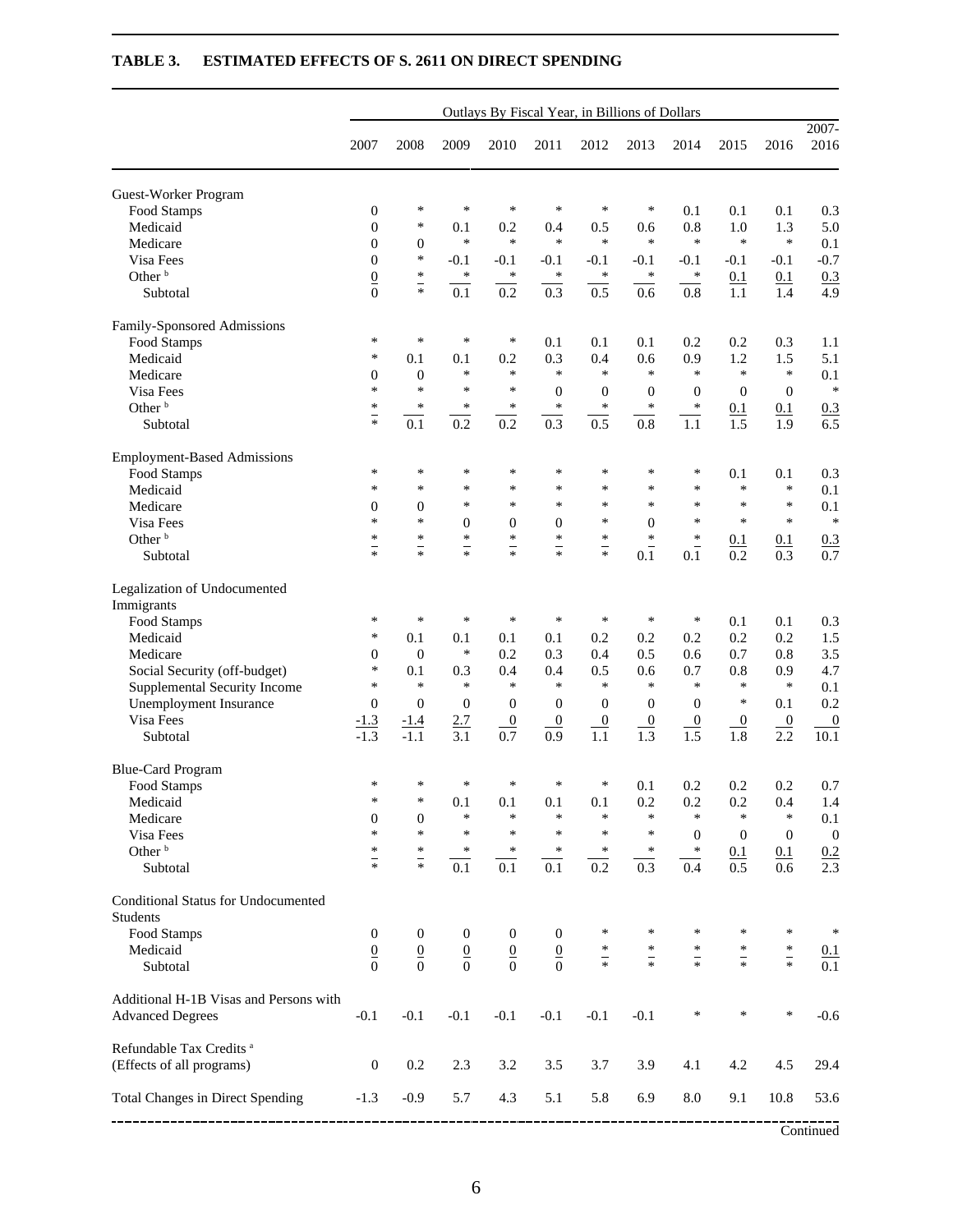#### **TABLE 3. Continued**

|                                     | Outlays By Fiscal Year, in Billions of Dollars |                |              |        |        |        |        |        |        |        |                  |
|-------------------------------------|------------------------------------------------|----------------|--------------|--------|--------|--------|--------|--------|--------|--------|------------------|
|                                     | 2007                                           | 2008           | 2009         | 2010   | 2011   | 2012   | 2013   | 2014   | 2015   | 2016   | $2007 -$<br>2016 |
| Memorandum: Changes by Program      |                                                |                |              |        |        |        |        |        |        |        |                  |
| Refundable Tax Credits <sup>a</sup> | $\Omega$                                       | 0.2            | 2.3          | 3.2    | 3.5    | 3.7    | 3.9    | 4.1    | 4.2    | 4.5    | 29.4             |
| Food Stamps                         | *                                              | $\ast$         | $\ast$       | 0.1    | 0.1    | 0.2    | 0.3    | 0.5    | 0.6    | 0.8    | 2.6              |
| Medicaid                            | 0.1                                            | 0.2            | 0.4          | 0.6    | 0.9    | 1.2    | 1.6    | 2.1    | 2.7    | 3.4    | 13.2             |
| Medicare                            | $\overline{0}$                                 | $\overline{0}$ | ∗            | 0.2    | 0.3    | 0.4    | 0.5    | 0.6    | 0.8    | 0.9    | 3.7              |
| Social Security (off-budget)        | *                                              | 0.1            | 0.3          | 0.4    | 0.5    | 0.5    | 0.7    | 0.8    | 0.9    | 1.1    | 5.3              |
| Student Loans                       | $\Omega$                                       | *              | $\ast$       | $\ast$ | $\ast$ | $*$    | $\ast$ | $\ast$ | *      | *      | 0.1              |
| Supplemental Security Income        | $\ast$                                         | *              | $\ast$       | *      | $\ast$ | *      | 0.1    | 0.1    | 0.1    | 0.1    | 0.4              |
| Unemployment Insurance              | $\overline{0}$                                 | $\mathbf{0}$   | $\mathbf{0}$ | *      | *      | $\ast$ | *      | ∗      | 0.1    | 0.1    | 0.2              |
| Visa Fees                           | $-1.4$                                         | $-1.5$         | 2.6          | $-0.1$ | $-0.2$ | $-0.2$ | $-0.2$ | $-0.1$ | $-0.1$ | $-0.1$ | $-1.3$           |
| On-budget                           | $-1.4$                                         | $-1.0$         | 5.4          | 3.9    | 4.6    | 5.3    | 6.2    | 7.2    | 8.2    | 9.8    | 48.3             |
| Off-budget                          | ∗                                              | 0.1            | 0.3          | 0.4    | 0.5    | 0.5    | 0.7    | 0.8    | 0.9    | 1.1    | 5.3              |

Notes:  $* = \text{Costs}$  or savings of less than \$50 million.

Components may not sum to totals because of rounding.

a. Refundable tax credits include the outlay portion of the earned income and child tax credits.

b. "Other" includes effects on Social Security, Supplemental Security Income, unemployment insurance, and student loans.

*Medicaid*. The eligibility of noncitizens for Medicaid is more complicated. Medicaid coverage for noncitizens who are not qualified aliens—including undocumented immigrants—is limited to emergency services only. Medicaid coverage is also limited to emergency services for the first five years after an individual becomes a qualified alien. After that, states have the option of providing full Medicaid benefits, and most do so. (According to the National Immigration Law Center, 44 states currently provide full Medicaid coverage to qualified aliens. The states that do not provide full coverage account for 15 to 20 percent of the nation's immigrant population.) In all of these situations, noncitizens must also meet Medicaid's other eligibility requirements (including income and asset tests) to qualify for coverage.

In general, the provisions of S. 2611 would increase Medicaid spending in three ways:

• *Emergency services.* The additional immigrants who would enter the United States under the bill would become eligible, at a minimum, for emergency services.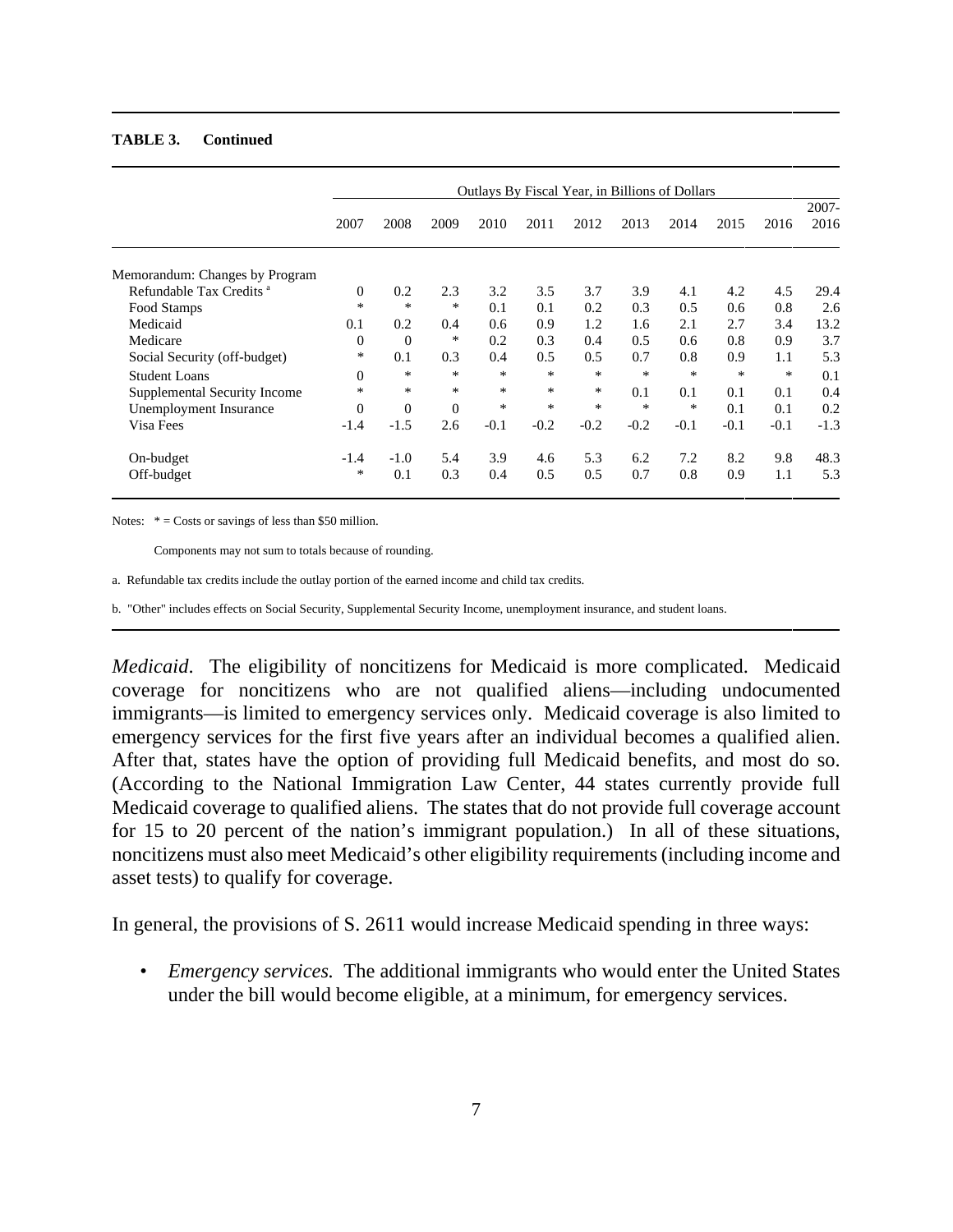- *Non-emergency services*. Some undocumented immigrants who are already in the United States—and thus eligible for emergency services—would become LPRs. After five years as LPRs, most of those individuals would become newly eligible for non-emergency services. Thus, for such people who meet the income and other criteria for Medicaid coverage, the increase in the program's costs would be the difference between the costs of full Medicaid benefits and those for emergency services.
- *Full benefits.* Many of the additional immigrants who would enter the United States under the bill and complete at least five years as LPRs would be potentially eligible for full Medicaid benefits. The additional children that would be born in the United States as a result of higher immigration would be U.S. citizens and also would be potentially eligible for full benefits.

*Social Security and Medicare.* Title II of the Social Security Act establishes a program of Old-Age, Survivors, and Disability Insurance (OASDI) for people who have worked in the United States and who meet the program's age or disability criteria, and for their eligible dependents and survivors. Almost all jobs in the United States are covered by Social Security. Claimants who have worked long enough may collect retirement benefits at age 62, or disability benefits at any age. Specifically, they must meet a "quarters of coverage" criterion that essentially requires them to have worked in U.S. jobs for one-fourth of their adult life. For people claiming retirement benefits, the specific requirement is 40 quarters. For younger people with severe impairments, that elapsed period is shorter. In 2006, a worker gets credit for four quarters of coverage, the maximum number, by earning at least \$3,880. That threshold is indexed to the average wage.

The Social Security program does not impose a citizenship requirement. The Social Security Act, however, does bar the payment of benefits to people who are not "lawfully present" in the United States. Thus, under current law, undocumented workers often pay Social Security taxes but cannot qualify for retirement, disability, or survivor benefits. That ban disappears if they obtain legal status.

The rules for calculating benefits do not make exceptions for immigrants who enter the United States in mid-career, which makes it slightly harder for immigrants to gain insured status under the program. Consequently, foreign-born residents are slightly less likely than their native-born counterparts of similar age to receive Social Security benefits. Likewise, those benefits are computed based on earnings averaged over the worker's adult lifetime. For an immigrant, that typically means a streak of zero earnings in early adulthood, which tends to diminish the resulting Social Security benefit.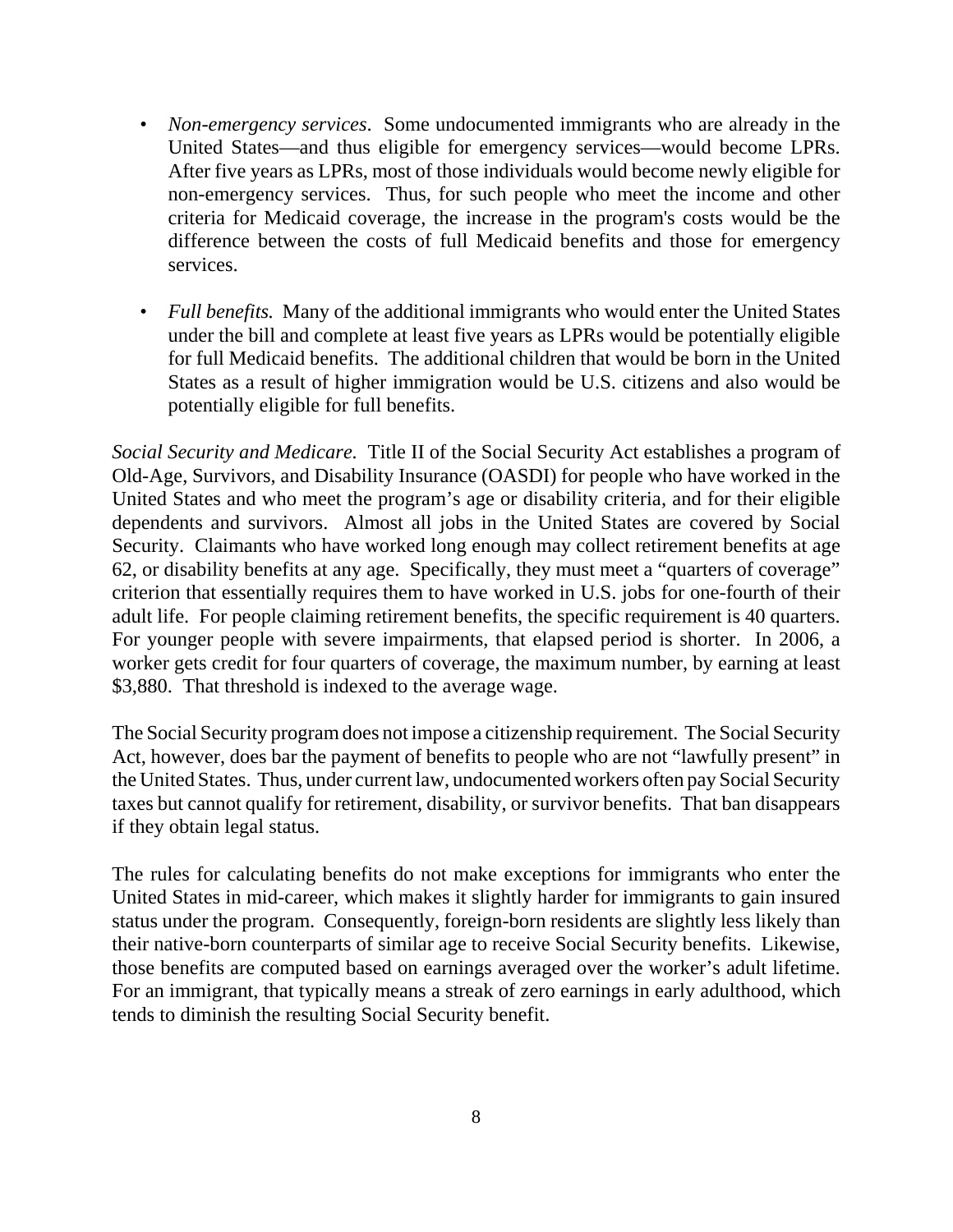In general, S. 2611 would increase the number of Social Security beneficiaries by admitting more workers into the United States and legalizing the status of many undocumented workers who are already here. Various sources—data from the Census Bureau's Current Population Survey (CPS), work by the Pew Hispanic Center, and studies of people who obtained legal status under the Immigration Reform and Control Act (IRCA) of 1986—indicate that those workers tend to be younger and healthier than the rest of the U.S. workforce. As a result, CBO expects that relatively few of the people directly affected by S. 2611 would qualify for Social Security retirement, disability, or survivor benefits in the 2007-2016 period.

Medicare eligibility is closely tied to Social Security. A disabled worker may qualify for Medicare benefits after two years on the Social Security rolls; a retired worker, spouse, or widow(er) who collects Social Security may enroll in Medicare at age 65. Thus, by boosting the number of people getting Social Security benefits, S. 2611 would also increase the number of Medicare enrollees, with a lag.

*Supplemental Security Income.* Title XVI of the Social Security Act establishes a program of Supplemental Security Income benefits for the elderly and disabled poor. In 2006, SSI pays a basic monthly benefit of \$603 to eligible people with no other income and few assets. That benefit is reduced if the beneficiary has other income. SSI benefits are reserved for the elderly (people age 65 or older) and the severely disabled, using the same medical criteria as in Title II's Disability Insurance (DI) program.

PRWORA sharply curtailed immigrants' eligibility for SSI benefits. Except for refugees, immigrants entering the United States after 1996 have only two paths to SSI eligibility: naturalize or obtain 40 quarters (10 years) of work credit and spend five years as legal permanent residents. Thus, for immigrants, obtaining SSI is even more difficult than qualifying for Social Security Disability Insurance; DI shortens the 40-quarters requirement when disability occurs before age 62, while SSI does not. DI also imposes no LPR requirement. Undocumented immigrants cannot get SSI under any circumstances.

The provisions of S. 2611 that would permit additional immigrants to enter the United States would produce few new SSI enrollees by 2016; hardly any could obtain 40 quarters of work credit by then. Even the long-term undocumented workers who would gain legal status under the bill—and who are fairly likely to have 40 quarters already or in the near future—would be barred from the SSI program by PRWORA's additional requirement that they first spend five years as legal permanent residents; the first might not clear that hurdle until 2015. Moreover, the experience with IRCA suggests that few members of this relatively young and healthy population would join the SSI rolls in the first 10 years. In fact, most of the bill's effect on the SSI program in the 2007-2016 period would result from U.S.-born citizenchildren of immigrants, who would qualify if severely disabled.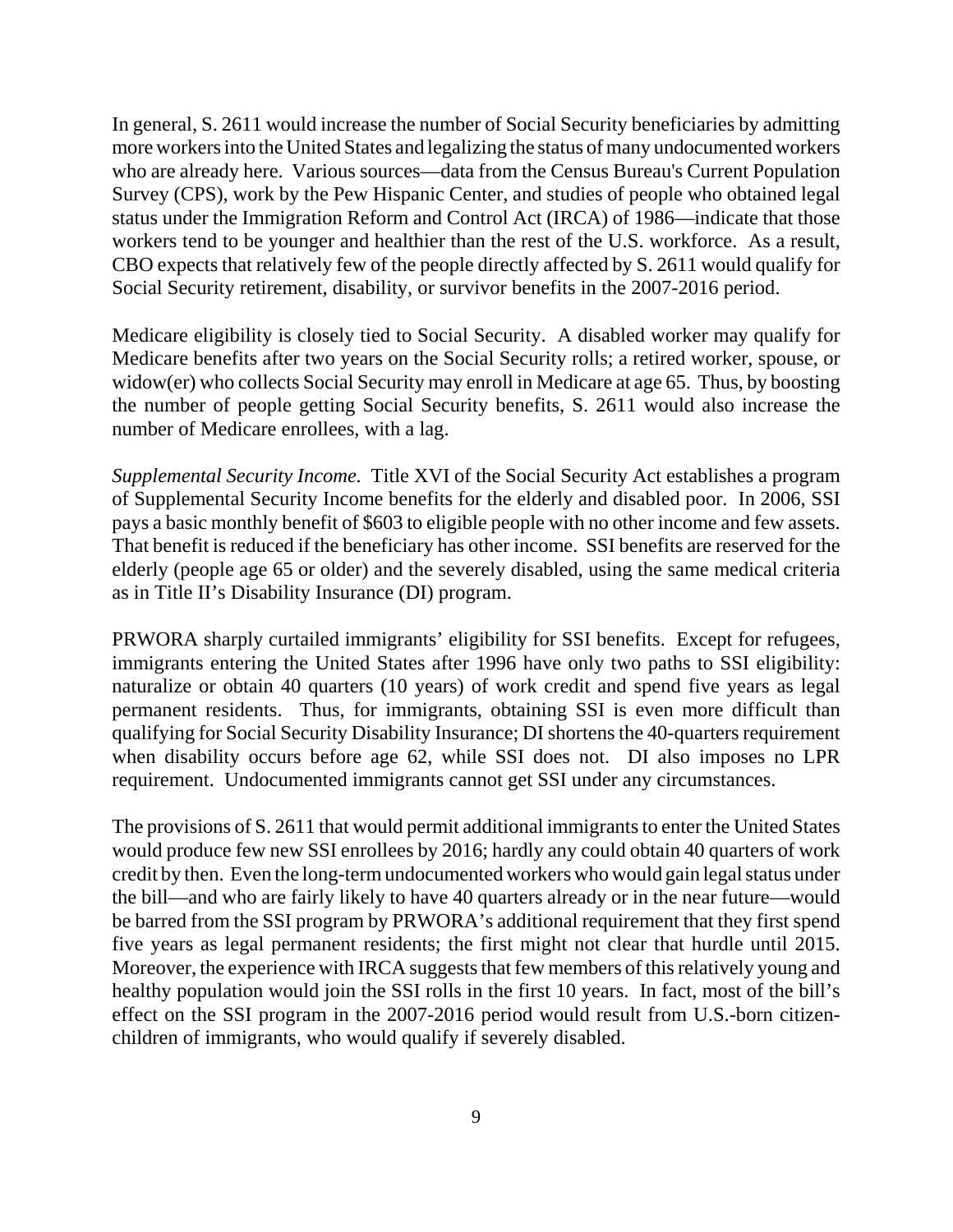Those U.S.-born citizen-children of immigrants would receive benefits comparable to other child beneficiaries. PRWORA's strict eligibility requirements imply that the few adult immigrants joining the SSI rolls in the first decade as a result of S. 2611 would receive a relatively small benefit. Such beneficiaries would have 40 quarters of coverage and thus would get DI benefits too; their SSI benefit would be commensurately reduced.

*Higher Education*. For a noncitizen to be eligible for federal student aid, including federal student loans, to attend an institution of higher learning, he or she must be a permanent resident, a conditional permanent resident, a refugee, an asylum grantee, a parolee, or a Cuban-Haitian entrant. S. 2611 would increase the number of LPRs and conditional permanent residents who could potentially attend postsecondary institutions of education and be eligible for student loans.

**Participation Rates and Average Benefits**. The provisions of S. 2611 would interact in numerous ways—for example, the guest-worker program would affect the number of employment-based immigrants—and many federal benefit programs would be affected by multiple provisions in the bill. In general, CBO assumed the new participants within each federal program would be similar regardless of how they were newly qualified to be in the country.

The estimated impact of S. 2611 on enrollment in the major benefit programs is shown in Table 4. (The table does not include the bill's effect on the number of people receiving refundable tax credits, which was estimated by JCT.) The additional participation in the programs shown on the table would be only a modest increase above projected enrollment under current law. For example, we estimate that enrollment in the Food Stamp and Medicaid programs—the two programs for which caseloads would be most affected by the bill—would each be about 2 percent to 3 percent higher in 2016 than under current law. The impact for the other programs would be much smaller. CBO's projections for each major program are discussed in more detail below.

*Food Stamps.* To estimate the share of qualified aliens who would be eligible for food stamps, CBO analyzed data from the CPS on the participation of noncitizens in the Food Stamp program. The base was adjusted to exclude those LPRs who have not been qualified aliens for at least five years, using information from an analysis by the Department of Homeland Security's Office of Immigration Statistics about the characteristics of the current LPR population. CBO estimates that 15 percent of noncitizens who have been qualified aliens for at least five years, as well as their citizen-children, would participate in the Food Stamp program.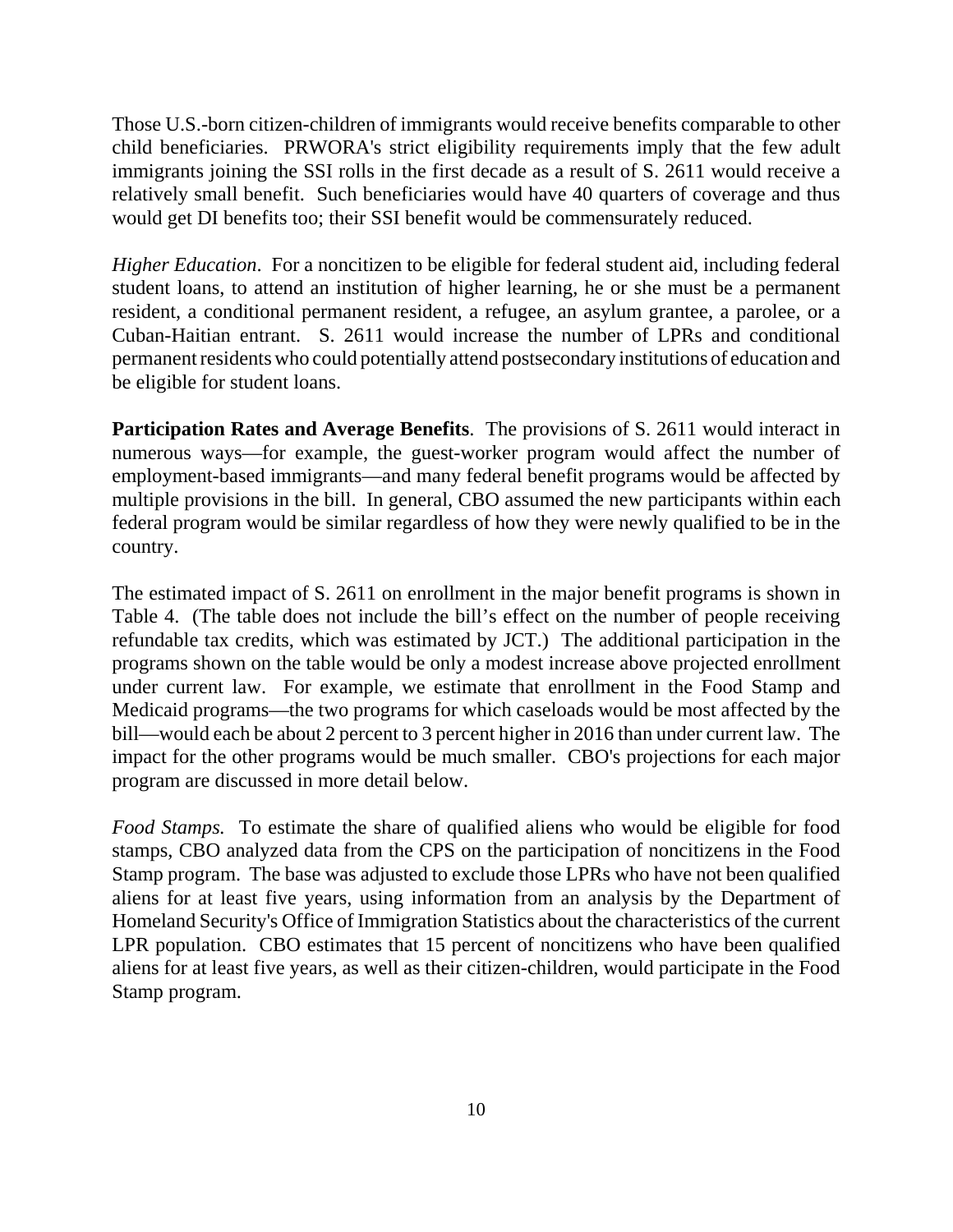|                                              |              | By Fiscal Year, in Thousands |                  |          |            |      |      |      |       |       |
|----------------------------------------------|--------------|------------------------------|------------------|----------|------------|------|------|------|-------|-------|
|                                              | 2007         | 2008                         | 2009             | 2010     | 2011       | 2012 | 2013 | 2014 | 2015  | 2016  |
| Food Stamps                                  | 10           | 30                           | 50               | 80       | 110        | 190  | 330  | 470  | 600   | 750   |
| Medicaid                                     |              |                              |                  |          |            |      |      |      |       |       |
| Newly eligible for emergency services        | 30           | 130                          | 230              | 300      | 370        | 410  | 450  | 470  | 500   | 530   |
| Newly eligible for non-emergency<br>services | $\theta$     | $\mathbf{0}$                 | $\boldsymbol{0}$ | $\theta$ | $\theta$   | 10   | 50   | 90   | 110   | 140   |
| Newly eligible for full benefits             | 10           | $\frac{30}{2}$               | 60               | 90       | <u>140</u> | 200  | 290  | 380  | 490   | 610   |
| Total, Medicaid                              | 40           | 160                          | 290              | 390      | 510        | 620  | 790  | 940  | 1,100 | 1,280 |
| Social Security                              | $\ast$       | 20                           | 30               | 50       | 50         | 60   | 70   | 80   | 100   | 110   |
| Medicare                                     | $\mathbf{0}$ | $\boldsymbol{0}$             | $\ast$           | 20       | 30         | 40   | 50   | 60   | 70    | 80    |
| <b>Student Loans</b>                         | *            | *                            | 10               | 10       | 20         | 20   | 20   | 20   | 20    | 20    |
| Supplemental Security Income                 | $\ast$       | $\ast$                       | $\ast$           | *        | $\ast$     | 10   | 10   | 20   | 20    | 30    |
| <b>Unemployment Compensation</b>             | $\mathbf{0}$ | $\boldsymbol{0}$             | $\boldsymbol{0}$ | ∗        | *          | *    | *    | 10   | 20    | 50    |

#### **TABLE 4. ESTIMATED INCREASES IN PARTICIPANTS IN FEDERAL BENEFIT PROGRAMS UNDER S. 2611**

NOTES: The figures in this table are fiscal-year averages. The categories of Medicaid enrollees are mutually exclusive and can be added together. The individuals who would be newly eligible for emergency services include current participants who would receive additional benefits rather than being truly new participants. The program totals are not additive because individuals can receive benefits from more than one program.

 $* =$  Less than 5,000.

Based on recent Food Stamp Quality Control data, the average Food Stamp benefit for noncitizens currently participating in the program is about three-quarters of the average benefit for all recipients. CBO estimates that the average annual benefit per person who would newly participate in the program under this bill would be about \$850 in 2007, rising to \$1,040 in 2016.

*Medicaid.* CBO estimates that individuals who would become newly eligible for either emergency services or full benefits account for about 95 percent of the additional Medicaid spending under the bill. Our discussion of participation rates and average benefits accordingly focuses on those groups.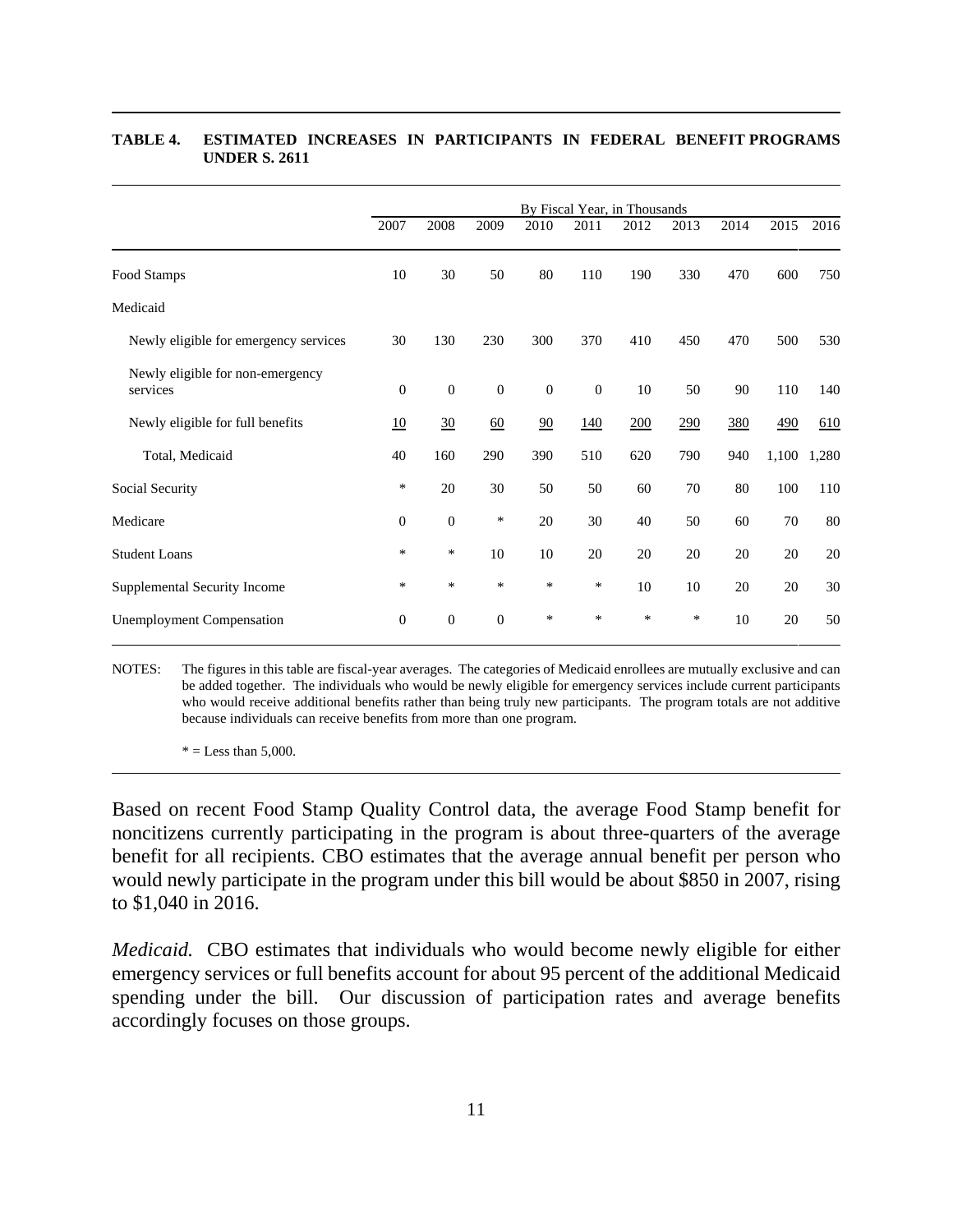Individuals can usually receive Medicaid only if they fall into one of several broad eligibility categories, which include minor children and their parents, pregnant women, the disabled, and the aged. Using eligibility information from the Medicaid Statistical Information System (MSIS) on noncitizens who receive emergency services, CBO anticipates that the vast majority of noncitizens that would participate in Medicaid under the bill would be children, pregnant women, or parents of minor children.

According to the MSIS, Medicaid provided emergency services to more than 1.3 million noncitizens in 2003. CBO grouped those recipients by age and sex and compared them to estimates of the number of undocumented immigrants in the United States. Based on that analysis, we estimate that, under S. 2611, about 15 percent of children and adult women and 5 percent of adult men who would become eligible for emergency services would qualify for and participate in Medicaid.

Based on information from the CPS on the health insurance coverage of noncitizens now living in the United States, CBO anticipates that participation rates would be higher for individuals who became eligible for full Medicaid benefits. We expect that about 33 percent of children, 25 percent of adult women, and 5 percent of adult men who became eligible for full benefits would qualify for and participate in Medicaid. (We use a higher participation rate of 50 percent for the additional children less than a year old that would be born in this country under the bill.)

Based on data from the MSIS, CBO estimates that the federal share of Medicaid spending for emergency services in 2007 would be about \$500 for a child, \$1,000 for an adult male, and \$2,000 for an adult female. (The figure for adult females is relatively high due to the cost of labor and delivery services.) From previous research on benefit costs for pregnant women and our baseline projections of spending for children and non-disabled adults, CBO estimates the federal share of full Medicaid benefits in 2007 would be about \$1,400 for a child, \$1,900 for an adult male, and \$3,900 for an adult female. All of those figures are calculated on a full-year equivalent basis and would increase by 6 to 7 percent annually in later years. The figures have also been adjusted to account for the fact that immigrants are more likely to live in states with federal match rates that are lower than the national average of 57 percent.

*Social Security and Medicare*. CBO expects that immigrants admitted or legalized under the provisions of S. 2611 would exhibit a greater likelihood of collecting Social Security the longer they are in the country. With each passing year, they would grow older and thus face greater likelihood of disability or retirement; they would also be more likely to have earned the quarters of coverage that are required for benefits. CBO projects, for example, that hardly any immigrants would qualify for OASDI after a year in the United States, 1 percent would qualify by their 10th year, and 4 percent by their 20th year.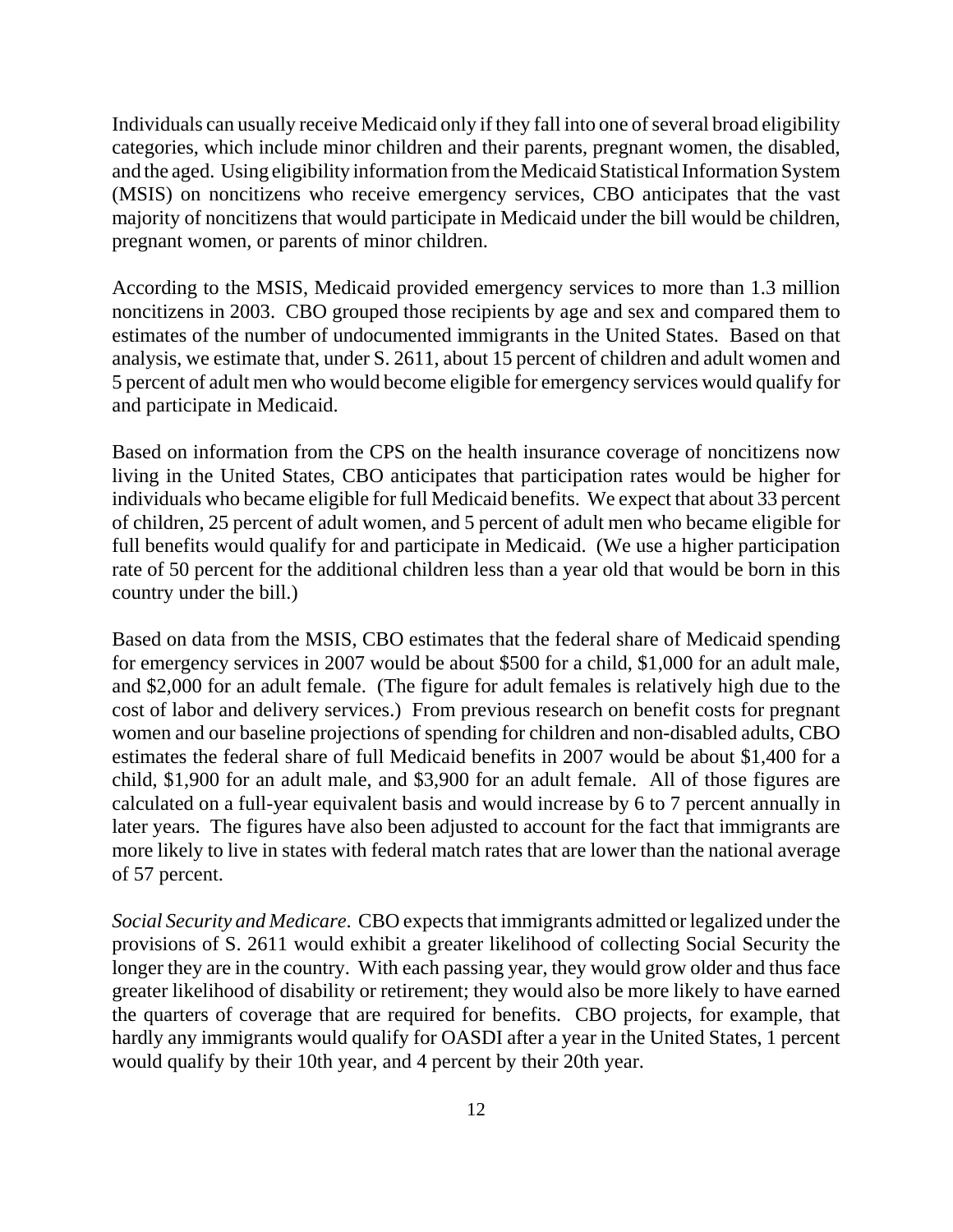In general, CBO estimates that a new immigrant who receives Social Security as the result of S. 2611 would get a benefit of \$500 a month, in 2007 dollars—much lower than for a native-born citizen or long-established immigrant. OASDI benefits for spouses and children would typically boost that figure by one-third.

Because of the close links between the two programs, the number of added Medicare enrollees under S. 2611 would essentially equal the number of additional Social Security beneficiaries with a two-year lag. (That lag reflects the waiting period between disability or early-retirement benefits and Medicare eligibility.) CBO projects that annual Medicare spending per enrollee, net of premiums, will average about \$8,100 in 2007 dollars.

*Supplemental Security Income*. The rules of SSI—specifically, the requirement that an alien applicant must have earned 40 quarters of coverage and have spent five years as a legal permanent resident—preclude any significant increase in adult beneficiaries over the 2007- 2016 period. CBO expects that a tiny fraction of the citizen-children born to immigrants admitted under S. 2611 would qualify for SSI as the result of birth defects or other severe disabilities.

The few additional children who would qualify for SSI as a result of S. 2611 would get roughly \$500 a month, much like other disabled children on the SSI rolls. The few adult SSI recipients would get an average benefit of about \$160 a month (in 2007 dollars), a figure that reflects the nearly dollar-for-dollar offset against OASDI benefits.

*Student Loans.* CBO estimated participation in the higher education aid programs based on the assumed age and skill (and implicitly education) distribution for new immigrants. New immigrants and their children are assumed to be somewhat less likely than the current U.S. population to enroll in postsecondary education and to use federal loans to help fund their education, but those who do enroll are somewhat more likely to enroll in two-year programs than the overall population.

*Unemployment Compensation*. A number of factors determine whether an individual is eligible for unemployment compensation (UC). For example, workers must be unemployed through no fault of their own and have sufficient work history (according to their state's law) in employment covered by the Federal Unemployment Tax Act in order to qualify for minimum benefits. In addition, an individual who files for benefits must be actively seeking work. As a result, only a fraction of unemployed individuals collect UC. Historically, the ratio of insured unemployment—those unemployed individuals who collect benefits—to total unemployment is between 40 and 46 percent.

Illegal immigrants currently make up about 5 percent of the labor force. Because of their status, and because they may be working in non-covered employment, those individuals are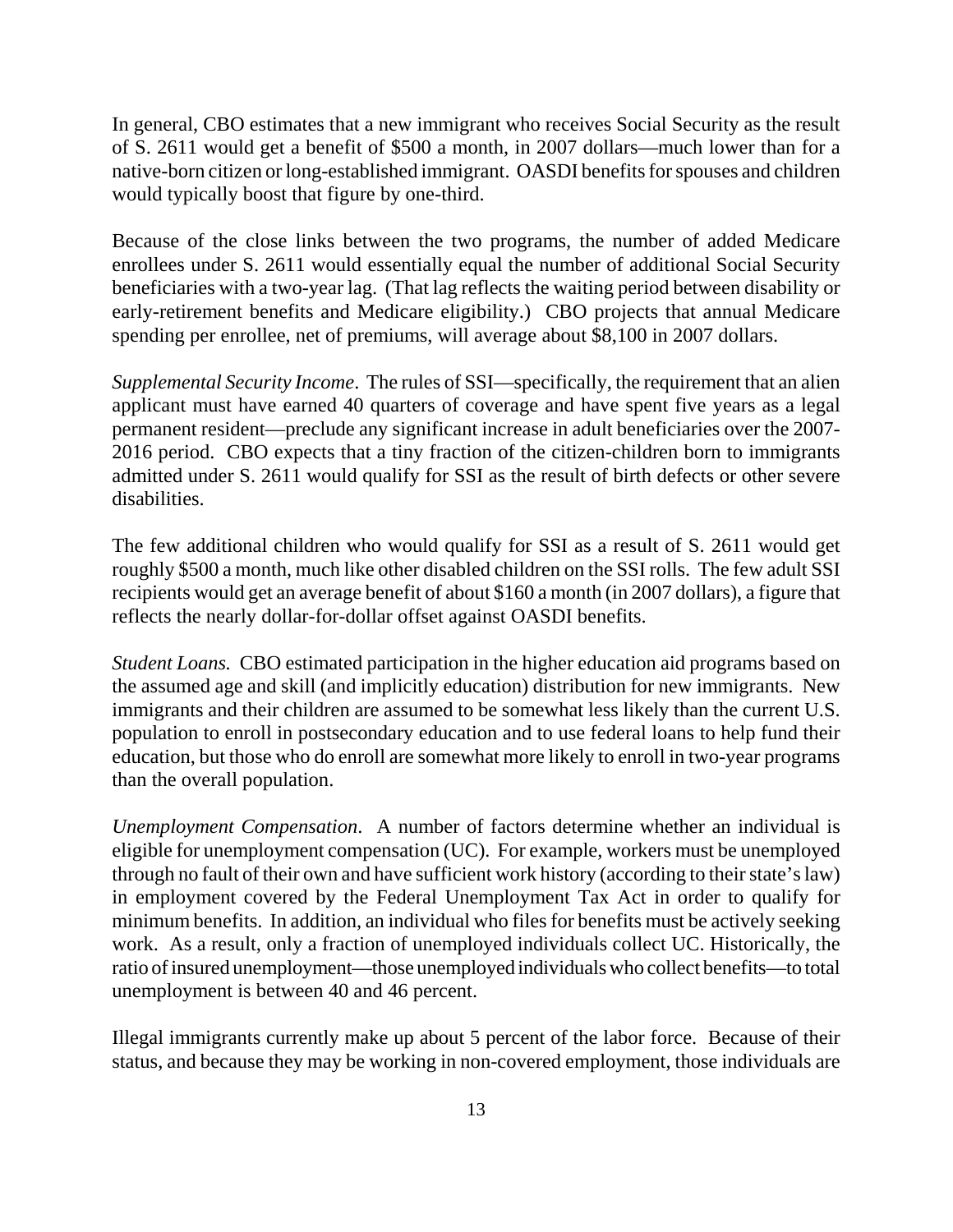unlikely to claim UC should they lose their jobs. Certain provisions of the bill would allow those individuals to gain legal status (based on their remaining employed for a certain number of years), eventually leading to LPR status. CBO estimates that, over the 2007-2016 period, nearly 2.7 million workers would obtain such status. Once a person's status is no longer dependent on remaining employed, that individual may be more likely to claim UC should he or she become unemployed in the future. CBO estimates that such individuals would be less likely than the general population to file for UC, and that they would qualify for lower benefits overall. Over the 2007-2016 period, CBO estimates that UC claims would increase by a total of about 100,000, and that those individuals would receive benefits averaging just over \$260 a week.

**Guest-Worker Program**. Title IV would create a new type of visa—the H-2C or "guestworker" visa—that would allow individuals to enter the United States on a temporary basis to work. Guest workers who meet certain requirements would ultimately be able to apply for permanent residency. CBO estimates that the provisions regarding guest workers would increase direct spending by \$4.9 billion over the 2007-2016 period.

*Key Features of the Program.* To receive a visa as a guest worker, individuals would be required to have a job offer before entering the country and to pay a \$500 fee. The H-2C visa would be effective for an initial period of three years; guest workers could then receive a single three-year extension. Guest workers also would be able to bring their spouses and children into the United States with them under a separate type of nonimmigrant visa.

S. 2611 would limit the number of guest workers who could be admitted annually. That limit would be 325,000 in the program's first year. After that, the annual limit would increase or decrease depending on how many H-2C visas were issued. (The bill would restrict how quickly the limit could be raised or lowered, but would not set a specific limit on the number of visas in subsequent years. CBO estimates that the limit in 2016 could range anywhere from a low of about 150,000 to a high of almost 1.4 million.) The new visa program would take effect one year after the bill's enactment and would apply only to people who are outside the United States on that date.

Guest workers and their dependents could apply to become legal permanent residents after four years (or sooner, if their employers apply on their behalf). They also could remain in the United States while their applications are being considered, even if their H-2C visas expire. Guest workers who become LPRs would be counted against the annual cap on employment-based admissions (discussed in more detail below).

*Number and Characteristics of Guest Workers.* CBO anticipates that participation in the H-2C visa program would be substantial by employers seeking workers who can enter the country legally, and by workers overseas seeking higher-paying work in the United States.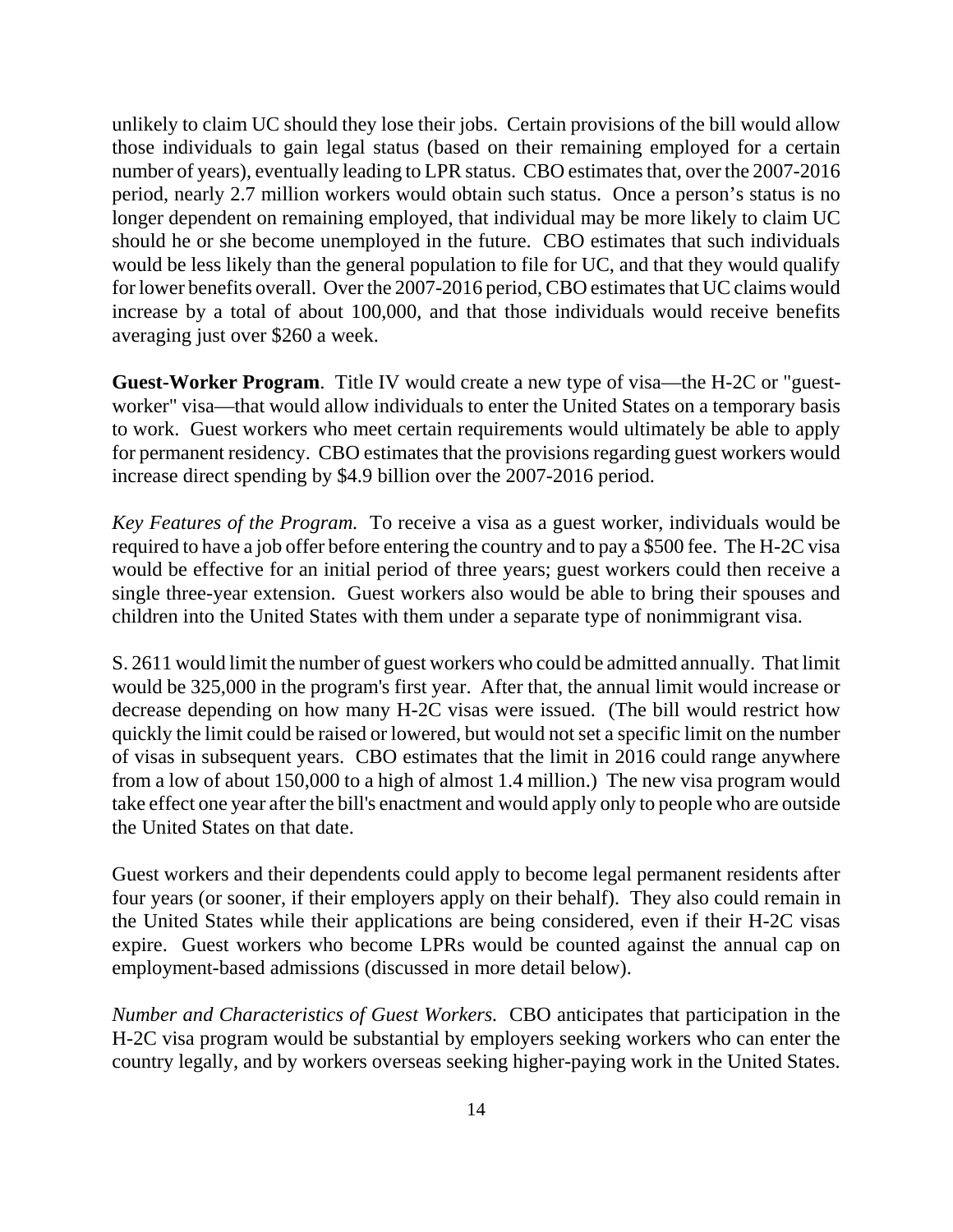Given the expected interest in the program, CBO expects that about 325,000 visas for guest workers would be issued initially under the bill, rising to about 625,000 by 2016. We also anticipate that, particularly in the first few years of the program, most guest workers would be new entrants who would not have entered the United States under current law; the remainder would have entered the country illegally. Once in the United States, CBO estimates that 75 percent of guest workers would extend their H-2C visas for an additional three years, and that 90 percent of those who extend their visas would later apply to become LPRs.

Based on information from the CPS on noncitizens currently in the United States, CBO estimates that 40 percent of the guest workers who would be new entrants would bring an average of about two dependents with them. We also expect that those dependents would apply to become LPRs at the same time as the guest worker. (The guest workers and their spouses would also have additional children after entering the United States, who would automatically become citizens.)

*Food Stamps.* Because they would hold temporary visas, guest workers and most of their dependents would not be considered qualified aliens for the Food Stamp program and would not be eligible for benefits. However, any children of guest workers born in the United States would be citizens and immediately eligible for benefits, provided that they meet the income and asset requirements of the program. By 2016, citizen-children of guest workers would account for a little more than 10 percent, or about 80,000, of the growth in Food Stamp participation under the bill. CBO estimates that the guest-worker provision would increase Food Stamp spending by close to \$300 million over the 2007-2016 period.

*Medicaid.* The guest-worker program would lead to higher Medicaid spending on emergency services for new entrants, as well as regular benefits for the additional children that would be born in the United States to those new entrants. The guest workers and their dependents account for about 70 percent, or about 360,000, of the new enrollees receiving emergency services and 30 percent, or about 190,000, of those receiving full benefits in 2016 in Table 4. CBO estimates that the additional federal Medicaid spending for those individuals would total \$5.0 billion over the 2007-2016 period.

*Social Security, Medicare, and SSI*. CBO estimates that the guest-worker program in S. 2611 would boost outlays for Social Security benefits by \$0.1 billion over the 2007-2016 period, and add 5,000 retired and disabled workers to the rolls in 2016. Medicare would spend an extra \$50 million over the 2007-2016 period and would enroll an extra 2,000 people in 2016. SSI benefit payments would increase by roughly \$0.1 billion over the 10-year period, with 6,000 added children as beneficiaries in 2016.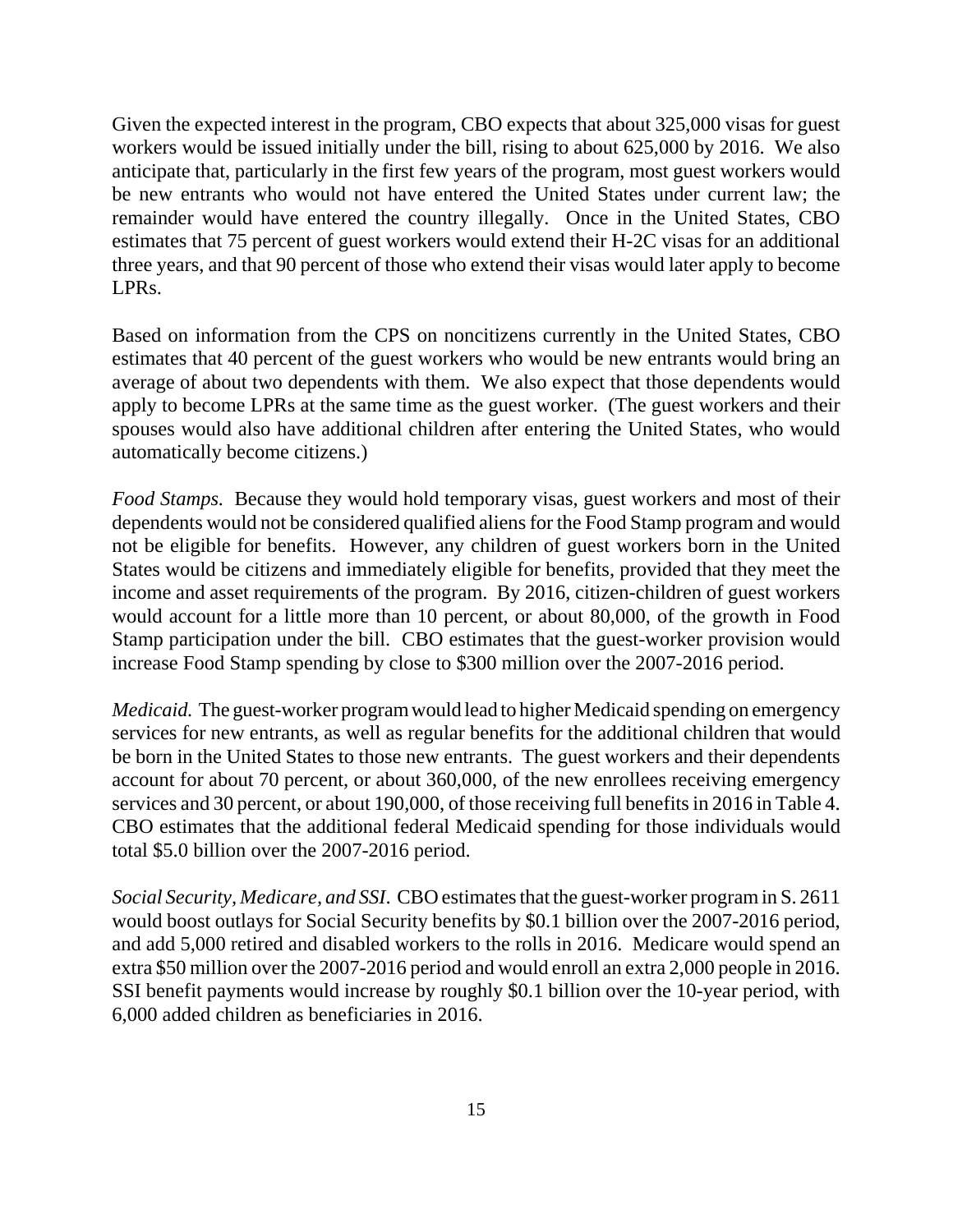*Visa Fees.* Spouses and children of H-2C nonimmigrants would have to pay application fees of about \$200; that amount would be determined by the Department of Homeland Security. Based on the number of applications expected each year, CBO estimates that enacting this provision would increase offsetting receipts by about \$0.7 billion over the 2007-2016 period. Those collections would not be available for spending. In addition, the State Department charges a \$100 fee for nonimmigrant visas. Because the department has the authority to spend these fees on border security, CBO estimates the collections and spending would offset.

**Family-Sponsored and Employment-Based Visas**. Title V would allow more immigrants into the United States by raising the caps on the number of legal permanent residents admitted annually under the family-sponsored and employment-based categories. CBO estimates that these provisions would increase spending over the 2007-2016 period by \$1.3 billion for the Food Stamp program and by \$5.2 billion for Medicaid. In addition, the increase in the number of immigrants would boost spending by a total of about \$700 million over 10 years for Social Security, Medicare, Supplemental Security Income, and student loans. An overview of the estimated changes in the family-sponsored and employment-based categories is provided below; the following two subsections present more detail on the estimated budget effects for changes in admissions under those two categories (corresponding to the separate subheadings in Table 3).

Current immigration law establishes several categories of foreign nationals who may become legal permanent residents (also known as getting a green card). Most new immigrants to the United States each year are eligible for green cards as the immediate relative—spouse, parent, or unmarried child under the age of 21—of a U.S. citizen. There is no numerical limit on the number of aliens who can enter under this category each year. According the Office of Immigration Statistics (OIS) at the Department of Homeland Security, green cards were granted to over 436,000 immediate relatives of citizens in 2005.

Other aliens may enter the United States under the family-sponsored, employment-based, or diversity<sup>2</sup> visa categories. Each of these categories has a cap on the number of green cards that can be issued annually as well as per-country limits. There are separate provisions in immigration law for refugees, asylees, and certain other groups to legally enter the United States. In general, legal permanent residents may apply for citizenship after they have lived in the country for five years and meet certain other requirements.

<sup>2.</sup> The Immigration Act of 1990 established a new diversity-based admissions program to permit more immigration from countries with historically low levels of immigration to the United States. Since 1999, the annual limit on these visas has been 50,000; 5,000 have been set aside each year for certain Central American immigrants.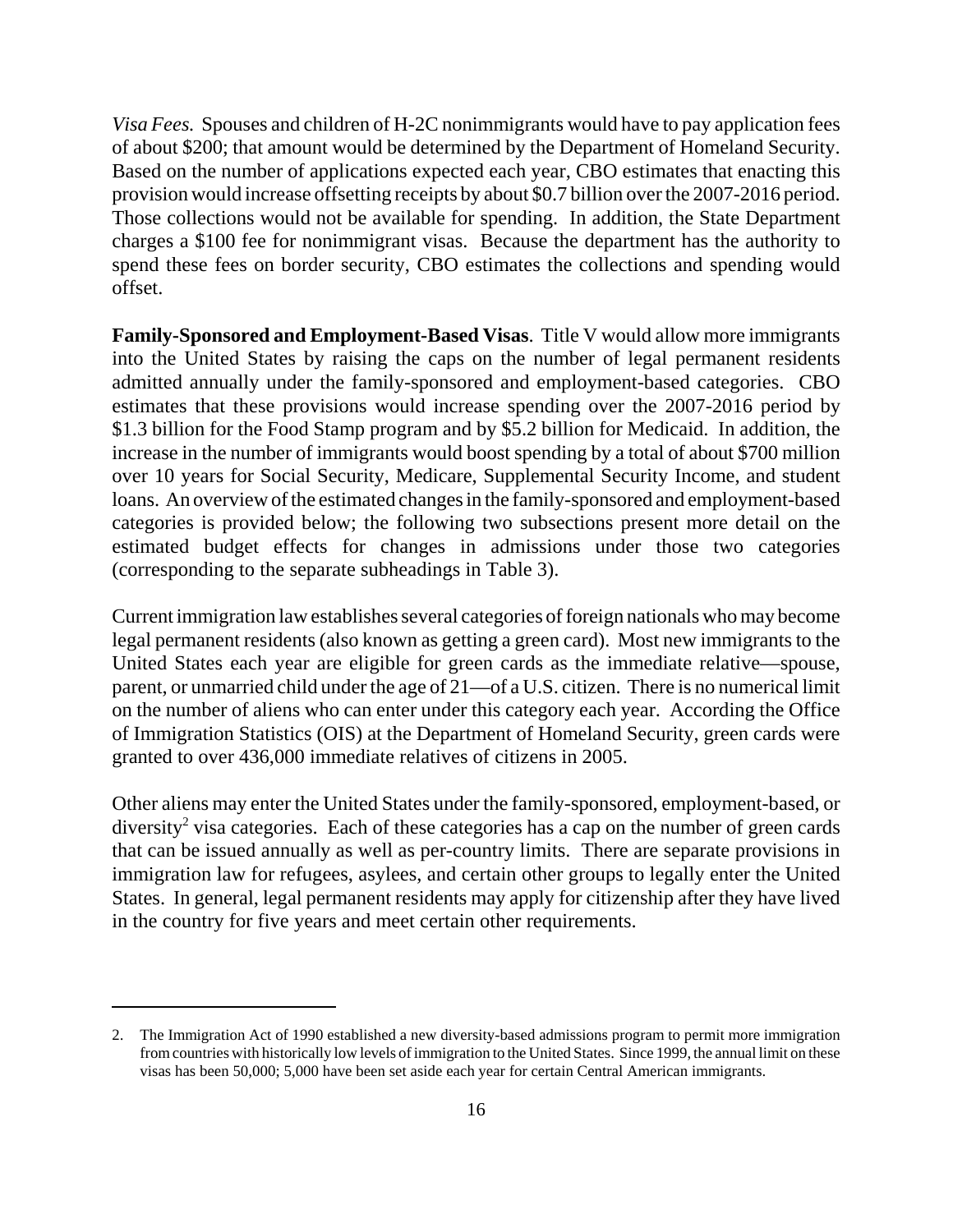Once foreign nationals become eligible for a green card, they may complete the process in two ways. Some may file their application from their home country and complete the interview process at a U.S. consulate abroad. Noncitizens who are already physically present in the United States may apply for an adjustment of status, provided they meet certain requirements and complete the application process within the United States. (Noncitizens who are already in the country—even on a temporary visa—are already eligible for emergency Medicaid services, provided that they meet the program's other requirements.)

In addition to immediate relatives of U.S. citizens, foreign nationals with close family ties to U.S. citizens or legal permanent residents may be eligible for LPR status as familysponsored immigrants. The formula in current law for calculating the annual cap on these visas has a maximum of 480,000 and a minimum of 226,000. The actual cap has been set at the minimum for nine of the last ten years. About 213,000 foreign nationals became LPRs as family-sponsored immigrants in 2005. Four categories of people are eligible for these visas: unmarried children of U.S citizens over the age of 21 and their dependents; spouses, children under the age of 21, or unmarried children over the age of 21 of legal permanent residents; married children of U.S. citizens and their spouses and children; and siblings of citizens and their spouses and dependents. Current law allocates the annual number of family-sponsored visas available in each of these categories as well as the number available in each foreign country. According to data from the OIS, about 70 percent of familysponsored immigrants file their application from their home country.

Over 246,000 workers and their dependents received green cards as employment-based immigrants in 2005. These individuals include highly skilled workers, investors, and certain religious workers. They also include a limited number of unskilled workers needed to fill positions for which domestic workers are not available. In most cases, a U.S. employer must file a petition on behalf of the prospective immigrant. The law limits the number of employment-based visas to 140,000 a year plus any unused family-sponsored visas from the prior year. In 2005, the cap was set at 148,449. Legislation also made some additional slots available last year by recapturing unused visas from prior years. According to OIS, about 80 percent of people who get an employment-based visa are already in the United States on some other type of visa.

**Family-Sponsored Admissions.** Section 501(a) would increase the cap on family-sponsored visas to 480,000 annually plus any unused visas from the prior year and any unused familysponsored visas from 2001 through 2005. Under this new formula, CBO estimates that the new cap, on average, would be about 540,000 per year over the 2007-2016 period.

CBO projects that an additional 275,000 family-sponsored visas would be awarded each year, based on data from OIS and Department of State about the average number of authorized visas that are issued each year and the number of unused visas between 2001 and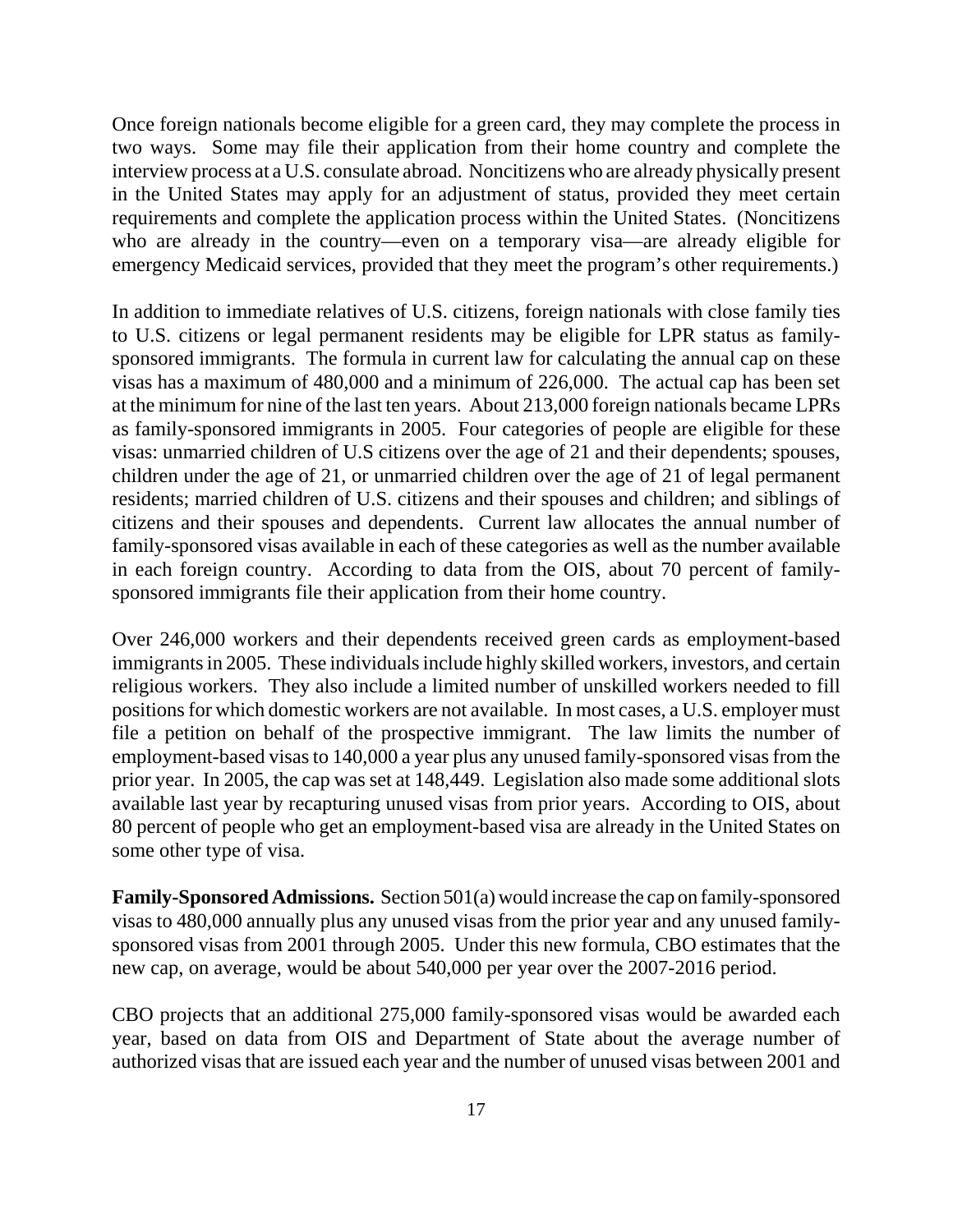2005. By 2016, we estimate that there will be an additional 2.4 million LPRs due to this provision.

*Food Stamps*. Over the 2007-2011 period, CBO estimates a modest increase in Food Stamp spending because only LPRs under the age of 18 and the citizen-children born to new immigrants would be eligible for the program. During the following five years, more new immigrant adults would become qualified aliens and eligible to participate in the Food Stamp program. By 2016, we estimate that the increase in family-sponsored green-card holders would account for over one-third, or 270,000 people, of the increase in Food Stamp participation under the bill. CBO estimates that spending on these benefits would increase by about \$1.1 billion over the 2007-2016 period.

*Medicaid.* The increase in family-sponsored immigrants under the bill would increase Medicaid spending in three ways. Those individuals who are already in the United States and simply adjust their status would become eligible for non-emergency services in most states five years after they become LPRs. The additional immigrants who would newly enter the country would be eligible for emergency services and most would become eligible for full benefits five years later. Finally, the additional children that would be born in the United States as a result of the increase in immigration would be immediately eligible for full benefits as citizens.

In 2016, we estimate that this provision would account for about 20 percent, or 100,000, of the additional enrollment for emergency services under the bill, about 45 percent, or 60,000, of enrollment for non-emergency services, and about 45 percent, or 280,000, of enrollment for full benefits. CBO estimates that this provision would increase federal Medicaid spending by a total of \$5.1 billion over the 2007-2016 period.

*Social Security, Medicare, and SSI*. CBO estimates that the increase in family-sponsored immigration would boost outlays for Social Security benefits by \$0.1 billion over the 2007- 2016 period, and add 5,000 retired and disabled workers to the rolls in 2016. Medicare would spend an extra \$60 million over the 2007-2016 period and would enroll an added 2,000 people in 2016. SSI benefit payments would increase by about \$0.1 billion over the 10-year period, with 9,000 extra beneficiaries—both adults and children—in 2016.

*Visa Fees*. Applicants for family-sponsored visas would pay DHS fees totaling about \$600. Based on the number of applications expected for these visas, CBO estimates this provision would increase offsetting receipts by about \$1.6 billion over the 2007-2016 period. In addition, the State Department charges a \$45 surcharge for immigrant visas. DHS and the State Department would spend these collections, mostly in the same year they are collected, to cover the costs of processing the applications, so the net budgetary effect over the 2007- 2016 period would be small.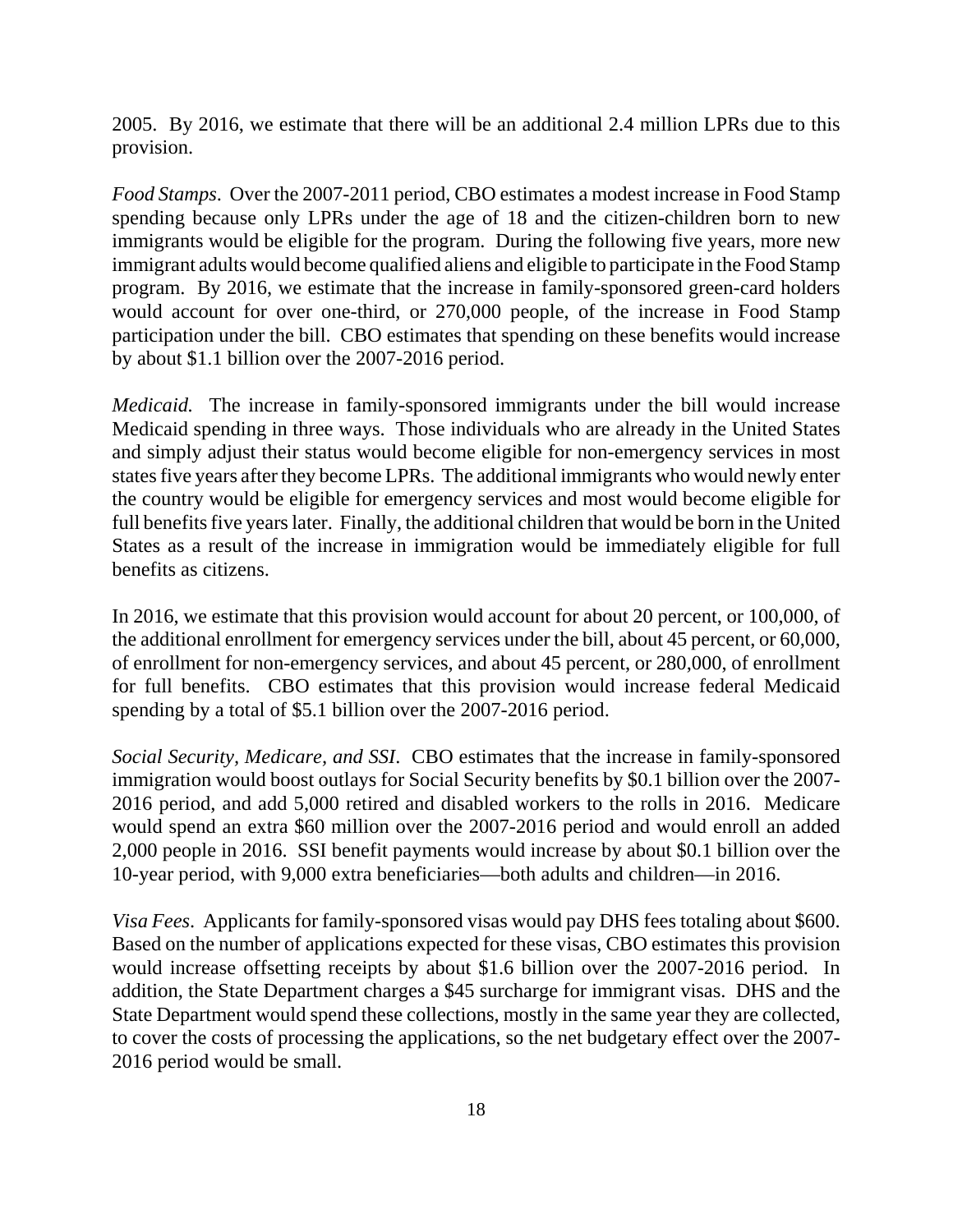**Employment-Based Admissions.** Section 501(b) would increase the number of green cards available to employment-based immigrants from 140,000 annually to 450,000 plus any unused employment-based visas from the prior year and the number of unused visas from 2001 through 2005. Beginning in 2017, the base for the formula would drop to 290,000 annually. Effective for those visas issued after October 1, 2004, visas for the spouses and children of recipients of employment-based visas would no longer count against the annual cap. The number of these green cards reserved for unskilled workers would increase from 10,000 per year to 30 percent of the annual authorized level. In addition, the bill would make unused visas that were allocated for some of the skilled labor categories available for unskilled workers.

Under the new formula, and using data from OIS and the Department of State about unused visas from prior years, CBO estimates that the new cap would rise to 785,000 in fiscal year 2007. Relative to current law, CBO estimates that, on average, an additional 175,000 workers annually would receive visas over the 2007-2011 period. The unused visas would remain available in subsequent years. CBO expects that the number of visas issued annually would begin to rise in 2012 as guest workers began to apply for LPR status in this category. Over the 2012-2016 period, CBO estimates that, on average, an additional 520,000 workers per year would receive a green card.

Currently, about half of all employment-based visas are issued to spouses and dependents of workers. Under this provision, visas for dependents would no longer count against the cap. In addition to the visas for workers, CBO estimates that, on average, an additional 350,000 spouses and dependents would receive visas each year. (The average would be lower in the first five years and then rise over time, as would the number of workers.)

*Food Stamps*. As with the family-sponsored immigrants, only citizen-children and LPRs under the age of 18 would be eligible for food stamps in the 2007-2011 period. After five years, adult LPRs would meet the five-year waiting period requirement and become eligible for the program, provided that they meet the program's income and asset tests. Because many of the immigrants in this category are employed as highly skilled professionals, we expect that only the additional immigrants entering under the unskilled category are potential Food Stamp recipients. The additional employment-based immigrants would account for 15 percent, or 105,000, of the overall increase in Food Stamp participation under the bill (see Table 4). CBO estimates that Food Stamp spending for these recipients would total close to \$300 million over the 2007-2016 period.

*Medicaid.* The higher limits on employment-based immigration would affect Medicaid spending on emergency services, non-emergency services, and full benefits in the same ways as the increase in family-sponsored immigration. However, the increase in the number of employment-based immigrants would have a smaller impact on Medicaid spending because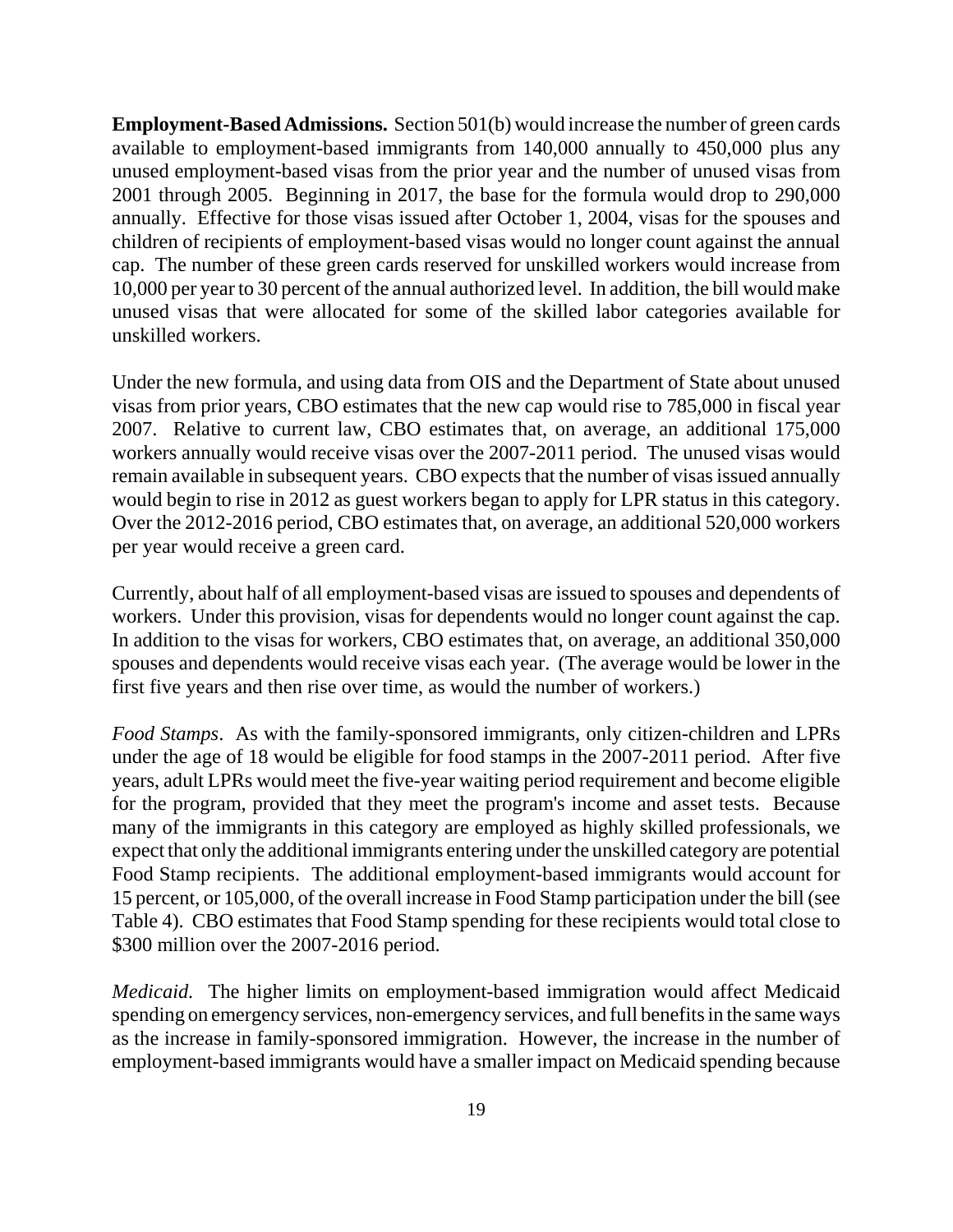all of those immigrants would be employed (which makes them less likely to qualify for Medicaid) and a larger share of them are already in the United States (and thus already eligible for emergency services). By 2016, this provision would account for about 5 percent, or 9,000, of the enrollees who would become eligible for non-emergency services under the bill (see Table 4). CBO estimates that the increase in the number of employment-based immigrants would raise federal Medicaid spending by a total of about \$100 million over the 2007-2016 period.

*Social Security, Medicare, and SSI*. CBO estimates that admitting more employment-based immigrants would boost outlays for Social Security benefits by \$0.2 billion over the 2007- 2016 period, and add 7,000 retired and disabled workers to the rolls in 2016. Medicare would spend an extra \$65 million over the 2007-2016 period and would enroll an extra 3,000 people in 2016. SSI would pay less than \$50 million in additional benefits over the 10-year period, with 8,000 added beneficiaries—both adults and children—in 2016.

*Student Loans*. The increase in the number of permanent residents and conditional permanent residents would enable more people to be eligible for federal student aid. As a result, the number of people attending institutions of higher learning is expected to increase by a few thousand in 2007 and by over 200,000 by 2016. Some of those students would apply for and receive federal student loans. CBO projects that annual loan volume would increase by about \$80 million by 2016, and anticipates that most of the additional volume would be attributable to the new admissions under the higher family- and employment-based visa limits. The estimated federal subsidy cost would be about \$60 million over the 2007- 2016 period.

*Visa Fees.* Applicants for employment-based visas would pay fees totaling about \$600. Based on the number of applicants expected for these visas, CBO estimates that this provision would increase offsetting receipts by about \$4 billion over the 2007-2016 period. In addition, the State Department charges a \$45 surcharge for immigrant visas. DHS and the State Department would spend these collections, mostly in the same year they are collected, to cover the costs of processing the applications, so the budgetary effect over the 2007-2016 period would be small.

**Legalization of Undocumented Individuals**. Title VI would allow certain undocumented immigrants to either become legal permanent residents or achieve other legal status, most likely as guest workers. CBO estimates that those provisions would increase direct spending, primarily on Social Security and Medicare benefits, by \$10.1 billion over the 2007-2016 period.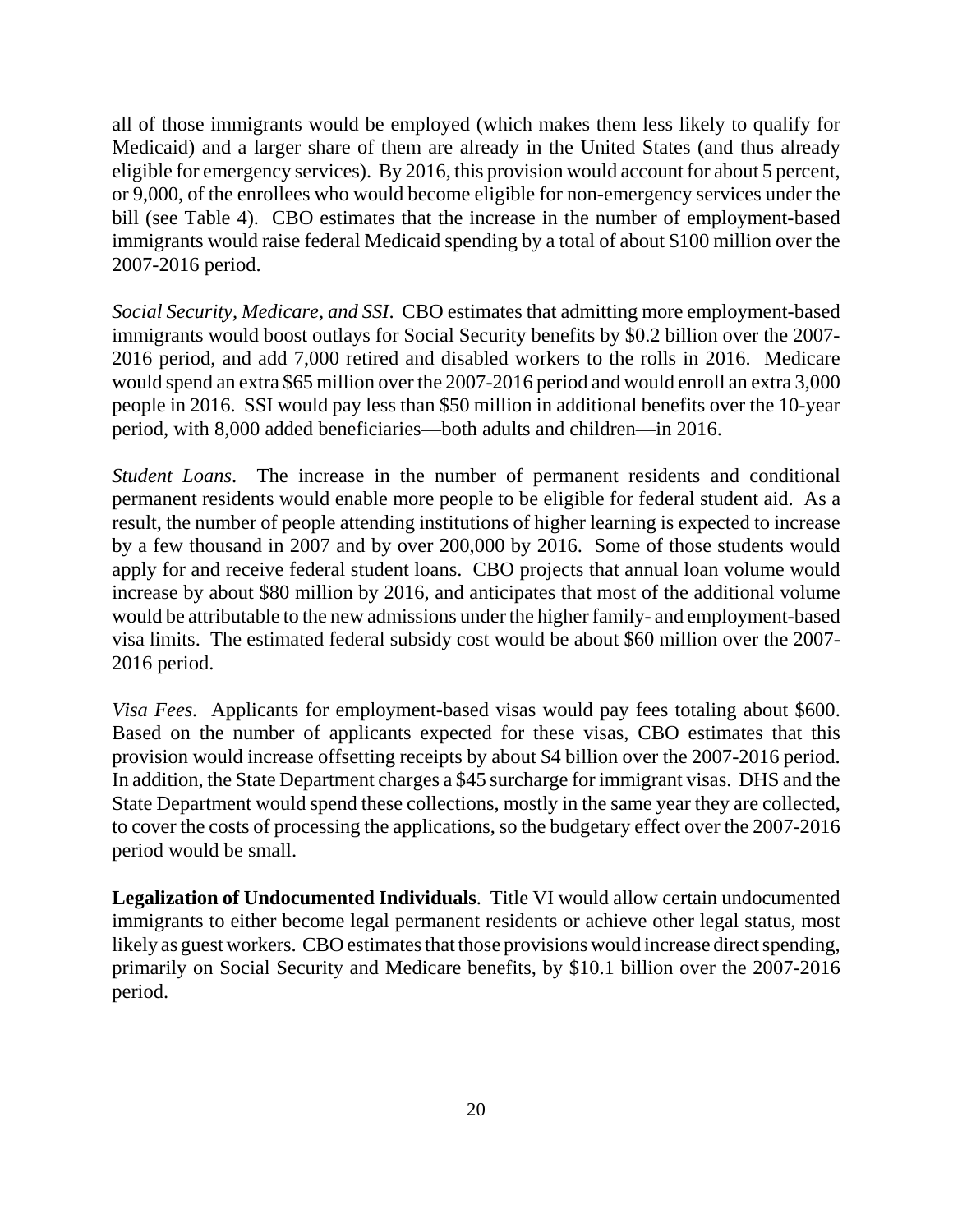The bill would divide undocumented immigrants into three categories, based on how long they have been in the United States:

- *Five years or more.* This category includes individuals who entered the country on or before April 5, 2001, have been here continuously since then except for brief absences, and were here illegally on April 5, 2006.
- *Two-to-five years.* This category includes individuals who do not qualify for the first group, were here illegally on January 7, 2004, and have been here continuously since then except for brief absences.
- *Less than two years.* This category includes any individuals that do not qualify for either of the first two groups.

The first two categories are discussed in more detail below; the latter group would not receive any benefits under S. 2611.

*Undocumented Immigrants Here Five Years or More.* S. 2611 would allow people in this category to become legal permanent residents if they meet several requirements that include working at least three of the previous five years, working an additional six years after the bill's enactment, and paying a \$2,000 fine. The spouses and children under age 21 of individuals who meet those requirements could also become LPRs.

Under the bill, undocumented immigrants could not become LPRs until eight years after enactment or until the Center for Immigration Services (CIS) finishes processing all applications for LPR status that are filed prior to enactment, whichever is earlier. (People who are eligible to become LPRs cannot be deported during this period.) Any individuals who become LPRs under this provision would not count against any numerical limits on visas, such as the one for family-sponsored admissions.

*Undocumented Immigrants Here Two-to-Five Years.* The bill would allow workers in this category to obtain a new Deferred Mandatory Departure (DMD) status if they have been employed for the last two years, pay a \$1,000 fine, and meet certain other requirements. (Spouses and children would also be eligible for DMD status, but would pay a smaller fine.) Workers with DMD status would be able to remain legally in the United States for three years, although they would have to remain employed during that time and would have to pay a fine if they stayed for more than two years. They would be required to leave the country once their DMD status expires.

Individuals with DMD status could apply for an immigrant or nonimmigrant visa that would allow them to stay legally in the United States. The visas issued to those individuals would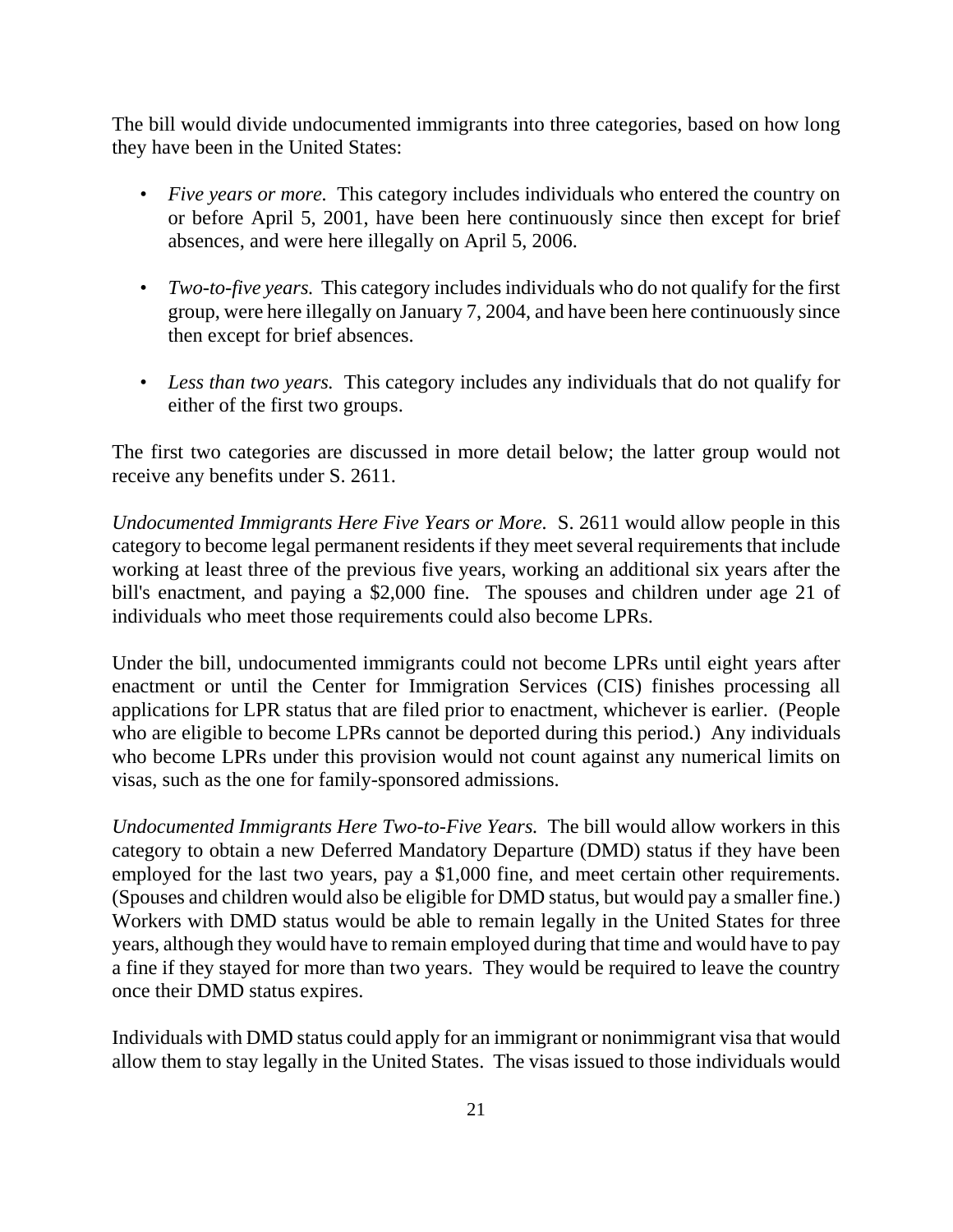not count against numerical limits on nonimmigrant visas. Because the individuals with DMD status are already employed, CBO anticipates that many of them would apply for guest-worker visas. The bill also would require individuals with DMD status to leave the United States before being readmitted under any new visa. (However, this requirement could be satisfied by leaving and then immediately reentering the United States through certain border crossings.)

*Number and Characteristics of Undocumented Immigrants.* Based on research from the Pew Hispanic Center, CBO assumed that about 11 million undocumented immigrants were in the United States in 2005. We estimate that about one million of those individuals would not be affected by the bill because they will become LPRs under current law before 2015, which CBO expects is the earliest that undocumented immigrants could become LPRs under the bill. CBO also excluded one million undocumented immigrants from this portion of the analysis to account for individuals that we anticipate would become LPRs through the bluecard program discussed below. (Some individuals would be eligible for both programs, but the blue-card program would offer a quicker and less expensive path to permanent residency.)

Using information from the Pew Hispanic Center, CBO estimates that about 70 percent of undocumented immigrants have been in the United States five years or more, 20 percent have been here between two and five years, and 10 percent have been here for less than two years. As a result, after accounting for those who would become LPRs under current law and those who would choose the blue-card route to legal status, we estimate that more than six million undocumented immigrants have been in the United States for five years or more, another two million have been here for two-to-five years, and about one million have been here for less than two years. The data from the Pew Hispanic Center are based on the March 2005 CPS; the one million figure would undoubtedly be higher if it included undocumented immigrants who have entered the United States since then, but because those immigrants arrived after January 7, 2004, they would continue to be subject to the restrictions under current law.

CBO projects that about two-thirds of the undocumented immigrants who have been in the country for more than five years and who do not emigrate over the next several years would ultimately become LPRs under S. 2611. That level of participation is consistent with the experience of undocumented immigrants who obtained legal status under the Immigration Reform and Control Act of 1986. We anticipate that undocumented immigrants who have been in the United States for two-to-five years are somewhat more likely to return to their home countries, and estimate that 50 percent would obtain legal status under the bill, primarily by becoming guest workers.

*Food Stamps.* Children who are citizens and children under 18 who eventually get LPR status are the only people who would be eligible for food stamps during the 2007-2016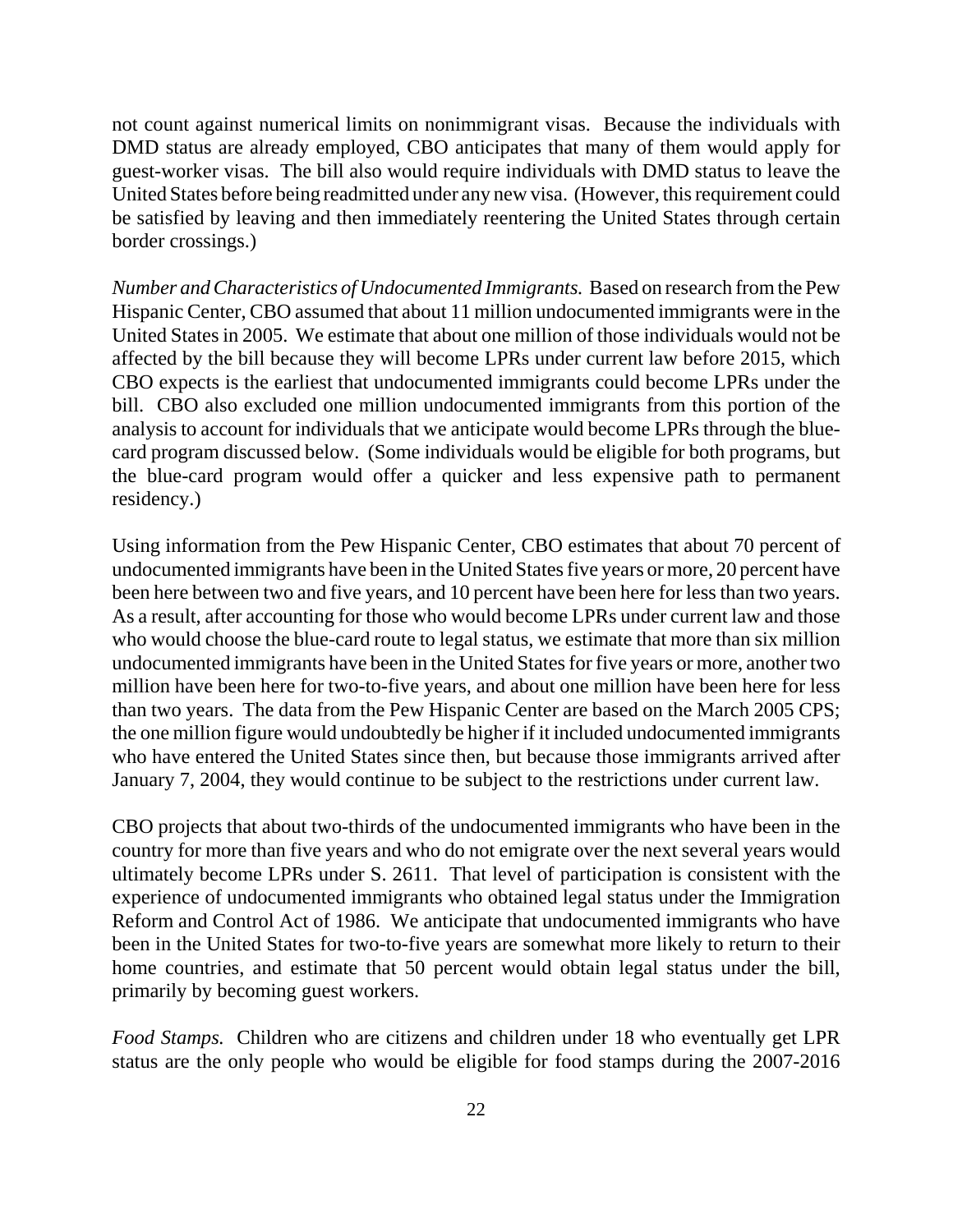period under this provision. Adults would not become eligible for green cards for eight years and then would have to wait another five before being considered as qualified aliens and eligible for food stamps. This provision would account for about 15 percent, or 116,000, of the total increase in Food Stamp enrollment under this bill (see Table 4). As a result, CBO estimates that spending on Food Stamp benefits would increase by close to \$300 million over the 2007-2016 period.

*Medicaid.* The bill would not affect Medicaid spending for undocumented immigrants over the 2007-2016 period because those individuals would not become LPRs until eight years after enactment and would then have to wait another five years after that before becoming eligible for non-emergency services. However, CBO anticipates that the new legal status for some of those workers would allow them to bring their dependents into the United States, which would increase spending on both emergency services (for some of the new entrants) and on full benefits (for some of the additional children who would be born in this country as a result). The bill's legalization provisions account for between 5 and 10 percent (about 40,000 adults) and 10 percent (roughly 60,000 children), respectively, of the additional enrollment in those categories in 2016 (as shown in Table 4). CBO estimates that the additional federal spending on Medicaid resulting from the legalization provisions would total \$1.5 billion over the 2007-2016 period.

*Social Security, Medicare, and SSI*. CBO estimates that legalizing the status of certain undocumented immigrants would boost outlays for Social Security benefits by \$4.7 billion over the 2007-2016 period, and add 87,000 retired and disabled workers to the rolls in 2016. Medicare would spend an extra \$3.5 billion over the 2009-2016 period and would enroll an added 68,000 people in 2016. SSI would pay an additional \$0.1 billion in benefits over the 10-year period, with 2,000 extra citizen-children beneficiaries in 2016.

*Unemployment Benefits.* Although many individuals currently in the United States illegally participate in the labor force, they are unlikely to claim unemployment compensation under current law because of their status. Those workers who became LPRs would be more likely to claim UC during future periods of unemployment. Consequently, CBO estimates that outlays for UC would increase by \$0.2 billion over the 2015-2016 period.

*Visa Fees*. Applicants for conditional nonimmigrant visas would have to pay fees and fines totaling \$900 to \$2,400, depending on how long they have been in the United States. Based on the number of applications expected each year, CBO estimates that enacting this provision would increase offsetting receipts by about \$10 billion over the 2007-2008 period. In addition, the State Department charges a \$100 fee for nonimmigrant visas. DHS and the State Department would spend most of those collections to improve border security and cover the costs of processing the applications, so the net budgetary effect over the 2007-2009 period would be small.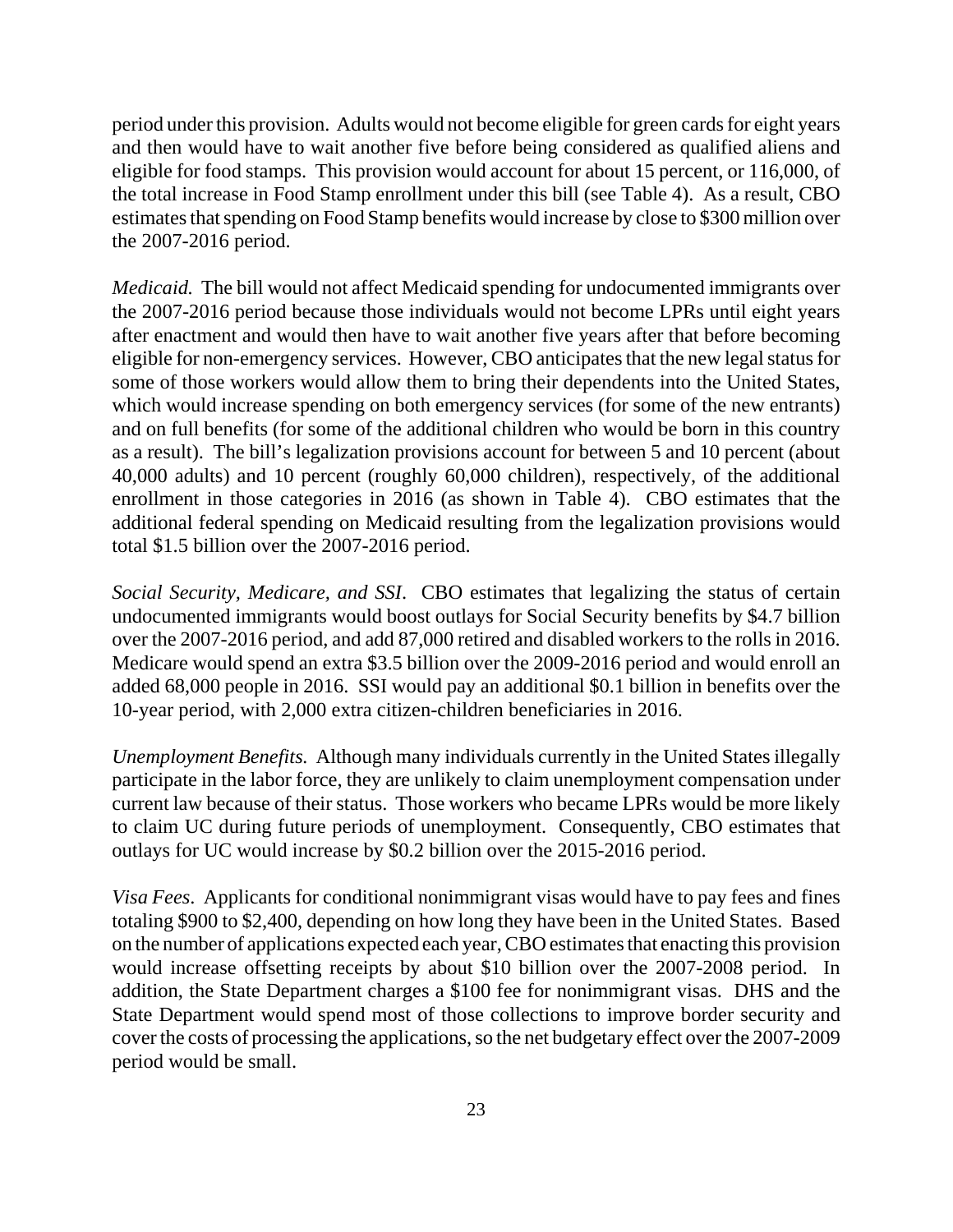**Blue-Card Program for Agricultural Workers**. Title VI would create a new pathway to legal permanent resident status for agricultural workers and their families. The blue-card program would grant legal status to aliens who worked in agriculture for at least 863 hours or 150 work-days, whichever is less, between January 1, 2004, and December 31, 2005. The bill would cap the number of blue cards at 1.5 million, which would have to be be issued within five years of enactment. Starting six months after enactment of the bill, workers would have up to 18 months to apply for a blue card and to pay a fine of \$100. With this new blue card, workers would be authorized to live and work in the United States and travel abroad in the same way as green-card holders.

The bill would specifically prohibit blue-card holders from receiving benefits from most federal means-tested programs for five years. However, those programs already ban most qualified aliens from receiving benefits for five years.

Blue-card holders would have to adjust to LPR status within seven years of enactment of the bill or face deportation. To qualify for LPR status, a worker would be required to pay \$400 and have been employed in agriculture for either an additional five years of at least 100 work-days or 575 hours per year, or three years of at least 150 work-days or 863 hours per year. The provision provides some exceptions to these requirements due to illness or severe weather. Blue-card adjustments to LPR status would not be subject to any numerical caps.

The spouses and minor children of blue-card workers would also be eligible to adjust to LPR status once the worker meets the requirements. Prior to that, the spouses and children would not themselves hold blue cards. However, they would not be subject to removal from the United States, and would be allowed to travel outside the country and apply for work authorization papers.

CBO estimated the number of people who would be eligible for a blue card using data and analysis regarding undocumented farm workers from the Department of Labor's National Agricultural Workers Survey (NAWS) and other data from the Departments of Agriculture and Labor. Based on this information, we estimate that there were about 2.7 million farm workers with at least one day of agricultural employment in 2004. About two-thirds of those workers were crop workers and one-third were livestock workers. According to the NAWS, about half of the crop workers were undocumented aliens. We estimate that a slightly lower share, about one-third, of the livestock workers were undocumented. Using information on hours and days worked annually from the NAWS, CBO estimates that 1.1 million undocumented agricultural workers worked a sufficient number of hours in either 2004 or 2005 to meet the requirements for a blue card. Of these, we project that about 80 percent would apply for a blue card.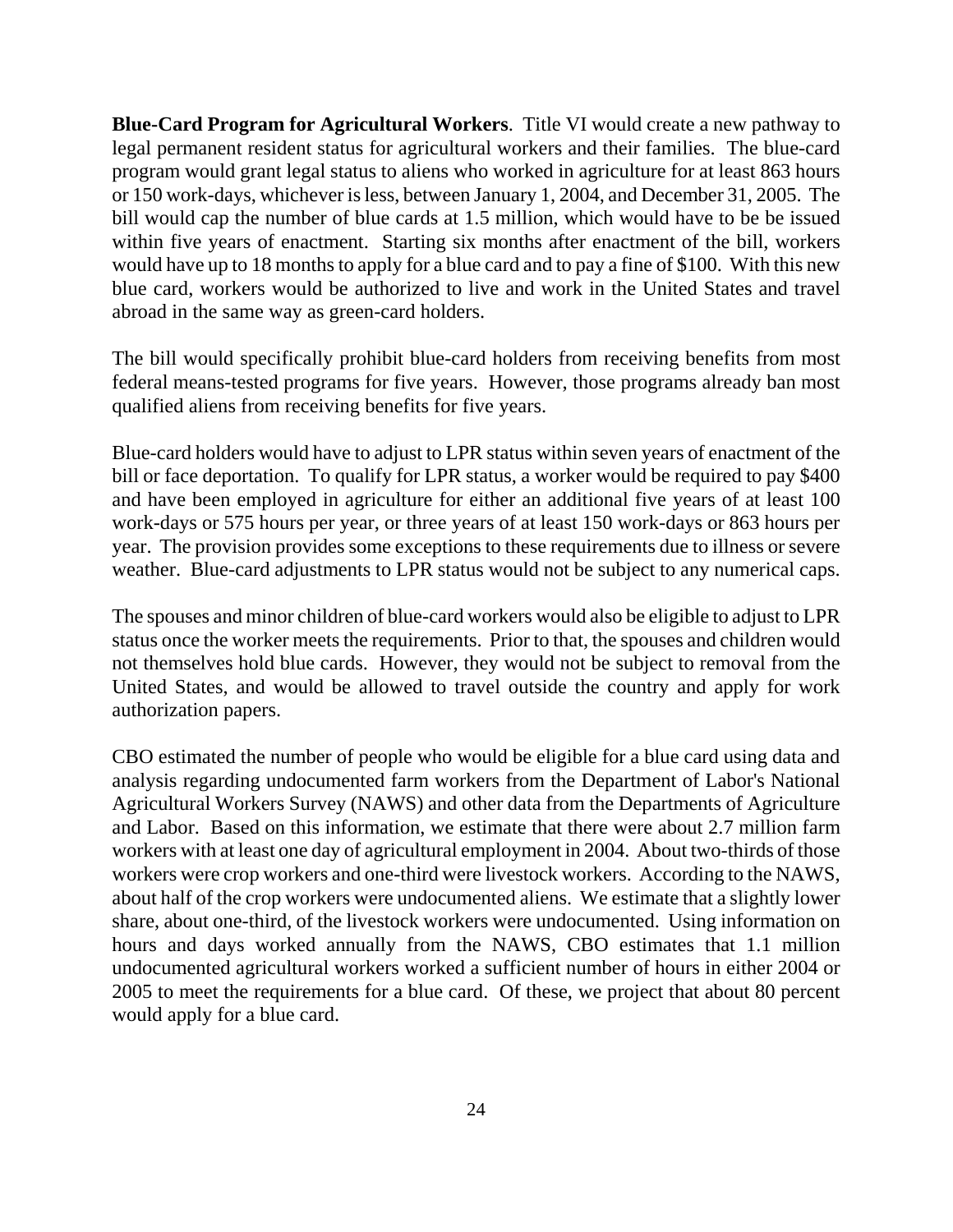*Food Stamps.* CBO estimates that the blue-card program would increase Food Stamp spending by about \$700 million over the 2007-2016 period. We assume that blue-card workers would be eligible for food stamps after five years and children who are citizens would be eligible immediately. The noncitizen spouses and children of workers would not be considered blue-card recipients themselves, so they would not be eligible for benefits until they became LPRs. CBO estimates that the additional Food Stamp recipients under this provision would account for 20 percent, or 175,000, of the overall increase in enrollment due to this bill.

*Medicaid.* CBO estimates that the blue-card program would increase federal Medicaid spending by a total of \$1.4 billion over the 2007-2016 period. Under the bill, individuals with blue cards would be treated like LPRs when determining eligibility for federal benefit programs. This provision would make the agricultural workers who get blue cards eligible for non-emergency services in most states after five years. We estimate that the additional recipients of those services would account for about 45 percent, or about 60,000 adults, of the additional enrollment in 2016 (see Table 4). Like other provisions in the bill, the bluecard program also would increase spending on emergency services as additional dependents enter the United States and on full benefits as additional children are born in this country (another 20,000 and 80,000 beneficiaries, respectively).

*Social Security, Medicare, and SSI*. CBO estimates that the blue-card program for agricultural workers would boost outlays for Social Security benefits by \$0.1 billion over the 2007-2016 period, and add 4,000 retired and disabled workers to the rolls in 2016. Medicare would spend an extra \$60 million over the 2007-2016 period and would enroll an added 2,000 people in 2016. SSI would pay nearly \$50 million in additional benefits over the 10-year period, with 3,000 extra beneficiaries—both adults and children—in 2016.

*Visa Fees*. Applicants for blue cards would pay fees ranging from \$200 to \$400. Based on the number of applicants expected for these visas, CBO estimates that this provision would increase offsetting receipts by about \$400 million over the 2007-2012 period. In addition, the Department of State charges a \$100 fee for nonimmigrant visas. DHS and the State Department would spend those collections to cover the costs of processing the applications, so the net budgetary effect over the 2007-2013 period would be small.

**Conditional Status for Undocumented Students**. Title VI would make certain undocumented immigrants eligible for conditional legal permanent resident status. Undocumented immigrants would qualify if they are high school graduates or high school students that have been admitted to an institution of higher education, have lived in the United States for at least five years prior to the bill's enactment, were less than 16 years of age when they entered the country, and meet certain other requirements. After six years, individuals could petition to have the conditional status removed if they had received a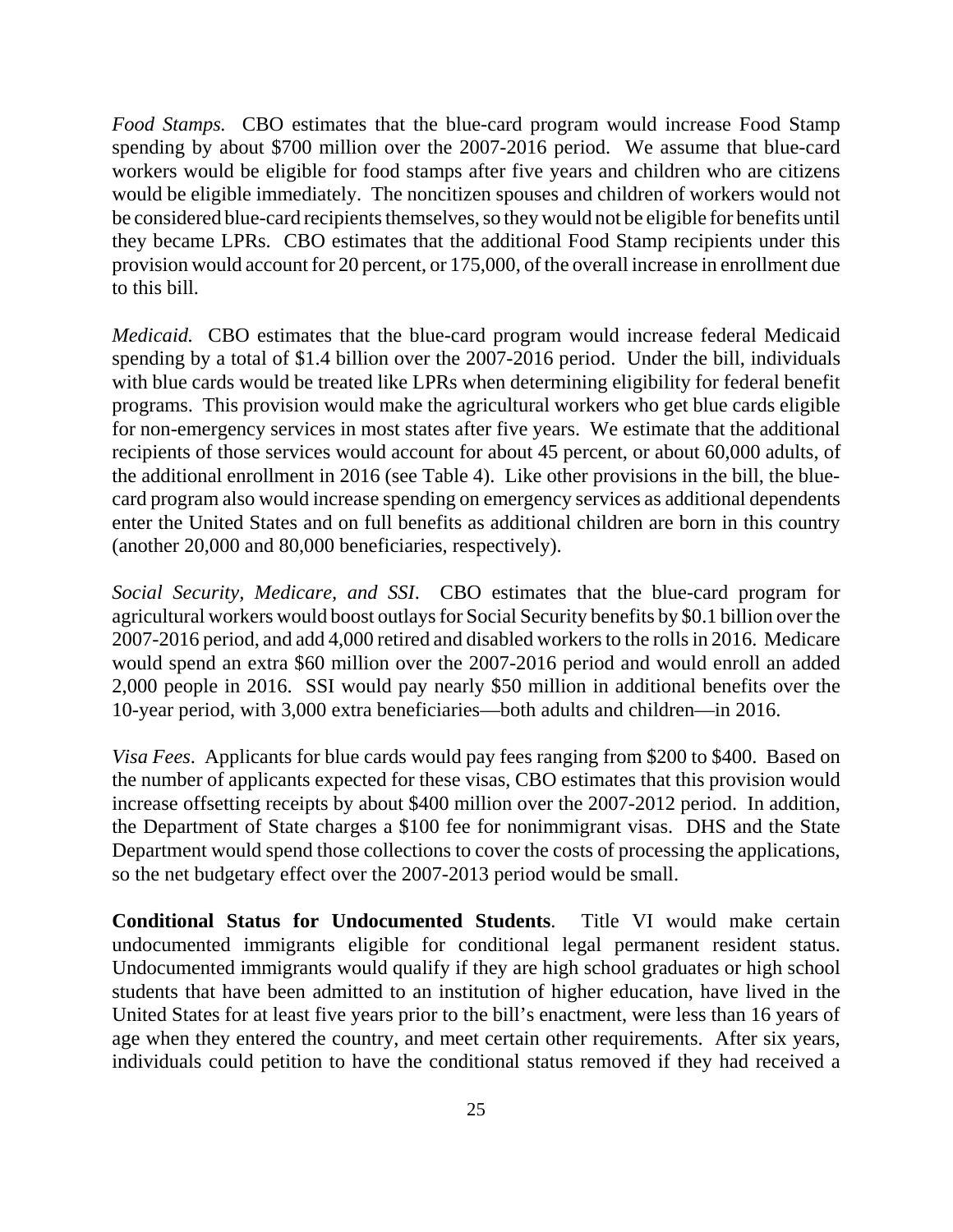degree from an institution of higher education, completed at least two years toward a bachelor's degree or higher, or served for at least two years in the United States military.

Individuals who convert to conditional legal permanent resident status would become eligible for federal financial aid and, after five years, food stamps and non-emergency Medicaid benefits. CBO estimates that about 10,000 individuals would ultimately receive additional benefits from one or both of those programs. We estimate that this provision would increase Food Stamp and Medicaid spending by a total of \$0.1 billion between 2012 and 2016.

**H-1B Nonimmigrants and Other Persons with Advanced Degrees**. S. 2611 would increase the number of visas available each year for H-1B nonimmigrants (persons with a bachelor's degree or higher) and certain other persons with advanced degrees. CBO estimates that the annual increases in the number of such individuals would exceed 100,000. They would have to pay fees ranging from \$200 to \$2,400. As a result, CBO estimates that enacting S. 2611 would increase offsetting receipts by about \$2.5 billion over the 2007-2016 period. Collections would be spent by DHS, the Department of Labor, the Department of State, and the National Science Foundation for administrative, law enforcement, and educational programs. Spending would lag collections for several years; the net effect on outlays would be a reduction of \$0.6 billion over the 2007-2016 period.

**Refundable Tax Credits**. Over the 2007-2016 period, JCT estimates that the bill would increase outlays for refundable tax credits by \$29.4 billion, the largest direct spending effect of the bill. The earned income and child tax credits are refundable tax credits available to individuals. Those two credits reduce a taxpayer's overall income tax liability; if the credits exceed that liability, the excess may be refunded, with the amount of the refund depending on the taxpayer's income. Those refunds are classified as outlays in the federal budget.

Enacting S. 2611 would increase the amount of refundable tax credits mainly by increasing the number of resident aliens for income tax purposes. Under tax law, resident aliens are citizens of a foreign country who are either lawful, permanent residents of the United States or have been physically present in this country for at least a certain specified amount of time during the past three years. They are taxed in the same manner as U.S. citizens, and thus could qualify for refundable tax credits.

To qualify for the earned income credit, the taxpayer must generally satisfy several criteria: be a U.S. citizen or resident alien; have a valid Social Security number for both oneself and any qualifying children; have earned income from employment or self-employment that falls below certain amounts; and file a tax return. To be the qualifying child of the taxpayer, additional criteria must be satisfied, including being under the age of 19 in general, under the age of 24 if a full-time student, or any age if permanently and totally disabled. The amount of the earned income credit depends on a taxpayer's earnings and number of qualifying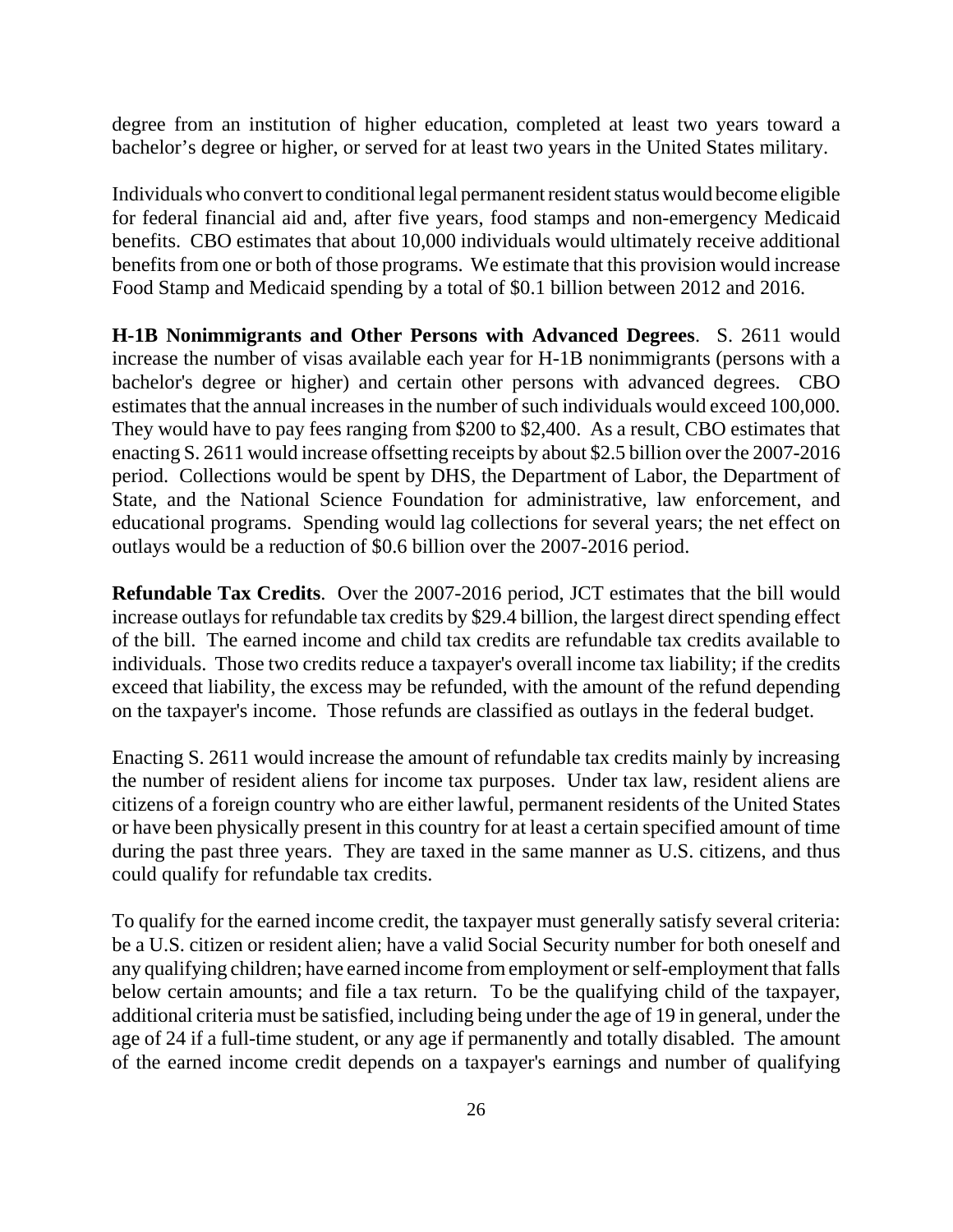children, and whether or not the taxpayer is married. The maximum credit amount is about \$4,500 in 2006 for taxpayers with two or more children and with earnings up to almost \$17,000 if married and \$15,000 if single. The credit is fully phased out for such taxpayers with earned income of about \$38,000 if married and \$36,000 if single. Credit amounts are lower for taxpayers with one child, and taxpayers without children can also qualify for a much-reduced credit.

The child tax credit is worth \$1,000 for each qualifying child under the age of 17. It is also available to U.S. citizens and resident aliens. The credit is phased out for married taxpayers with income above \$110,000 and single taxpayers who are the head of their households with income above \$75,000.

# **Revenues**

Enacting S. 2611 would have several effects on federal revenues, including changes in collections of income and payroll taxes, certain visa fees that are classified as revenues, and various fines and penalties. Taken together, CBO and the Joint Committee on Taxation estimate that those effects would increase federal revenues by about \$66 billion over the 2007-2016 period, as shown in Table 5.

|                                                   |                            | By Fiscal Year, in Billions of Dollars |                         |                   |                   |                   |                            |                    |                           |                          |                      |
|---------------------------------------------------|----------------------------|----------------------------------------|-------------------------|-------------------|-------------------|-------------------|----------------------------|--------------------|---------------------------|--------------------------|----------------------|
|                                                   | 2007                       | 2008                                   | 2009                    | 2010              | 2011              | 2012              | 2013                       | 2014               | 2015                      | 2016                     | $2007 -$<br>2016     |
| Income and Social<br>Insurance Taxes <sup>a</sup> | $-1.8$                     | $-0.8$                                 | 2.9                     | 5.0               | 6.3               | 7.5               | 8.7                        | 10.0               | 11.3                      | 13.1                     | 62.1                 |
| <b>H2-C Visa Fees</b>                             | $\Omega$                   | 0.2                                    | 0.2                     | 0.2               | 0.4               | 0.4               | 0.4                        | 0.5                | 0.5                       | 0.5                      | 3.2                  |
| <b>Blue Card Fines</b>                            | $\ast$                     | 0.1                                    | $\overline{\mathbf{r}}$ | $\ast$            | 0.2               | $\ast$            | $\overline{\phantom{0}}^0$ | $\overline{0}$     | $\overline{\phantom{0}0}$ | $\overline{\phantom{0}}$ | 0.3                  |
| <b>Total Changes</b><br>On-Budget<br>Off-Budget   | $-1.8$<br>$-0.9$<br>$-0.9$ | $-0.5$<br>0.4<br>$-0.9$                | 3.1<br>3.3<br>$-0.3$    | 5.2<br>4.9<br>0.4 | 6.8<br>5.8<br>1.0 | 7.9<br>6.2<br>1.7 | 9.2<br>6.9<br>2.3          | 10.5<br>7.5<br>3.0 | 11.8<br>8.1<br>3.7        | 13.6<br>9.2<br>4.4       | 65.7<br>51.4<br>14.3 |

#### **TABLE 5. ESTIMATED EFFECTS OF S. 2611 ON REVENUES**

Sources: Joint Committee on Taxation and Congressional Budget Office.

NOTE:  $* =$  Gain of less than \$50 million.

a. These estimates were provided by the Joint Committee on Taxation and include effects on off-budget (Social Security) receipts. Related effects on outlays for refundable credits are shown in Table 3.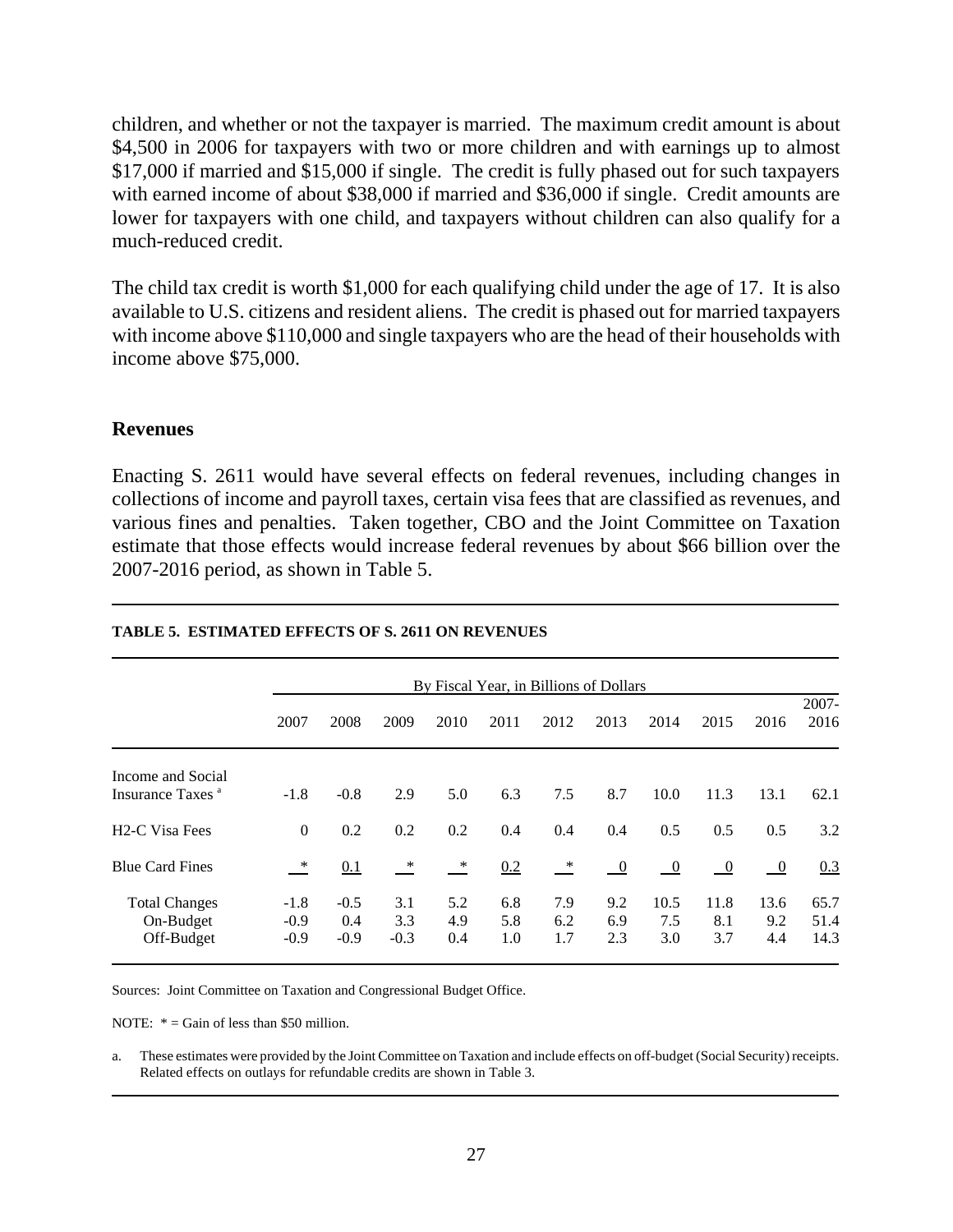**Income and Payroll Taxes**. JCT provided estimates of the effects of S. 2611 on revenues from income and social insurance (payroll) taxes. JCT estimates that S. 2611 would reduce federal revenues from those sources in 2007 and 2008, and increase receipts over the 2009- 2016 period. In total, over the 2007-2016 period, JCT estimates that receipts from income and payroll taxes would increase by \$62.1 billion, of which \$14.3 billion would be offbudget revenues from Social Security taxes.

Overall, JCT estimates that the bill would result in higher aggregate wages and increased reporting of employment income by individuals, which would yield increases in receipts from both individual income and payroll taxes. Most of the additional payroll tax receipts would be off-budget.

Increased reporting of employment income would also result in increases in tax deductions by businesses for their labor compensation, including employer contributions for payroll taxes. As a result, corporations would report lower taxable profits and pay a lower amount of income taxes. In addition, noncorporate businesses, such as partnerships and sole proprietorships, would also report lower taxable income, which would reduce the individual income taxes paid by the partners and owners.

Conventional estimating assumptions hold overall economic activity constant. In practice, this results in the Joint Committee on Taxation assuming fixed employment and capital stock. If enacted, S. 2611 would result in a significant increase in immigration. Consequently, JCT has relaxed the fixed employment convention and estimates a net increase in employment, total wages, and the associated revenues.

JCT estimates that Title III would reduce revenues, largely explaining the overall reduction in revenues estimated for the 2007-2008 period. Title III would amend the procedures to identify the unlawful employment of aliens. Among other changes, that title would render illegal the use of individual taxpayer identification numbers, which the IRS issues to individuals who are required to have U.S. taxpayer identification but who do not qualify to receive Social Security numbers.

The JCT also estimates that the provisions of S. 2611 would result in increased outlays for refundable tax credits. Those effects are shown in Table 3 and are discussed above.

**H2-C Visas.** Applicants for the temporary guest worker (H-2C) visa established by the bill would have to pay a fee of \$500. Those collections would be classified as revenues under the provisions of S. 2611. Based on the number of applications expected each year, CBO estimates that enacting this provision would increase revenues by \$3.2 billion over the 2008- 2016 period.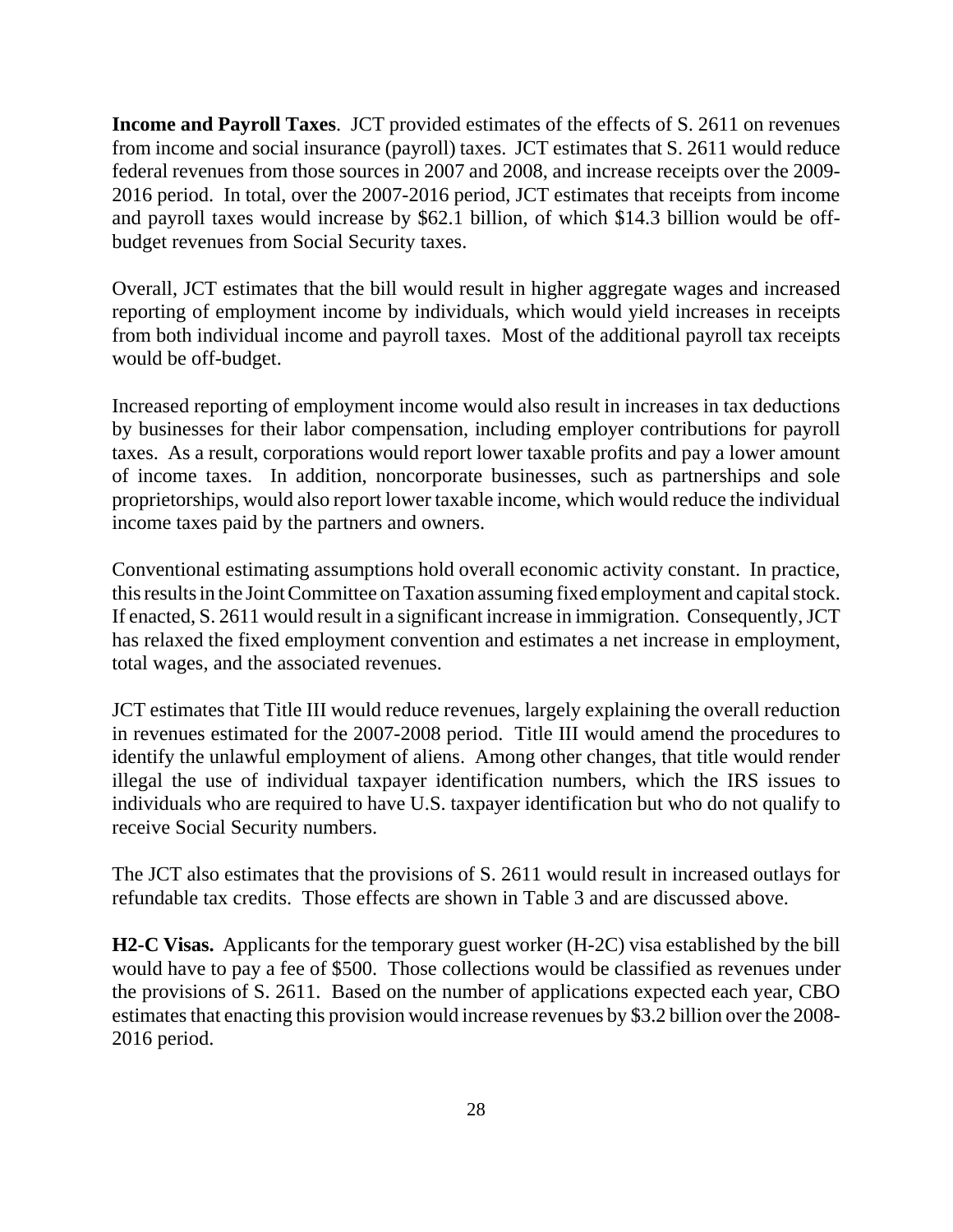**Blue-Card Fines**. Applicants for blue cards (agricultural workers) would have to pay fines totaling \$500. Based on the number of applications expected each year, CBO estimates that enacting this provision would increase revenues by about \$300 million over the 2007-2016 period.

**Penalties.** S. 2611 would establish new and increased civil and criminal penalties for various crimes involving illegal immigration. Thus, the federal government might collect additional fines if the bill is enacted. Collections of civil fines are recorded in the budget as revenues. Criminal fines are recorded as revenues, then deposited in the Crime Victims Fund and later spent. CBO expects that any additional revenues and direct spending would not be significant.

# **Spending Subject to Appropriation**

CBO estimates that implementing S. 2611 would result in additional spending of about \$25 billion over the 2007-2011 period and another \$39 billion over the 2012-2016 period, assuming appropriation of the necessary funds. Projected spending from 2007 through 2011 is summarized in Table 6. For this estimate, we assume that the necessary amounts will be appropriated by the start of each fiscal year and that spending will follow the historical spending patterns for these or similar activities.

**Grants to State and Local Governments.** S. 2611 would authorize the appropriation of \$12.4 billion over the 2007-2012 period to reimburse state and local governments for costs associated with apprehending and detaining undocumented aliens. CBO estimates that implementing this provision would result in outlays of \$7.7 billion over the 2007-2011 period, with additional outlays of about \$4.7 billion after 2011.

**Additional Federal Personnel**. S. 2611 would direct DHS, the Department of Labor, the Department of Justice (DOJ), and the Administrative Office of the United States Courts (AOUSC) to increase the number of law enforcement and legal personnel by a total of nearly 31,000 positions over the 2007-2011 period (not including support personnel for these positions). CBO estimates that implementing this provision would cost \$9.6 billion over the five-year period. The costs for additional enforcement and legal personnel would continue after 2011.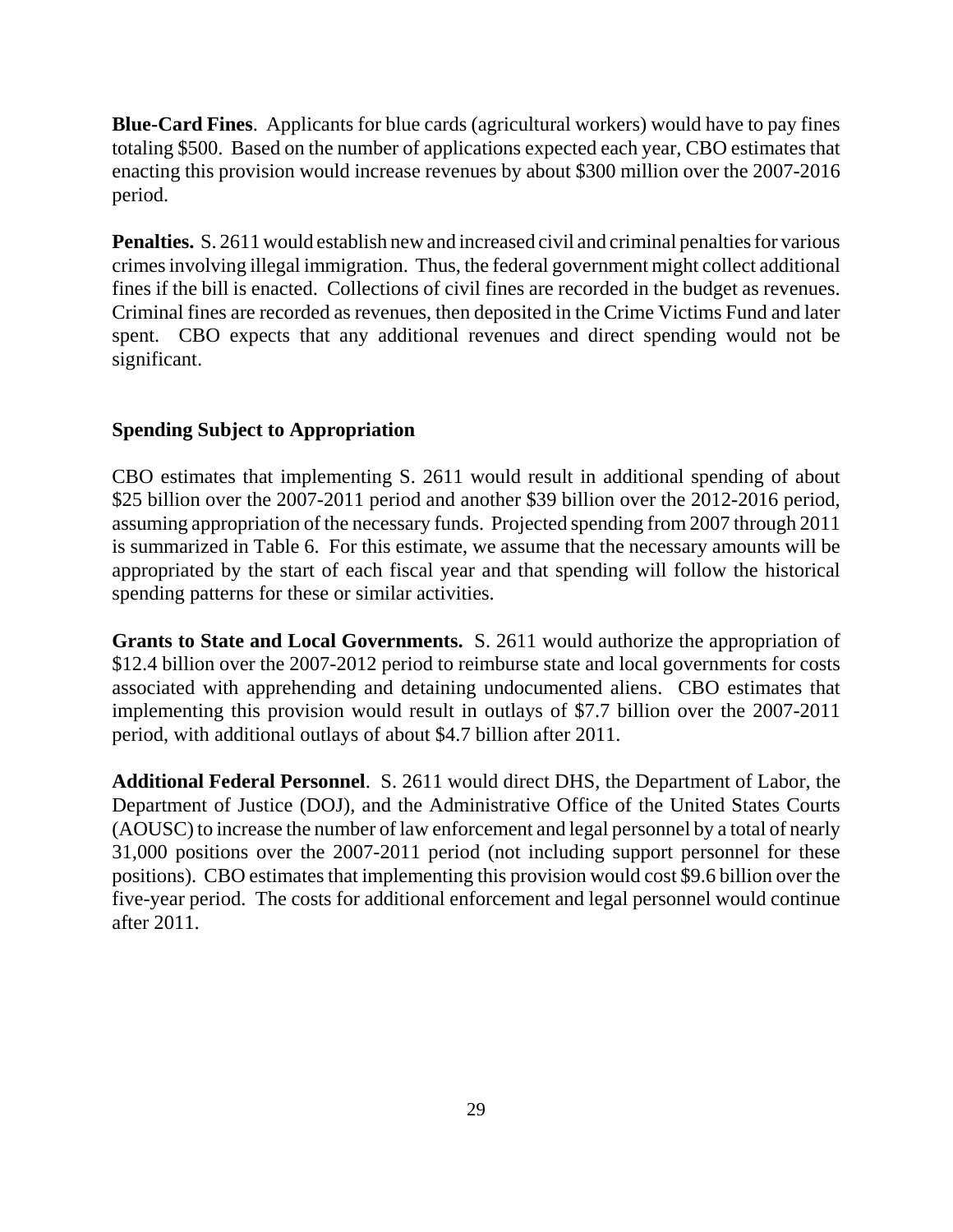|                                                                | By Fiscal Year, in Millions of Dollars |                  |                  |                  |                  |  |  |  |
|----------------------------------------------------------------|----------------------------------------|------------------|------------------|------------------|------------------|--|--|--|
|                                                                | 2007                                   | 2008             | 2009             | 2010             | 2011             |  |  |  |
| <b>CHANGES IN SPENDING SUBJECT TO APPROPRIATION</b>            |                                        |                  |                  |                  |                  |  |  |  |
| Grants to State and Local Governments                          |                                        |                  |                  |                  |                  |  |  |  |
| <b>Authorization Level</b>                                     | 1,655                                  | 2,000            | 2,100            | 2,200            | 2,200            |  |  |  |
| <b>Estimated Outlays</b>                                       | 414                                    | 1,162            | 1,904            | 2,090            | 2,165            |  |  |  |
| <b>Additional Federal Personnel</b>                            |                                        |                  |                  |                  |                  |  |  |  |
| <b>Estimated Authorization Level</b>                           | 381                                    | 1,157            | 1,967            | 2,812            | 3,850            |  |  |  |
| <b>Estimated Outlays</b>                                       | 328                                    | 1,042            | 1,839            | 2,677            | 3,693            |  |  |  |
| <b>Detention Facilities</b>                                    |                                        |                  |                  |                  |                  |  |  |  |
| <b>Estimated Authorization Level</b>                           | 1,400                                  | $\mathbf{0}$     | 30               | 60               | 62               |  |  |  |
| <b>Estimated Outlays</b>                                       | 140                                    | 560              | 657              | 127              | 62               |  |  |  |
| Programs to Improve Port Security                              |                                        |                  |                  |                  |                  |  |  |  |
| <b>Estimated Authorization Level</b>                           | 185                                    | 188              | 190              | 193              | 196              |  |  |  |
| <b>Estimated Outlays</b>                                       | 118                                    | 159              | 189              | 192              | 195              |  |  |  |
| Border-Control Infrastructure                                  |                                        |                  |                  |                  |                  |  |  |  |
| <b>Estimated Authorization Level</b>                           | 871                                    | $\mathbf{0}$     | $\mathbf{0}$     | 131              | 135              |  |  |  |
| <b>Estimated Outlays</b>                                       | 305                                    | 392              | 174              | 46               | 105              |  |  |  |
| Funding for DHS to Expand Immigration Adjudication<br>Services |                                        |                  |                  |                  |                  |  |  |  |
| <b>Estimated Authorization Level</b>                           | 800                                    | $\boldsymbol{0}$ | $\boldsymbol{0}$ | $\boldsymbol{0}$ | $\boldsymbol{0}$ |  |  |  |
| <b>Estimated Outlays</b>                                       | 640                                    | 160              | $\Omega$         | $\Omega$         | $\boldsymbol{0}$ |  |  |  |
| System for Verifying Employment Eligibility                    |                                        |                  |                  |                  |                  |  |  |  |
| <b>Estimated Authorization Level</b>                           | 166                                    | 203              | 237              | 217              | 224              |  |  |  |
| <b>Estimated Outlays</b>                                       | 149                                    | 199              | 234              | 219              | 224              |  |  |  |
| Other Social Security Administration Costs                     |                                        |                  |                  |                  |                  |  |  |  |
| <b>Estimated Authorization Level</b>                           | 77                                     | 157              | 91               | 49               | 52               |  |  |  |
| <b>Estimated Outlays</b>                                       | 67                                     | 148              | 99               | 54               | 52               |  |  |  |
| <b>Grants</b> to Assist Nonimmigrants                          |                                        |                  |                  |                  |                  |  |  |  |
| <b>Estimated Authorization Level</b>                           | 200                                    | 200              | 200              | 175              | 175              |  |  |  |
| <b>Estimated Outlays</b>                                       | 44                                     | 104              | 144              | 169              | 187              |  |  |  |
| <b>Unmanned Aerial Vehicles</b>                                |                                        |                  |                  |                  |                  |  |  |  |
| <b>Authorization Level</b>                                     | 178                                    | 276              | $\mathbf{0}$     | $\mathbf{0}$     | $\boldsymbol{0}$ |  |  |  |
| <b>Estimated Outlays</b>                                       | 89                                     | 192              | 118              | 55               | $\mathbf{0}$     |  |  |  |
| Reimbursement of Prosecution Costs                             |                                        |                  |                  |                  |                  |  |  |  |
| <b>Estimated Authorization Level</b>                           | 78                                     | 79               | 80               | 81               | 82               |  |  |  |
| <b>Estimated Outlays</b>                                       | 20                                     | 51               | 79               | 80               | 81               |  |  |  |
| Other Programs                                                 |                                        |                  |                  |                  |                  |  |  |  |
| <b>Estimated Authorization Level</b>                           | 137                                    | 200              | 210              | 207              | 165              |  |  |  |
| <b>Estimated Outlays</b>                                       | 74                                     | 169              | 205              | 205              | 182              |  |  |  |
| <b>Total Changes</b>                                           |                                        |                  |                  |                  |                  |  |  |  |
| <b>Estimated Authorization Level</b>                           | 6,129                                  | 4,459            | 5,105            | 6,124            | 7,140            |  |  |  |
| <b>Estimated Outlays</b>                                       | 2,389                                  | 4,337            | 5,642            | 5,913            | 6,946            |  |  |  |

#### **TABLE 6. ESTIMATED EFFECTS OF S. 2611 ON DISCRETIONARY SPENDING**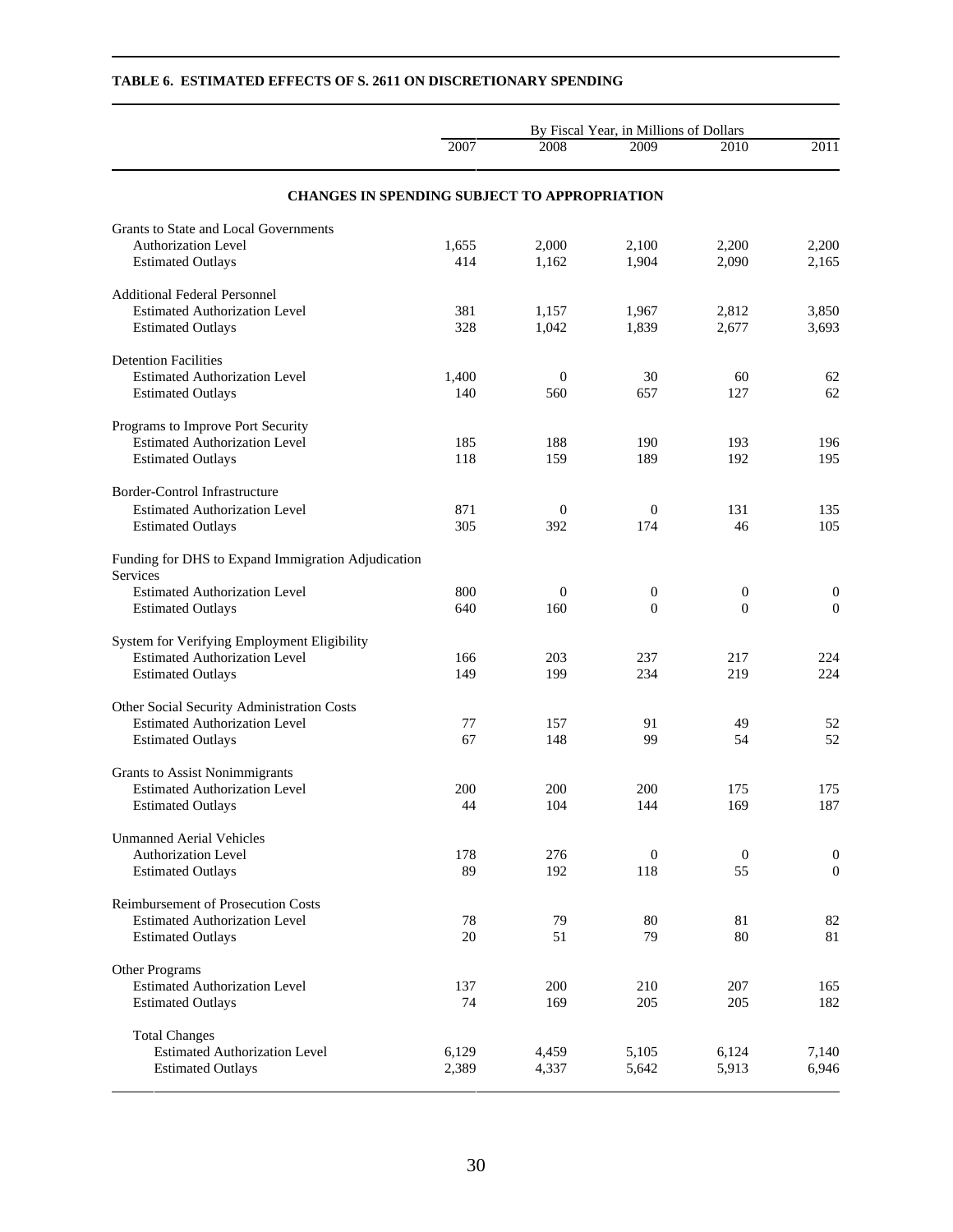*Department of Homeland Security.* S. 2611 would direct DHS to increase the number of:

- Border patrol agents by 4,000 over the 2007-2011 period;
- Port-of-entry inspectors by 500 in each of fiscal years 2007 through 2011;
- Immigration and Customs Enforcement (ICE) investigators by 200 annually over the 2007-2010 period;
- Investigators assigned to combat alien smuggling by 200 annually over the 2007-2010 period;
- Investigators assigned to enforce immigration employment laws by 2,000 annually over the 2007-2011 period; and
- ICE agents assigned to detecting immigration fraud by 1,000 over the 2007-2011 period.

Based on information from DHS, CBO estimates that the cost for each additional employee would range from \$100,000 a year for inspectors to \$170,000 a year for border patrol agents, including salaries, benefits, training, and support costs. Assuming that each annual cohort required by the bill would be hired over the course of a year, we estimate that implementing these provisions would cost \$5.3 billion over the 2007-2011 period.

*Attorneys and Immigration Judges.* S. 2611 would direct DHS, DOJ, and AOUSC to increase the number of attorneys by 260 a year over the 2007-2011 period. Based on information from these agencies, CBO estimates that it costs about \$160,000 a year for an additional attorney, including salaries, benefits, training, and support costs. Assuming that each annual cohort required by the bill would be hired over the course of a year, we estimate that implementing this provision would cost \$515 million over the 2007-2011 period.

S. 2611 would direct DOJ to increase the number of immigration judges by 20 each year over the 2007-2011 period. Based on information from DOJ, CBO estimates that it costs about \$600,000 a year for an additional immigration judge, including salaries, benefits, training, and support costs. Assuming that each annual cohort required by the bill would be hired over the course of a year, we estimate that implementing this provision would cost \$150 million over the 2007-2011 period.

*Department of Labor.* Section 412 of the bill would require the Secretary of Labor to add a minimum of 2,000 positions each year for investigators dedicated to enforcing compliance with the bill's provisions relating to hiring aliens. Based on information from the Department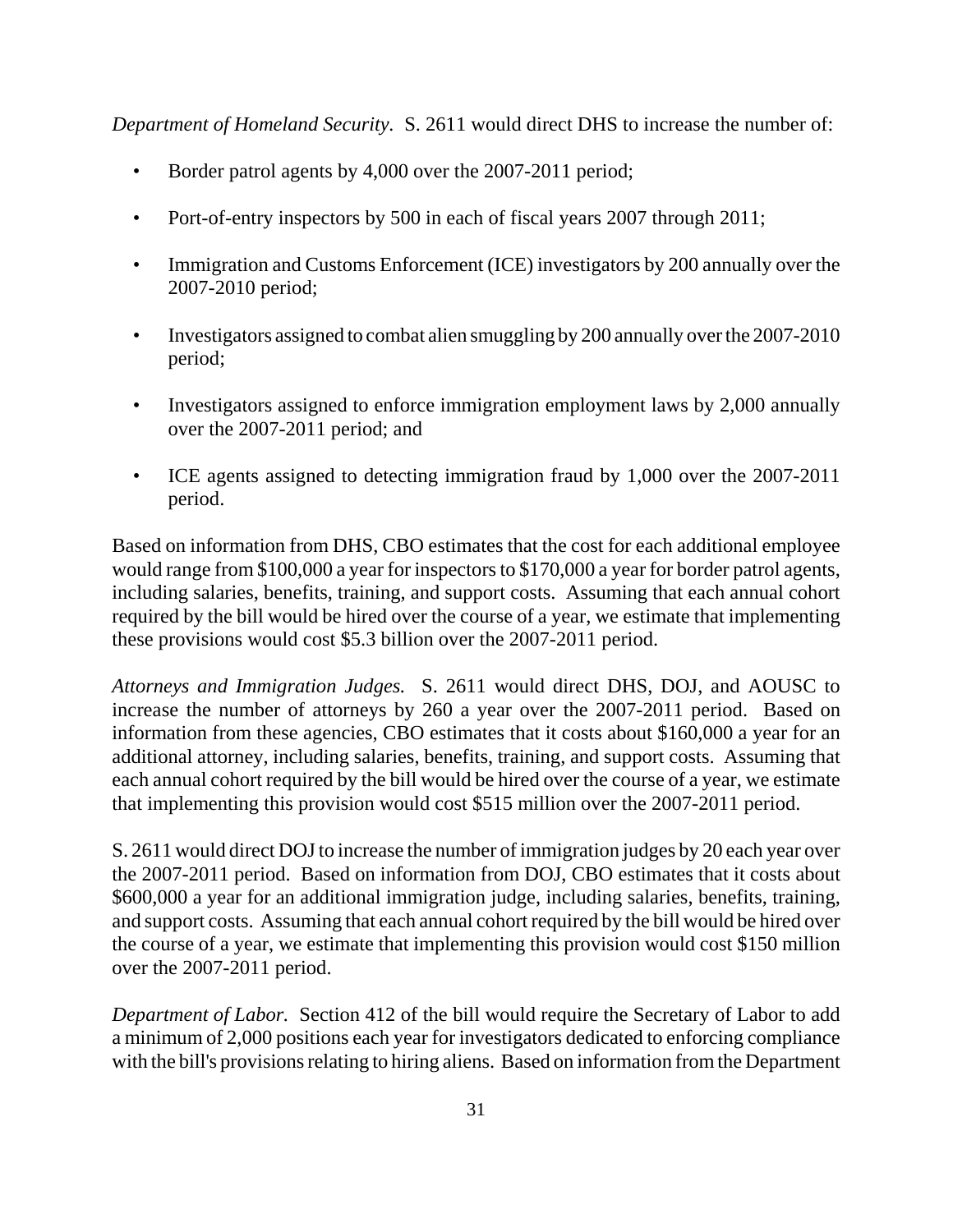of Labor, CBO estimates that the cost for each additional employee would average \$160,000, including salaries, training, and support costs. Assuming that each annual cohort required by the bill would be hired over the course of a year, we estimate that implementing this provision would cost \$3.6 billion over the 2007-2011 period. Adding 2,000 investigators each year beginning in 2007 would increase the number of these positions by 10,000 in 2011 (and by 20,000 by 2016).

**Detention Facilities.** S. 2611 would direct DHS to construct or acquire 20 detention facilities to detain aliens pending their removal from the United States. The bill would require these facilities, in total, to accommodate at least 10,000 individuals at one time. Based on information from the Bureau of Prisons, CBO estimates that it would cost about \$70 million to build a medium-security facility and \$3 million annually to staff a facility that would meet the bill's capacity requirements. Thus, CBO estimates that constructing and operating 20 facilities would cost \$1.5 billion over the 2007-2011 period.

**Programs to Improve Port Security.** CBO estimates that S. 2611 would authorize the appropriation of about \$190 million annually for several programs to improve security at U.S. ports. For some of these programs, the bill provides a specific authorization of appropriations for 2007, and CBO estimated the funding level required in subsequent years by adjusting for inflation. We estimate that implementing these provisions would cost about \$850 million over the 2007-2011 period.

**Border-Control Infrastructure.** S. 2611 would direct DHS, within two years of the bill's enactment, to improve and add certain border-control infrastructure in the areas of Tucson and Yuma in Arizona. The bill would direct DHS to replace all deteriorating or damaged fencing near certain population centers, extend double- or triple-layered fencing for at least two miles beyond urban areas, and construct at least 200 miles of permanent vehicle barriers and roads along the U.S.-Mexico border.

According to DHS, implementing this provision would require the replacement of 27 miles of double-layered fencing and the construction of 50 miles of new double-layered fencing. Based on information from DHS, CBO estimates that installing this fencing would cost about \$3 million per mile, for a total cost of about \$230 million, mostly over the next three years.

DHS estimates that it would cost about \$1.3 million per mile to construct permanent vehicle barriers and about \$1.9 million per mile to construct roads at the border. Thus, CBO estimates the cost of 200 miles of vehicle barriers and roads would total \$640 million—most of which would be spent over the next three years.

In addition, there would be some maintenance costs for this new infrastructure in subsequent years. Based on information from DHS, CBO estimates that such costs would amount to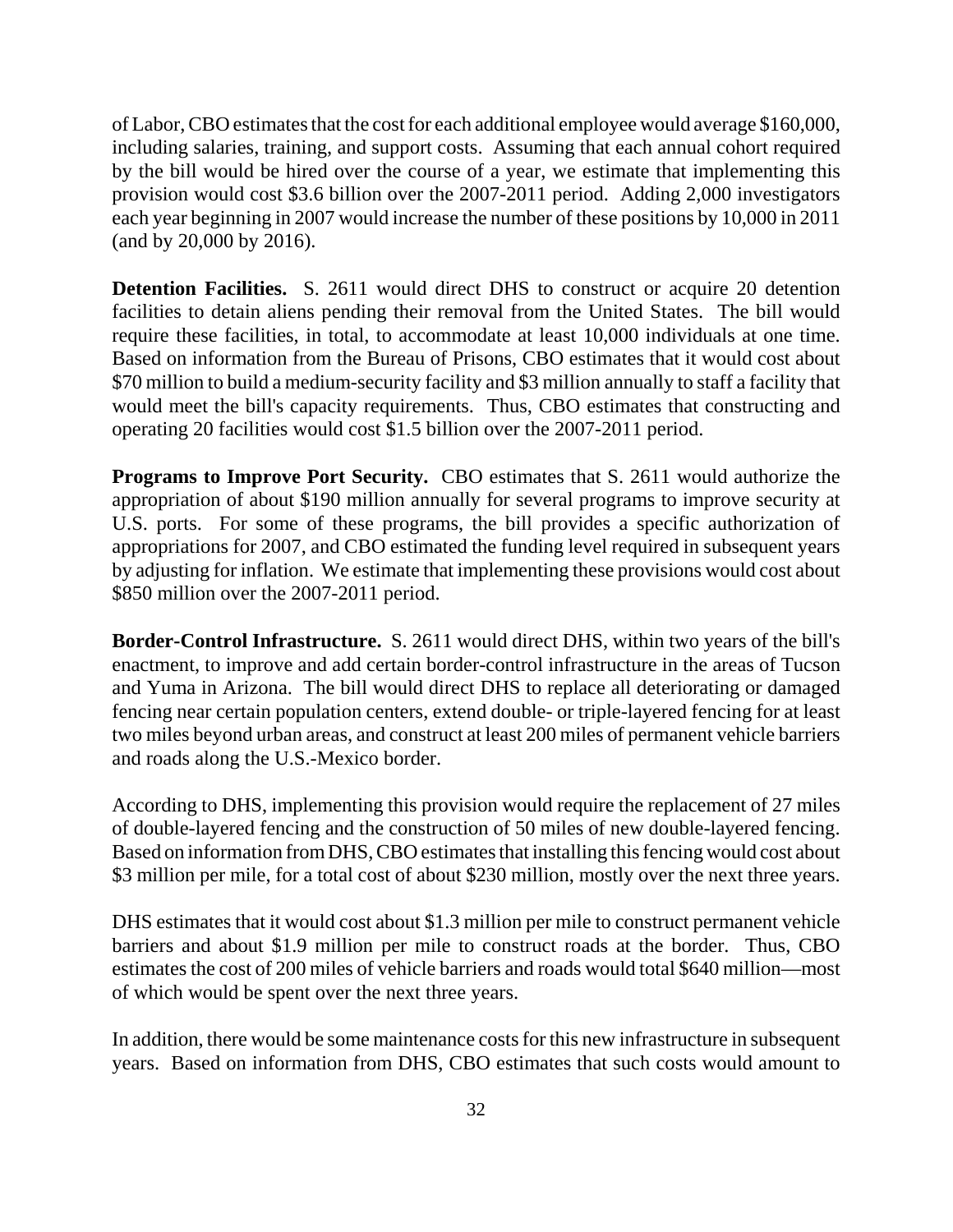about 15 percent of the initial cost of the infrastructure, or about \$130 million annually. Thus, we estimate that implementing these infrastructure provisions would cost a total of about \$1 billion over the 2007-2011 period.

**Funding for DHS to Expand Immigration Adjudication Services**. To accommodate the sharp increase in applications for immigration services and documentation that would result from S. 2611, DHS would need to expand its document-production facilities, enhance its computer systems, and hire new employees to process applications. S. 2611 would authorize the appropriation of such sums as necessary for those actions. Based on information from DHS, CBO estimates that the department would require funding of about \$800 million in fiscal year 2007 for one-time costs relating to facilities and computer systems. For this estimate, we assume that the costs of new personnel would be covered by fees collected for the new applications.

**System for Verifying Employment Eligibility.** S. 2611 would direct DHS to extend and expand a system to verify the eligibility of people for employment in the United States. CBO estimates that the system would cost about \$1 billion over the 2007-2011 period, including amounts needed by federal agencies to use the system to verify eligibility for federal employment.

*Requirements of S. 2611*. S. 2611 would require DHS to set up an expanded Employment Eligibility Verification System (EEVS) that would respond within three working days to inquiries made via Internet, other electronic media, or telephone by employers and individuals. The prototype is a current joint effort of DHS and the Social Security Administration (SSA) known as the "basic pilot," a voluntary system available to employers nationwide who wish to check the status of new hires.

S. 2611 would require "critical employers" (those engaged in critical infrastructure, national security, and homeland security activities, as designated by DHS) to verify the eligibility of all employees within 180 days of enactment. The bill would require other employers to check their new hires beginning 18 months after funds were appropriated for the project. For this estimate, CBO assumes that funds would be appropriated beginning in 2007, so that requirement would take effect in mid-2008.

*Volume of EEVS Inquiries Expected*. CBO assumes that the initial batch of inquiries from "critical employers" would involve about 20 million verifications. For other, "noncritical" employers, CBO anticipates (based on data from the Bureau of Labor Statistics) that new hires would total 55 million to 60 million annually between 2008 and 2016. Repeat verifications of about 10 million annually would push the total volume of inquiries to 65 million to 70 million.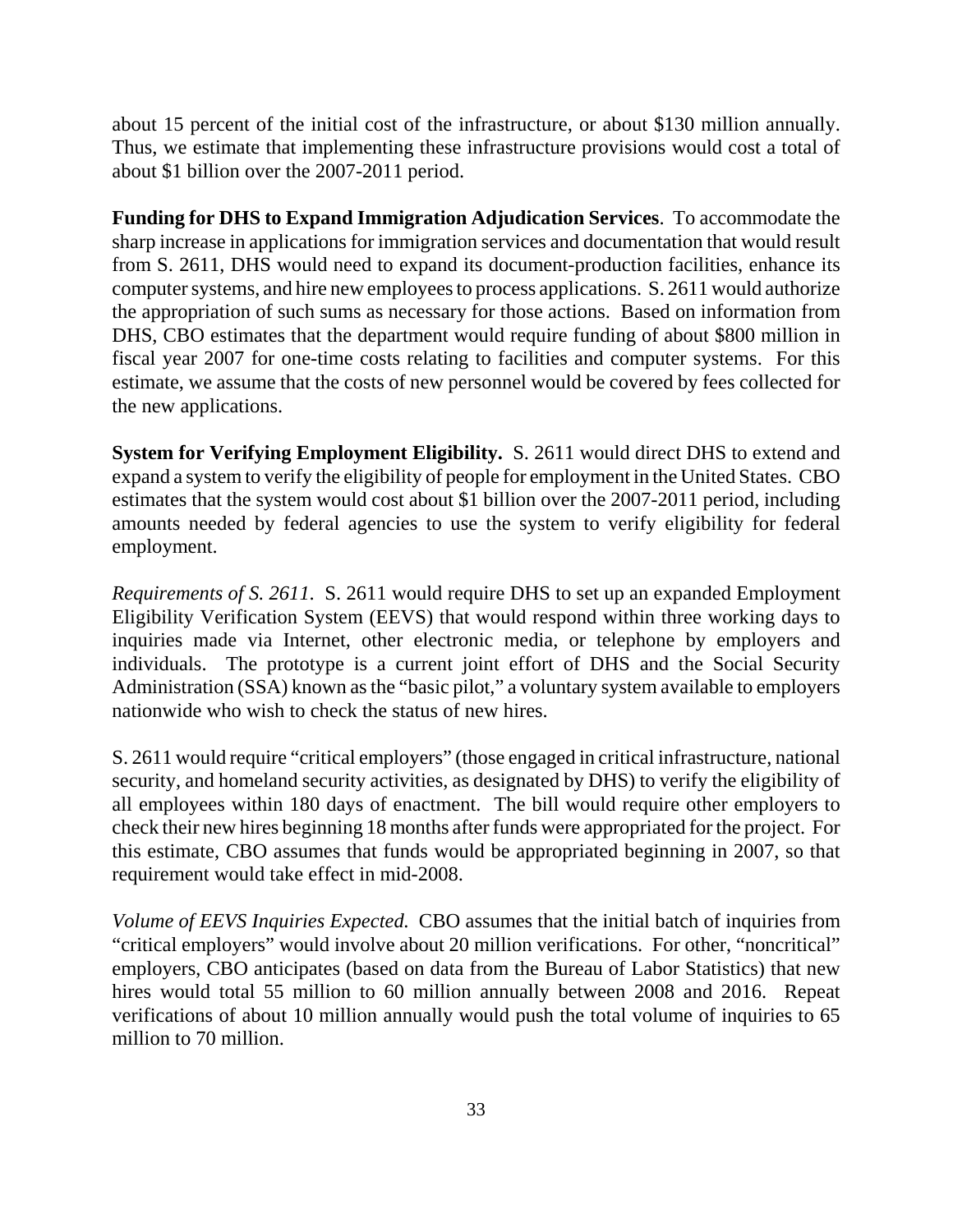*Costs to Federal Agencies of EEVS*. DHS would have primary responsibility for running the EEVS. Based on information from DHS, CBO estimates that the department would spend about \$240 million over the 2007-2011 period for technological components, staff, and overhead.

SSA would provide DHS with continued, secure access to its database of Social Security numbers (SSNs). SSA would also face extra costs as it handled phone calls, visits, and requests for replacement cards from people seeking to clear a "nonverified" response. Based on information from SSA, CBO estimates that those tasks would cost the agency about \$770 million from 2007 through 2011. (Two new requirements could add significantly to that figure. One would allow individuals to verify their own employment status; another would permit them to block and unblock inquiries on their SSNs. Those features could pose thorny design challenges, and SSA is not yet able to estimate the resulting costs.) S. 2611 would require DHS to reimburse SSA for EEVS-related costs, a provision that is meant to minimize the expenditure of Social Security trust fund money on immigration enforcement.

Finally, federal agencies themselves could be among the "critical employers" required to verify the legal status of their workforce. There are slightly over 4 million federal government employees, including military personnel. CBO estimates that submitting their current and new employees to EEVS would cost federal agencies about \$20 million over the 2007-2011 period.

**Other SSA costs**. In addition to contributing key information to the EEVS, SSA would incur significant costs under other provisions of S. 2611. The provisions to admit guest workers, increase the number of family-sponsored and employment-based admissions, permit undocumented aliens already in the country to seek "earned adjustment" (if here before April 2001) or "mandatory departure and reentry" (if here before April 2004), and grant blue cards to certain agricultural workers would all swell the number of Social Security cards issued by the agency. CBO estimates that SSA would issue an extra 13 million cards from 2007 through 2011; at a cost of about \$30 each, costs would total about \$420 million. Some of the people who entered illegally before 2004 would also seek the agency's help in supporting their application for earned-adjustment or deferred-departure status. Based on information from SSA, CBO estimates that task would cost the agency a total of \$20 million over the 2007-2011 period. Eventually, many of those newly legalized aliens might seek SSA's help in correcting their past earnings records for purposes of calculating benefits. CBO is currently unable to estimate those costs, which could be significant.

**Grants to Assist Nonimmigrants***.* S. 2611 would authorize the appropriation of such sums as necessary for DHS to make grants to certain organizations that assist persons seeking nonimmigrant status, citizenship, and other immigration benefits. Because implementing the bill would significantly increase the number of persons eligible for these benefits, the number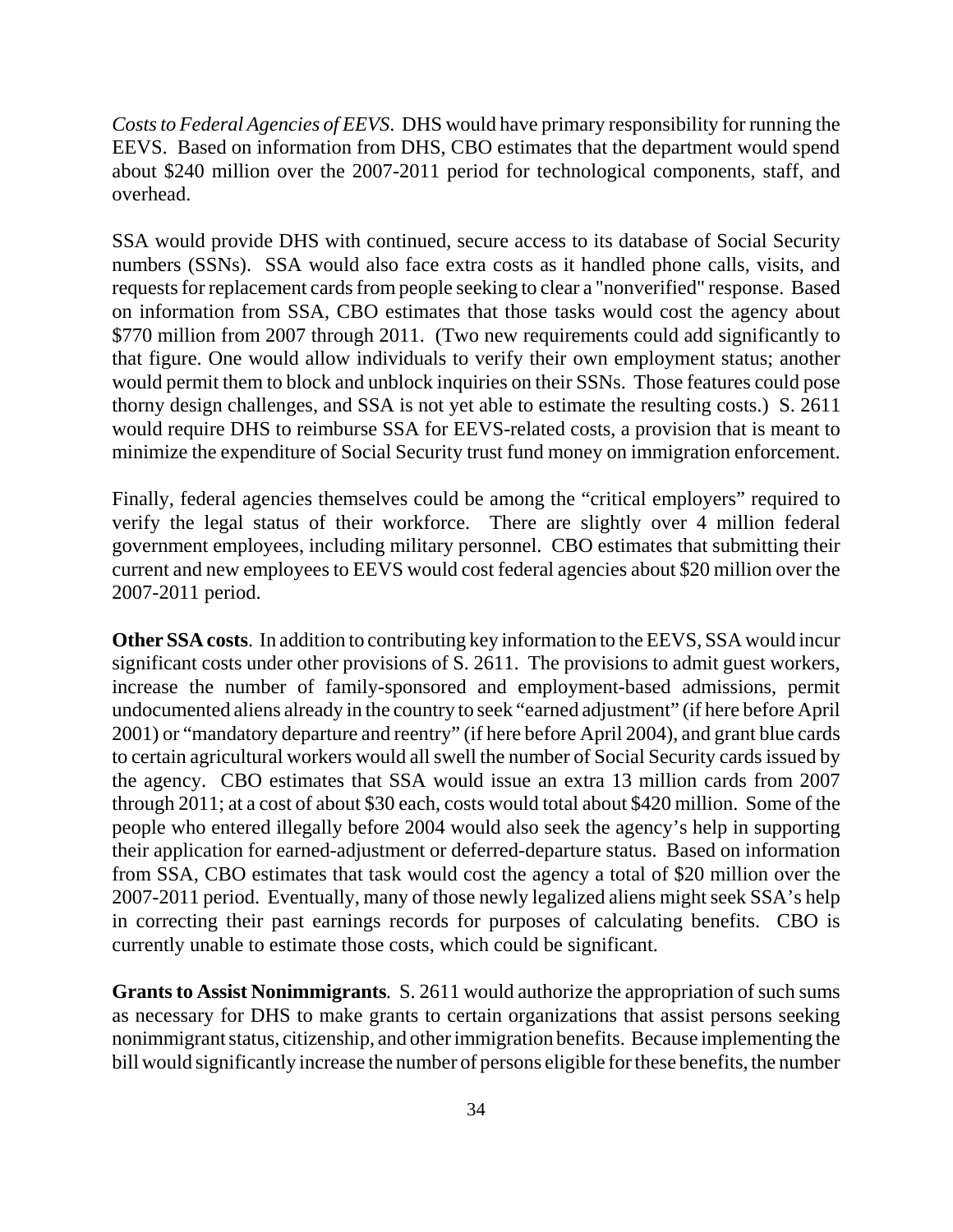of individuals who might seek such assistance could be very large. Based on similar grant programs, CBO estimates that enacting this provision would require funding of about \$200 million annually, with estimated outlays of \$650 million over the 2007-2011 period.

**Unmanned Aerial Vehicles**. S. 2611 would authorize the appropriation of \$454 million over the 2007-2008 period for DHS to acquire unmanned aerial vehicles and related equipment to patrol the U.S. border. CBO estimates that implementing this provision would cost \$454 million over the 2007-2010 period.

**Reimbursement of Prosecution Costs at U.S. Borders**. CBO estimates that S. 2611 would authorize the appropriation of about \$400 million over the 2007-2011 period for grants to reimburse state and local governments located along the U.S. borders for detention costs, court costs, and other expenses incurred in prosecuting certain criminal cases initiated by the federal government. We estimate that implementing this provision would cost \$310 million over the 2007-2011 period.

**Other Programs***.* S. 2611 contains many other provisions that would increase costs to the federal government. CBO estimates that implementing these provisions would cost a total of \$840 million over the 2007-2011 period. Major provisions would include the following:

- The bill would authorize the appropriation of \$50 million annually over the 2007- 2011 period for grants to law enforcement agencies located near U.S. borders. CBO estimates that implementing this provision would cost \$195 million over the 2007- 2011 period.
- CBO expects that DHS would collect fees for dependents of the new guest workers (H-2C nonimmigrants), but S. 2611 would not permit the department to spend those fees to cover the costs of processing the applications. Based on the number of applications expected, CBO estimates that DHS would require funding of \$230 million over the 2007-2011 period for that purpose.
- The bill would authorize the appropriation of \$40 million annually over the 2007- 2010 period for DHS to carry out the blue-card program for agricultural workers. Of the 1.5 million visas reserved for the blue card, CBO estimates that roughly 900,000 would actually be issued. CBO estimates that implementing this provision would cost \$160 million over the 2007-2011 period.
- S. 2611 would establish mandatory minimum prison sentences for a wide range of offenses involving illegal entry into the United States. The U.S. Sentencing Commission analyzed the bill's impact on the federal prison population. Based on this analysis, CBO estimates that the longer sentences required under the bill would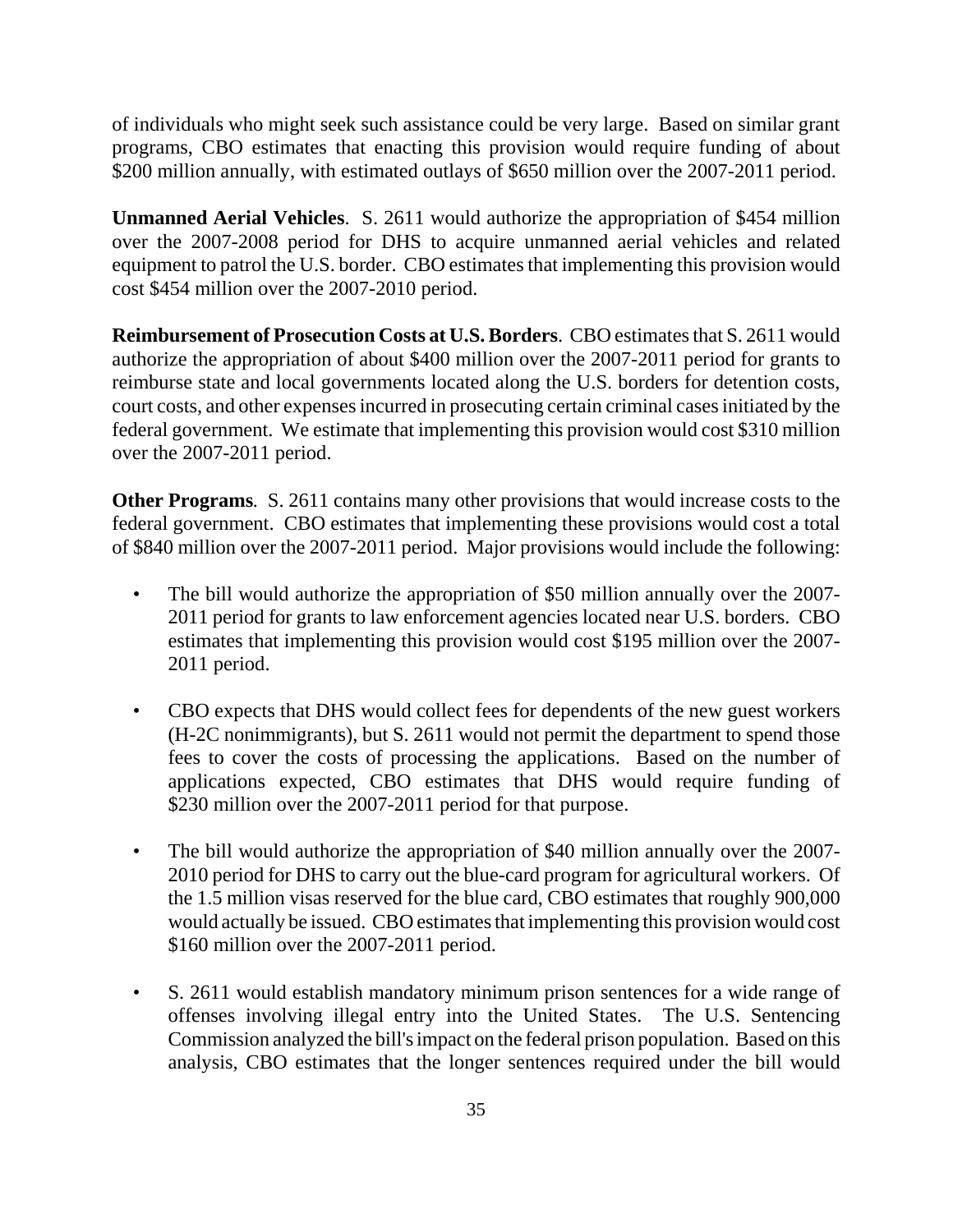increase the prison population by about 2,900 person-years over the 2007-2011 period. According to the Bureau of Prisons, for an increase in the federal prison population of this magnitude, it would spend about \$24,000 a year (at 2006 prices) to house each additional prisoner. CBO estimates that the cost to support these additional prisoners would total \$70 million over the 2007-2011 period.

**Provisions for which CBO Cannot Estimate Costs**. CBO cannot estimate the costs of three provisions because we have yet to receive enough information from DHS to do so. Those provisions are as follows:

- Section 216 would require DHS to allocate at least 40 ICE agents to each state, except for states that have populations of less than 2 million.
- Section 405 would require DHS to implement an "alien employment management" system" to monitor the employment of H-2C nonimmigrants, including identifying employers that have hired such individuals.
- Section 754 would direct DHS to implement a program to use aerial surveillance and other technologies to continuously monitor the entire United States border.

# **ESTIMATED LONG-TERM EFFECTS ON DIRECT SPENDING**

Pursuant to section 407 of H. Con. Res 95 (the Concurrent Resolution on the Budget, Fiscal Year 2006), CBO estimates that enacting S. 2611 would cause an increase in direct spending greater than \$5 billion in each of the 10-year periods between 2016 and 2055. CBO expects that the costs for benefit programs such as Medicaid, Food Stamps, Social Security, and Medicare would continue to grow after 2016, both because of the new legal immigrants who would enter the United States by 2016 and from the continued higher flow of legal immigrants in the decades after 2016.

# **ESTIMATED IMPACT ON STATE, LOCAL, AND TRIBAL GOVERNMENTS**

S. 2611 would impose intergovernmental mandates, as defined in UMRA, because it would preempt state and local authority and require state, local, and tribal governments to verify the work eligibility of employees. CBO estimates that the cost, if any, of complying with the preemptions would be small. The cost of complying with the requirements to verify work eligibility would depend on regulations to be developed by the Secretary of DHS. Depending on which employers the Secretary designated as critical, the costs to state, local, and tribal governments would range from \$30 million through \$85 million in the first year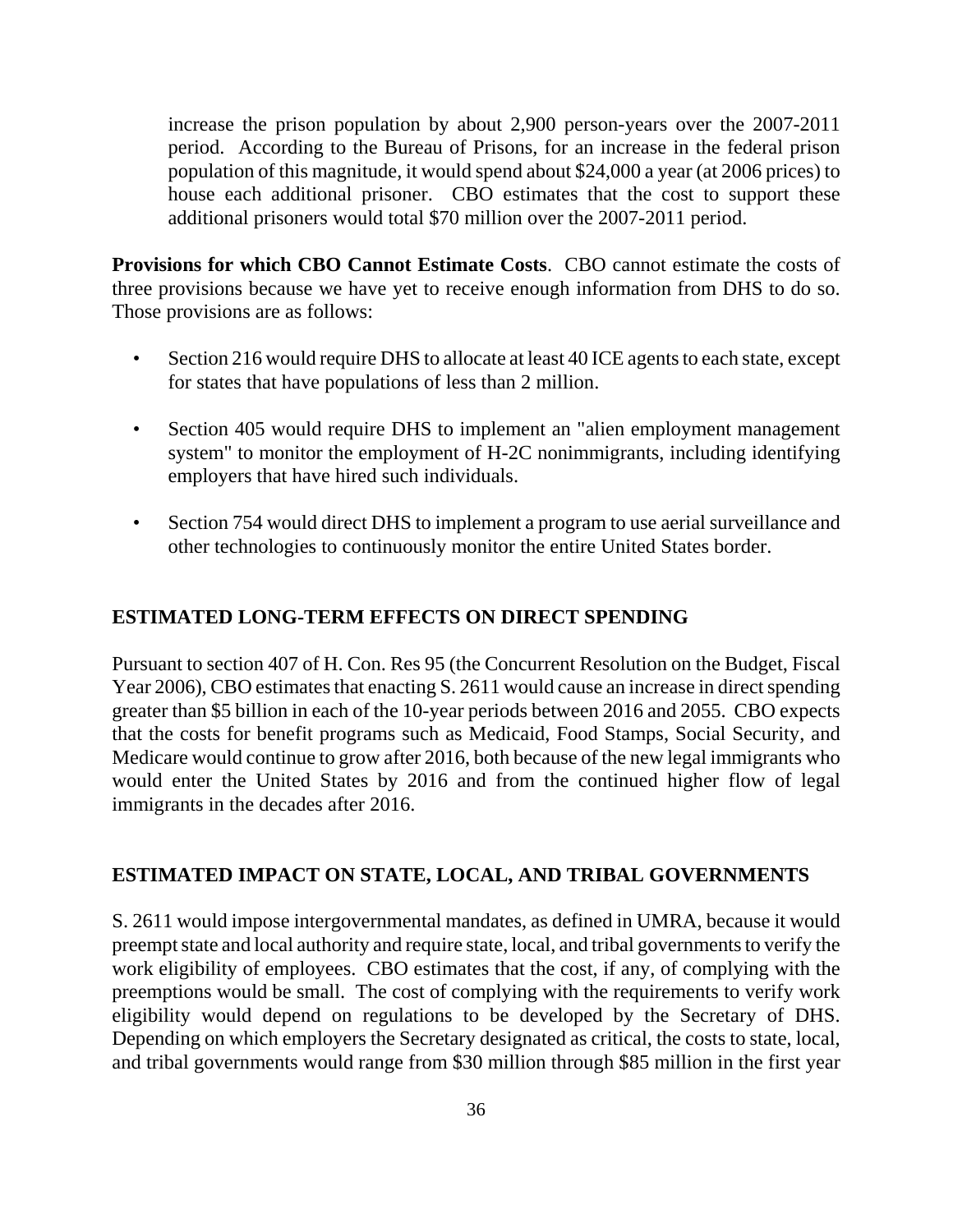the requirements were in effect. Until that designation is made, CBO cannot determine whether the costs for state, local, and tribal governments would exceed the annual threshold established in UMRA (\$64 million in 2006, adjusted annually for inflation).

The bill would authorize the Secretary of Homeland Security to designate critical employers and require, within 180 days of the bill's enactment, those employers to verify the work eligibility of all previously hired and newly hired employees. Other employers would be required, within 18 months from the time the Congress appropriates money to the Secretary of DHS, to verify the work eligibility of newly hired employees. CBO estimates that it would cost agencies an average of \$4 per employee to comply with the verification requirement. (The requirement would apply even if agencies had previously performed a security clearance or other exhaustive check.) That cost, incurred by agencies' personnel offices, would consist of assembling the data for initial submission and following up on the relatively few, but labor-intensive, cases that the automated system would initially fail to match.

Data from the Bureau of Labor Statistics indicate that state, local, and tribal governments hire about 3.5 million new employees each year. CBO estimates the cost for those governments, beginning in mid-2008, to submit their employees' basic data to DHS and to reconcile the few cases that would be returned as "nonverifiable" would total about \$7 million in the first year and about \$14 million annually thereafter.

The extent to which state and local governments would be designated critical employers and would be required to verify the eligibility of all employees would depend on regulations to be developed by the Secretary of DHS. Although current DHS documents and policies include all state, local, and tribal governments as part of critical infrastructure, CBO has no information on the extent to which those governments would be designated as critical in this case. According to the Bureau of Labor Statistics, state, local, and tribal governments currently employ about 20 million workers. If the rules were to affect employees only in such sectors as law enforcement, transportation, public utilities, health services, and financial services (such sectors represent about 35 percent of state, local, and tribal employees), CBO expects that the aggregate direct costs to comply with those requirements would be \$30 million—below the annual threshold. The rules would have to apply to more than 75 percent of all state, local, and tribal employees for the aggregate direct costs to exceed that threshold. If rules were to affect all state, local, and tribal employees, CBO estimates the aggregate direct costs would be \$85 million—over the annual threshold.

The bill contains two additional mandates because it would preempt the authority of state and local governments. First, it would prohibit those governments from imposing fees or penalties on employers for hiring unauthorized workers and from requiring those employers to facilitate the employment of day laborers. Although no state or local government currently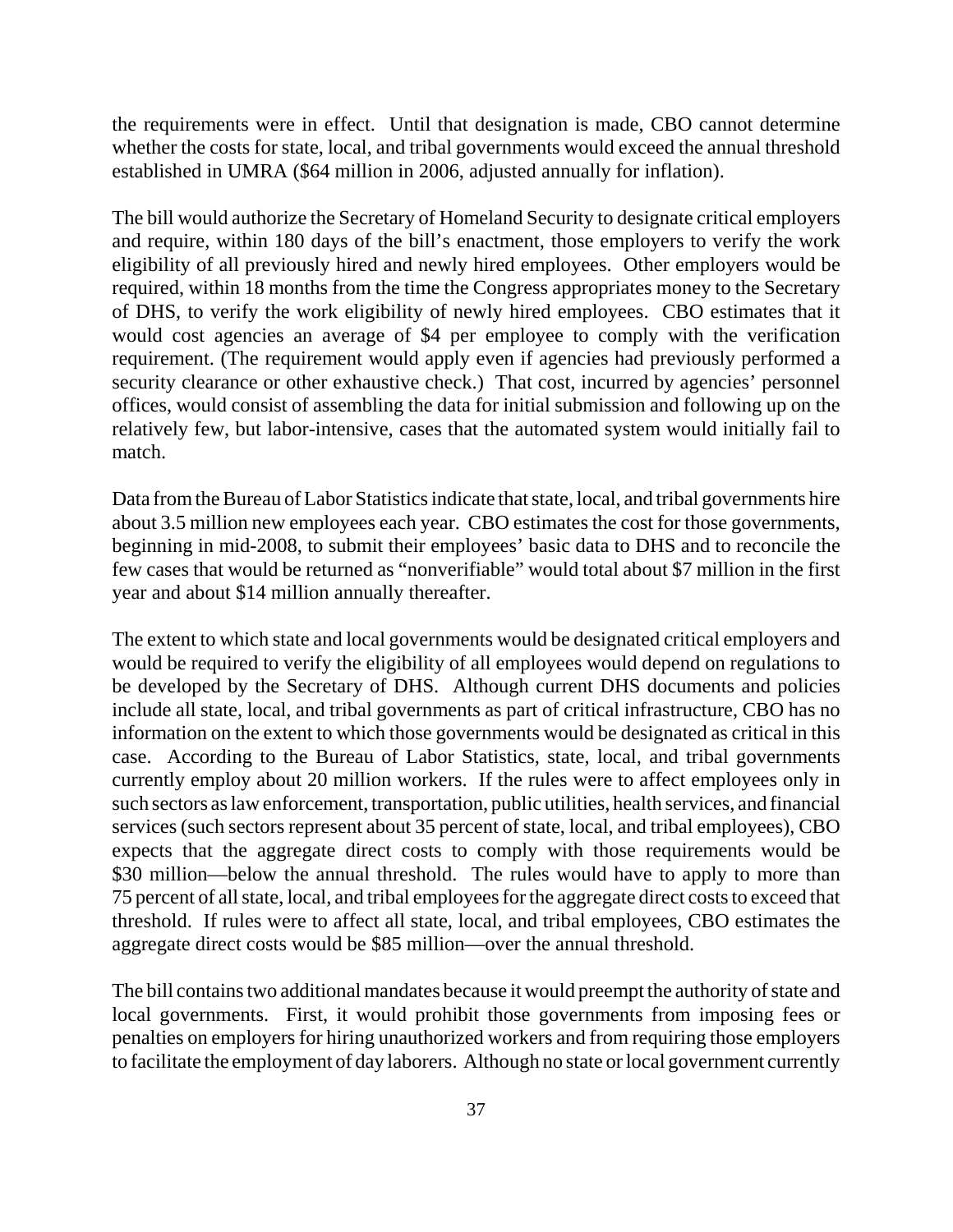collects such fees, this preemption could result in a loss of revenue for those governments in the future. Second, the bill would authorize state and local law enforcement officials, not withstanding any other provision of law, to investigate, apprehend, detain, or remove aliens while enforcing civil and criminal immigration laws. This broad authority for state and local law enforcement officials would preempt the authority of state and local governments to regulate those officers. CBO estimates that the cost for state and local governments to comply with those preemptions, if any, would be small.

Several provisions in the bill would increase the number of legal permanent residents, some of whom would be eligible for Medicaid assistance. Benefits under the Medicaid program for those individuals would cost states about \$12 billion over the 2007-2016 period. Because states have broad flexibility to alter optional benefits and eligibility to offset such costs, the increased spending would not result from intergovernmental mandates as defined in UMRA.

Finally, CBO estimates that enacting S. 2611 would lead to an increase in the U.S. population of almost 8 million by 2016. As a result of this growth in population, some state, local, and tribal governments would collect more tax revenues and face significant costs to provide education, heath care, and other services to those immigrants. Assuming appropriation of the authorized amounts, those governments would receive more than \$12 billion over fiscal years 2007-2012 from the creation of new grant programs and the extension of current programs to reimburse some of those costs.

# **ESTIMATED IMPACT ON THE PRIVATE SECTOR**

S. 2611would impose private-sector mandates, as defined in UMRA, on employers and other entities that hire, recruit, or refer individuals for employment. The mandates would require certain employers that are determined to be critical employers to verify the employment eligibility of their current employees and would require all employers and certain other entities to verify the employment eligibility of new hires and maintain records of the verification process. Based on the large number of projected new hires that employers and other entities would be required to verify annually under the bill, CBO expects that the aggregate direct costs to comply with those mandates would exceed the annual threshold for private-sector mandates (\$128 million in 2006, adjusted annually for inflation) in at least one of the first five years the mandates are in effect.

### **Requirement for Critical Employers**

The bill would require certain private-sector employers to verify the name and Social Security number of their employees using the electronic employee verification system to be administered by the Department of Homeland Security. The bill would authorize the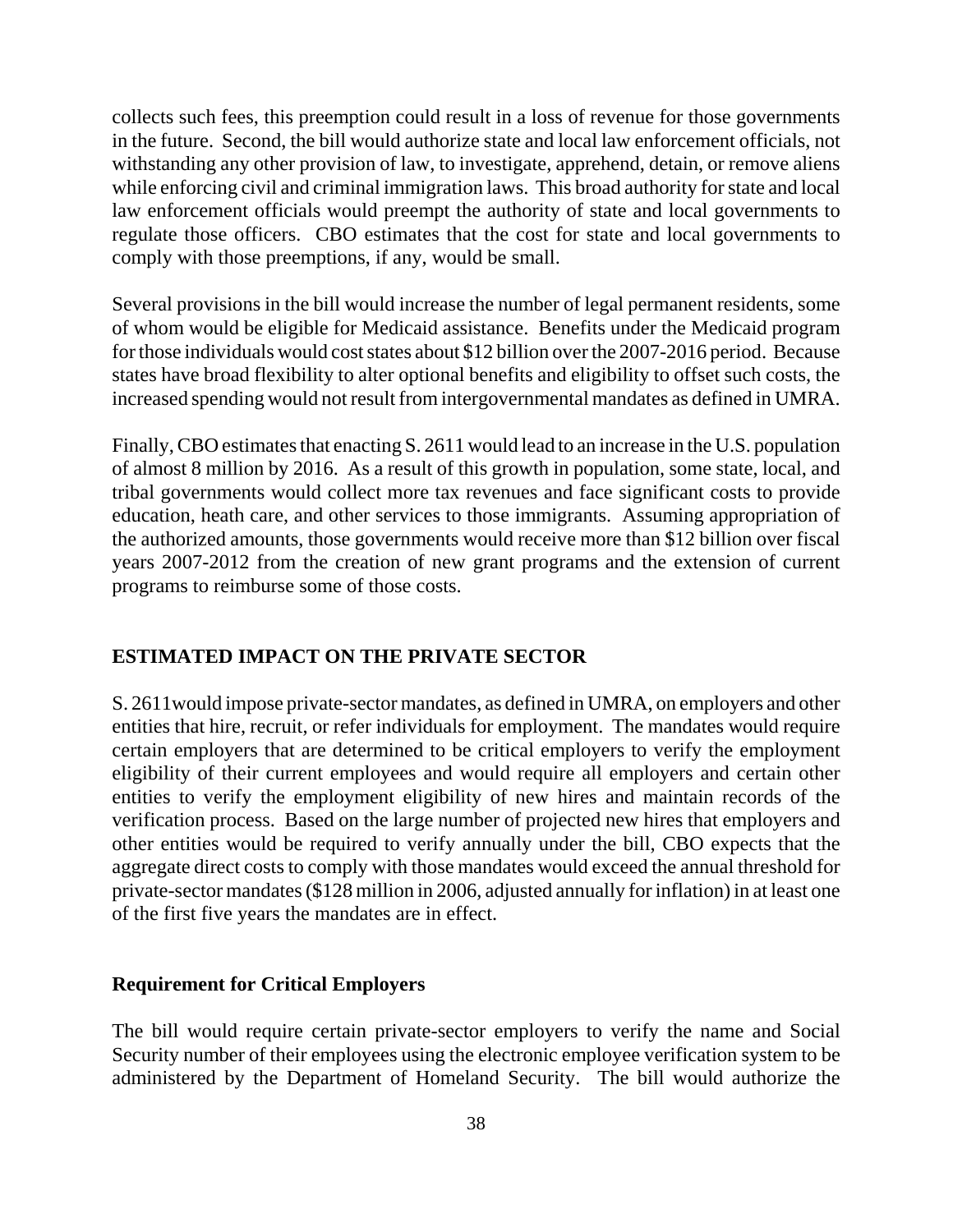Secretary of DHS to designate critical employers and require, within 180 days of the bill's enactment, those employers to verify the work eligibility of all previously and newly hired employees. Because that determination has not been made and because of uncertainty about how the program would be implemented, the costs to private-sector employers are very uncertain.

### **Requirements for Employers and Other Entities**

The bill also would require employers to verify the employment eligibility of new hires through participation in the EEVS. Participation would require employers and other entities that recruit or refer individuals to confirm the name and Social Security number of individuals hired by the end of three working days after the date of hire. This requirement would begin 18 months after funding is appropriated and made available to the Secretary to implement the system. In addition, employers would have to maintain a record of the verification for newly hired employees for a specific amount of time in a form that would be available for government inspection. The direct cost of the mandates would be the incremental cost to verify the employment eligibility of new hires through the Internet or other electronic media or over a telephone line administered by DHS and to maintain records of the verification. Because of the large number of new hires that employers would have to verify annually, CBO expects that the direct costs to comply with those mandates would be substantial.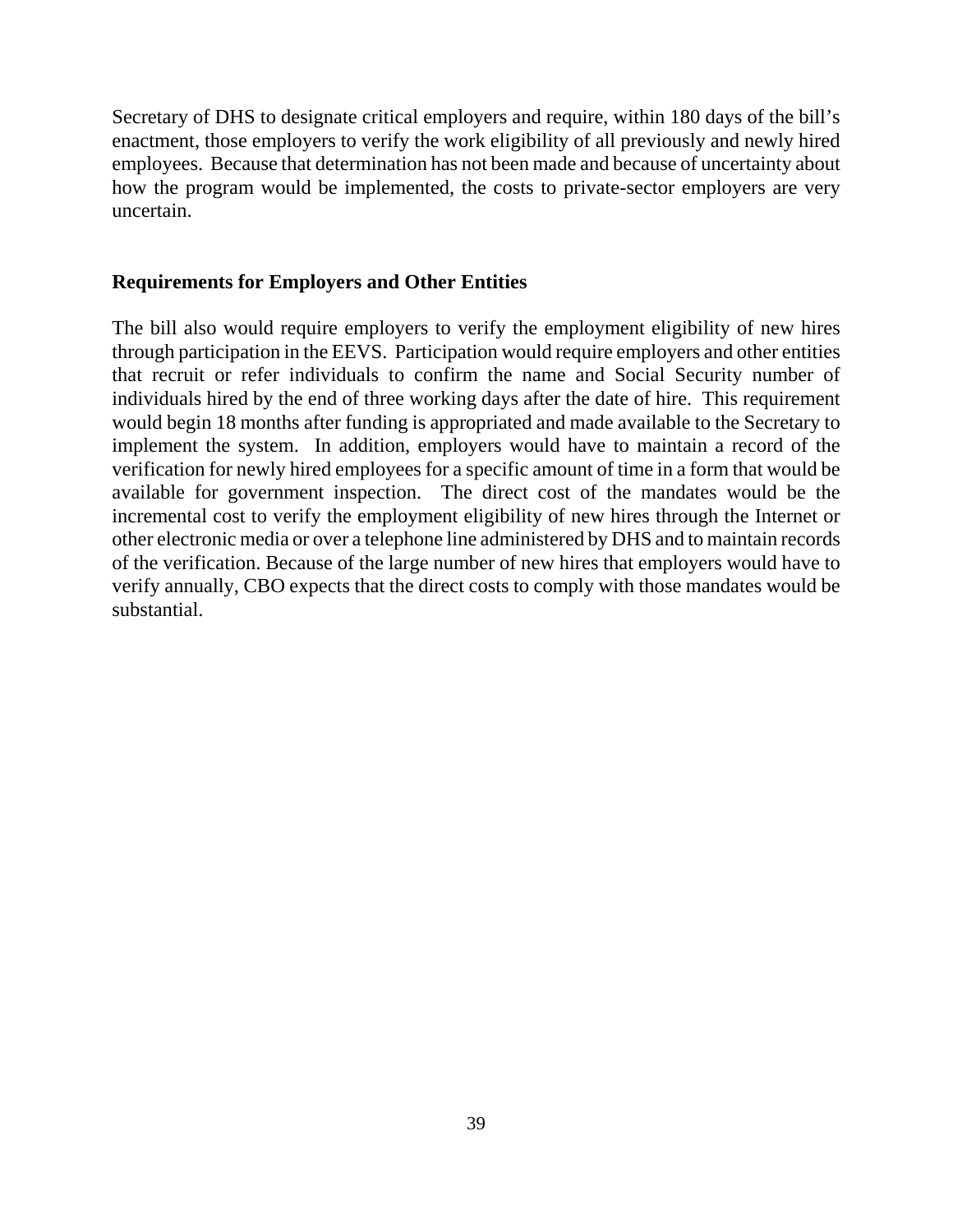# **ESTIMATE PREPARED BY:**

Federal Costs: DHS, CIS, and ICE: Mark Grabowicz Food Stamps: Kathleen FitzGerald Medicaid: Eric Rollins and Jeanne De Sa Social Security Administration: Kathy Ruffing Supplemental Security Income: David Rafferty Student Loans: Deborah Kalcevic Unemployment Compensation and Department of Labor: Christina Hawley Anthony Revenues: Mark Booth

Impact on State, Local, and Tribal Governments: Melissa Merrell

Impact on the Private Sector: Paige Piper/Bach

# **ESTIMATE APPROVED BY:**

Robert A. Sunshine Assistant Director for Budget Analysis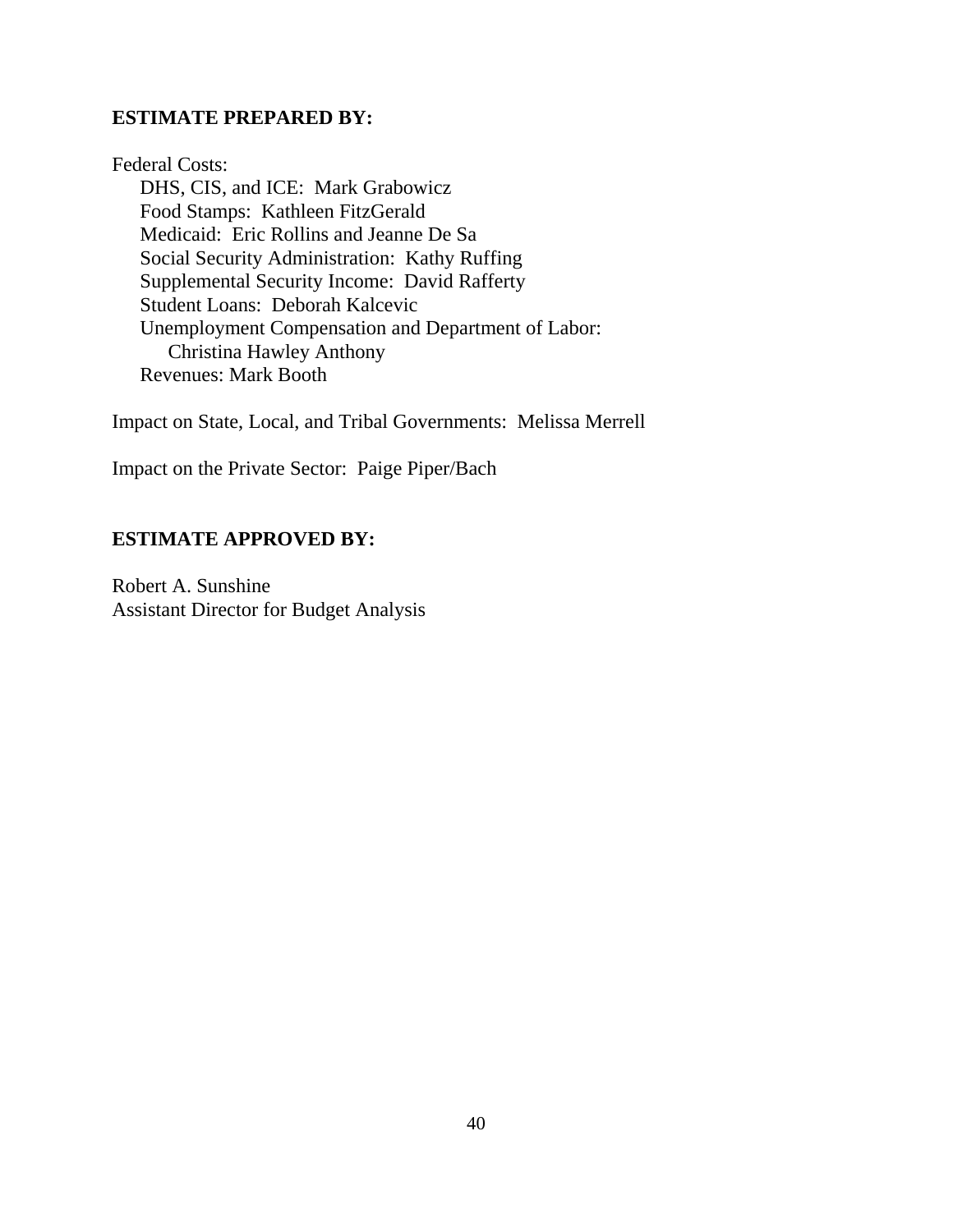# **ADDITIONAL INFORMATION ON THE ESTIMATED BUDGETARY AND ECONOMIC EFFECTS OF S. 2611**

In response to a request from several Senators, the Congressional Budget Office (CBO) is providing additional information relating to the potential effects of S. 2611, the Comprehensive Immigration Reform Act of 2006. Specifically, this memorandum addresses the following questions:

- What would be the potential effects on direct spending in 2016 under the hypothetical assumption that all of the people currently undocumented in the United States who would ultimately become legal permanent residents (LPRs) under the provisions of the bill actually do so by 2016?
- What is the potential effect of the bill on the Social Security program?
- What is the likely impact of the bill on wages?
- What macroeconomic effects might the bill have, and how might those affect federal revenues?

Separately, CBO transmitted a 10-year cost estimate for S. 2611 on May 16, 2006. In that document, CBO and the Joint Committee on Taxation (JCT) estimate that enacting S. 2611 would increase direct spending by \$54 billion over the 2007-2016 period, primarily for refundable tax credits, Medicaid, Social Security, Medicare, and Food Stamps. In addition, JCT and CBO estimate that the bill would increase revenues by \$66 billion over the 10-year period. Finally, CBO estimates that implementing the bill would result in new discretionary spending of about \$25 billion over the 2007-2011 period (with additional spending after 2011), assuming the appropriation of the necessary funds.

# **Potential Direct Spending Effects of S. 2611 in 2016, Assuming Full Implementation by That Year**

In addition to the standard 10-year cost estimate, CBO was asked to illustrate the potential direct spending effects of S. 2611 assuming it was fully phased in by 2016 and that the current population of undocumented immigrants (sometimes referred to as illegal aliens or unauthorized aliens) had the opportunity to attain LPR status and eligibility for federal benefits by that time. Under the schedule prescribed in the bill, most of the current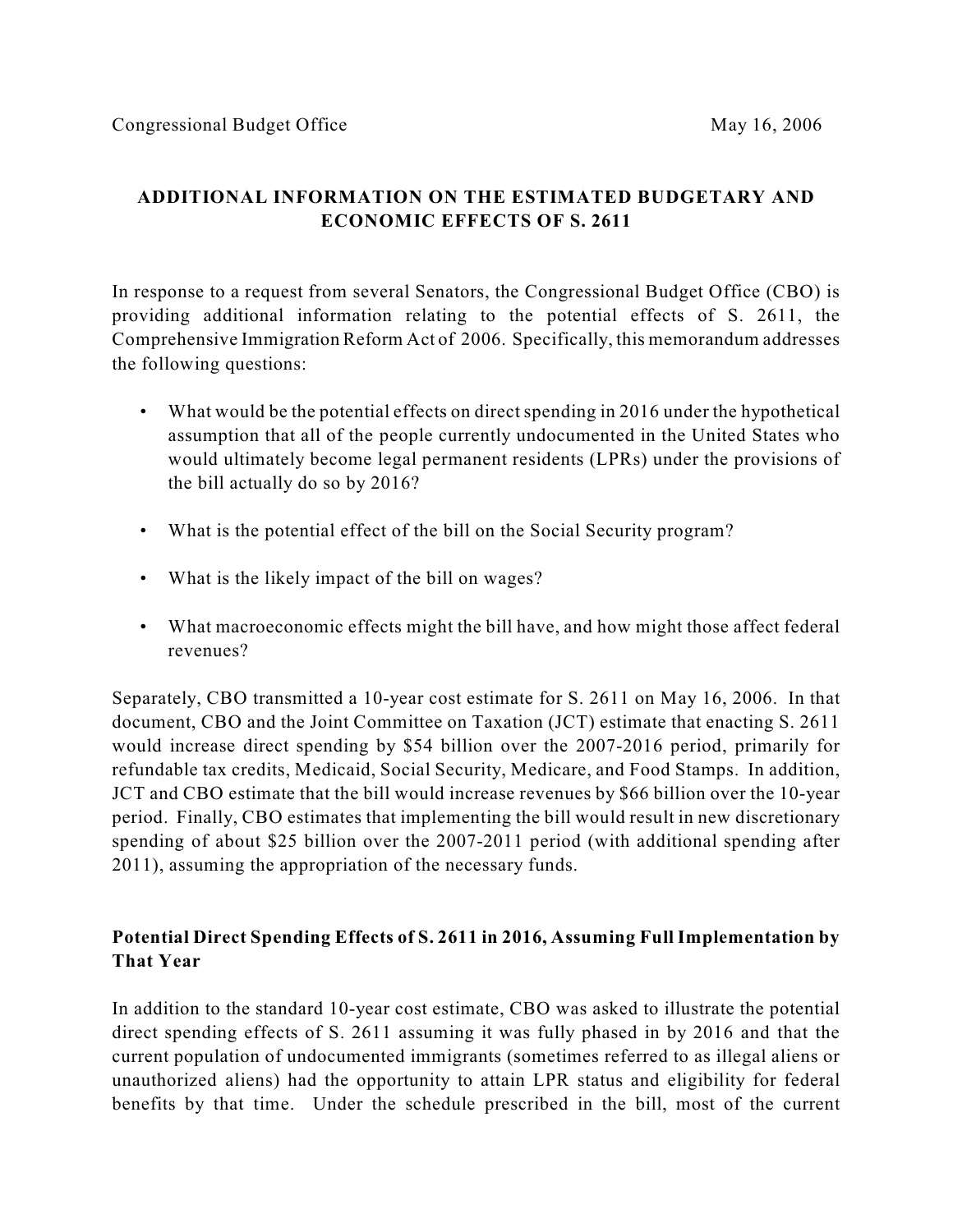population of undocumented immigrants might not become LPRs for eight years, and would generally have to wait another five years before they could have access to certain federal benefit programs. Therefore, the earliest that currently undocumented immigrants would become eligible for benefits under the bill would be in fiscal year 2020. Other individuals affected by S. 2611 who might be on a somewhat faster track for eligibility for federal benefits include people who would receive new LPR status under the higher limits on employment-based and family-sponsored visas, or who are children born in the United States to those newly legalized immigrants.<sup>1</sup> Although CBO's cost estimate shows significant direct spending for the first 10 years, much of the bill's fiscal impact would not occur until later.

CBO does not expect that all of the currently undocumented immigrants would eventually receive federal benefits. Some of them would not remain in the country long enough, and some of those accorded legal status to live and work in this country might never apply to become LPRs. In addition, many of those who convert to LPR status might not meet the income and asset requirements to qualify for many federal benefit programs.

CBO projects that the current undocumented population would shrink over time as emigration occurs and as some individuals become LPRs. For this hypothetical estimate, CBO has projected that about 4.6 million currently undocumented immigrants would be LPRs in 2016 and have been so for at least five years.<sup>2</sup>

If, hypothetically, the costs for those currently undocumented immigrants were realized in 2016, the spending impact of the bill would be \$2.1 billion higher than CBO's estimate for that year—additional outlays of \$6.9 billion, rather than the \$4.8 billion projected in the cost estimate (see the table below). Most of those additional costs would be for Medicaid and Food Stamp benefits. They would also include some added costs for Supplemental Security Income.

In addition to the currently undocumented population, a substantial portion of the costs of S. 2611 are associated with the proposed guest-worker program and the additional employment-based and family-sponsored entrants; those costs would continue to grow over time as new cohorts of legal aliens continue to enter the country.

<sup>1.</sup> For an overview of immigrant categories for both lawful and unlawful entry to the United States, see CBO, *Immigration Policy in the United States*, February 2006.

<sup>2.</sup> The Pew Hispanic Center estimates that about 11 million undocumented immigrants were in the United States in March 2005. It suggests that this number may have risen to as high as 12 million in 2006. CBO's estimate of LPRs includes participants in the blue-card program for agricultural workers.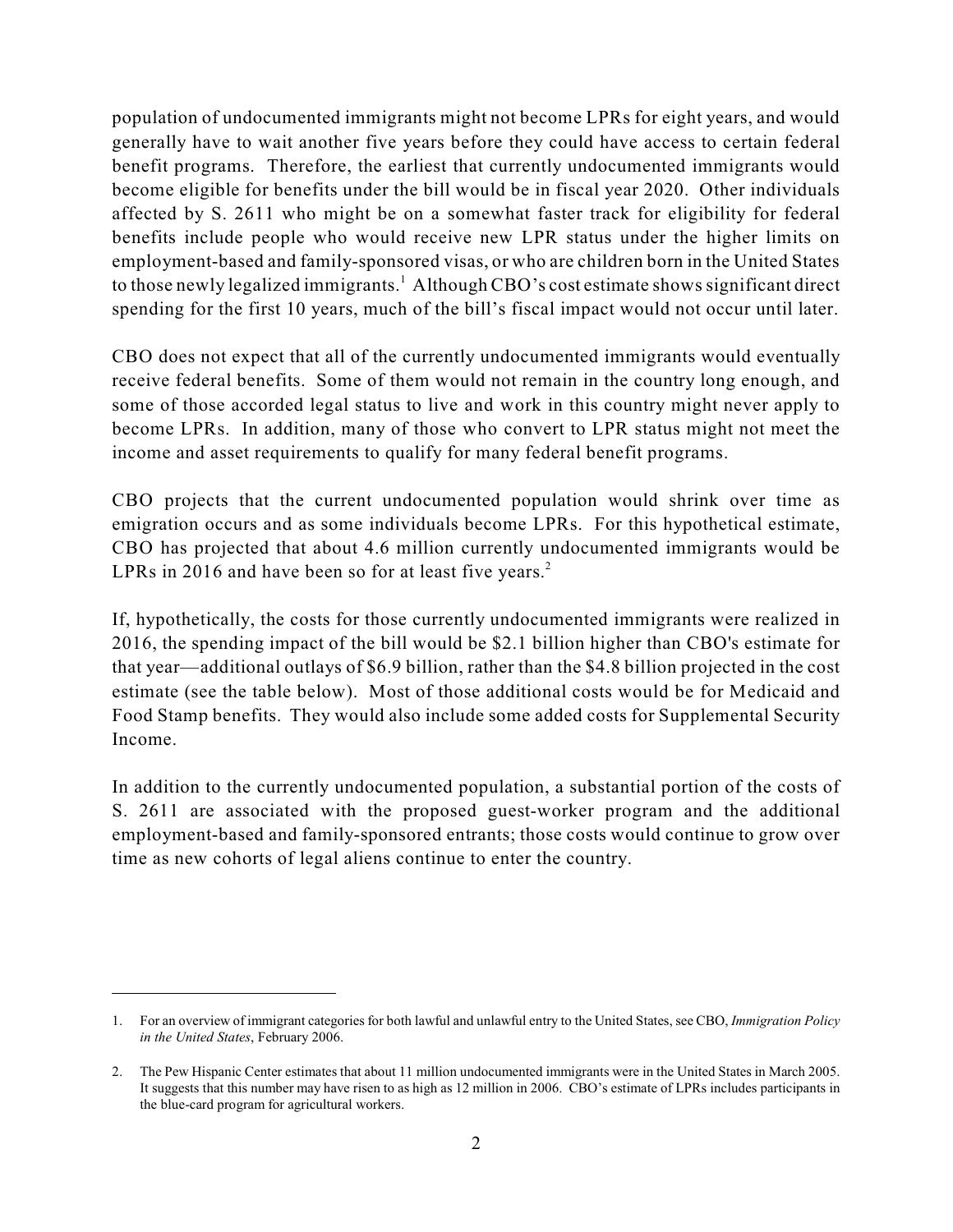|                              | CBO Estimate                           |         |  |  |  |  |
|------------------------------|----------------------------------------|---------|--|--|--|--|
|                              | <b>Outlays, in Billions of Dollars</b> |         |  |  |  |  |
| Refundable Tax Credits       | 2.0                                    | 2.0     |  |  |  |  |
| Medicaid                     | 0.6                                    | 2.1     |  |  |  |  |
| Social Security              | 0.9                                    | 0.9     |  |  |  |  |
| Medicare                     | 0.8                                    | 0.8     |  |  |  |  |
| Food Stamps                  | 0.3                                    | 0.9     |  |  |  |  |
| Supplemental Security Income | $\ast$                                 | 0.1     |  |  |  |  |
| <b>Student Loans</b>         | $\ast$                                 | $\star$ |  |  |  |  |
| Unemployment Insurance       | 0.1                                    | 0.1     |  |  |  |  |
| Total                        | 4.8                                    | 6.9     |  |  |  |  |
|                              | Number of Beneficiaries, in Thousands  |         |  |  |  |  |
| Refundable Tax Credits       | 1,900                                  | 1,900   |  |  |  |  |
| Medicaid                     | 260                                    | 750     |  |  |  |  |
| Social Security              | 90                                     | 90      |  |  |  |  |
| Medicare                     | 70                                     | 70      |  |  |  |  |
| Food Stamps                  | 290                                    | 820     |  |  |  |  |
| Supplemental Security Income | $\ast$                                 | 30      |  |  |  |  |
| <b>Student Loans</b>         | $\star$                                | $\star$ |  |  |  |  |
| Unemployment Insurance       | 50                                     | 50      |  |  |  |  |

#### **Estimated Direct Spending Effects of S. 2611 in 2016 for Undocumented Immigrants Currently in the United States: CBO's Cost Estimate and a Hypothetical, Fully Phased-in Effect**

Notes: Include costs shown in CBO's cost estimate for legalization of undocumented immigrants and the blue-card program. Other direct spending programs could be affected by the proposed treatment of the currently undocumented immigrants, but CBO judges that those effects are likely to be very small. For example, these individuals and their families might eventually become eligible for benefits under the Temporary Assistance for Needy Families program, the child care development fund, the Social Services block grant, and other programs, but the funding for these programs is fixed and increased participation by this portion of the population would have to be offset by decreased participation by other people eligible for the programs, or by a reduction in per capita assistance.

 $* =$  Less than \$50 million or fewer than 5,000 participants.

#### **Impact on the Long-Range Outlook for Social Security**

The additional workers that S. 2611 would permit to be legally employed in the United States would boost both the payroll taxes and benefit payments of the Social Security program. The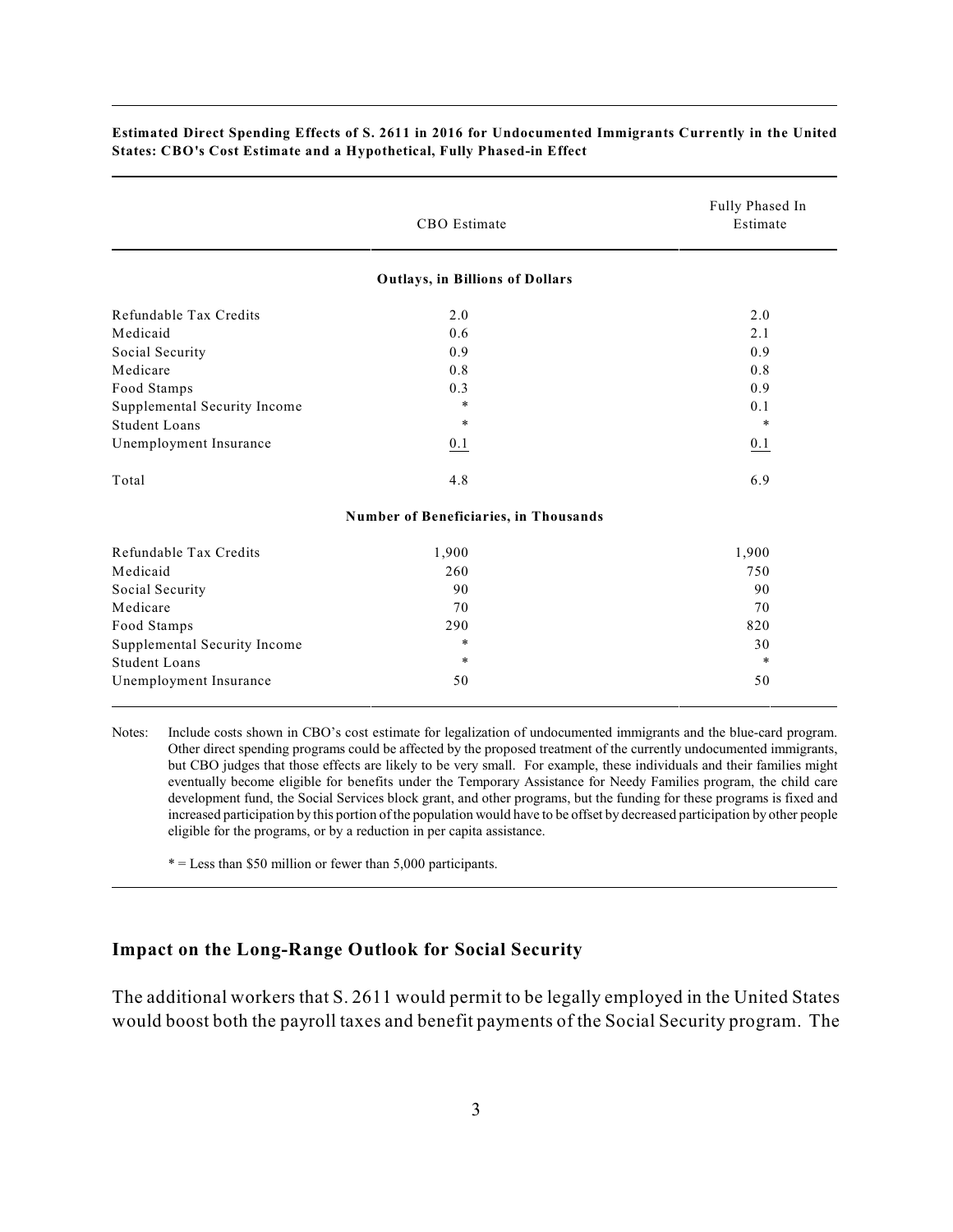net impact is uncertain, however, because that would depend on the characteristics of the new workers and their families.

When increased immigration is simulated in models of Social Security finances constructed and used by the Social Security Administration and CBO, those finances are generally improved because additional revenues are collected before new benefit payments are made. The 2006 report of the Social Security Trustees indicated that a 400,000 increase in annual immigration would improve the actuarial balance of the program by 0.26 percent of taxable payroll over the next 75 years—from  $-2.02$  percent to  $-1.76$  percent.<sup>3</sup> (CBO's model generated a comparable improvement.) Under the assumptions used in CBO's cost estimate, S. 2611 would increase annual net immigration by about 650,000 over the 2007-2016 period. It is exceedingly difficult to predict how S. 2611 would affect immigration over the next 75 years, but if the annual immigration rate were raised by that amount over the next 75 years, the models indicate that Social Security's actuarial balance would be improved by between 0.4 percent and 0.5 percent of taxable payroll.

These estimates of the effects of S. 2611 on Social Security Finances are quite uncertain.<sup>4</sup> If the new immigrants earn less than other workers covered under Social Security, the initial revenue gains would be lower. Extra benefits would also be lower, but not quite proportionately because of the program's progressive benefit formula. In addition, to the extent that undocumented workers (and their employers) already pay Social Security taxes, a change in their status would put them on track to eventually receive benefits with no commensurate revenue gain, thereby worsening the finances of the system.

#### **Potential Effects on Wages**

Enactment of S. 2611 would increase the number of workers in the United States and thus would increase the aggregate amount of wages paid. Based on a review of the extensive economics literature on the effects of immigration on the labor market, CBO concludes that the increase in the number of workers would probably have a very small negative effect on the growth of average weekly wages of workers already in the United States, reducing the growth of wages of some workers and increasing that of others.

<sup>3.</sup> Taxable payroll in 2006 is about \$5.0 trillion.

<sup>4.</sup> Although the models for estimating Social Security finances maintained at the Social Security Administration and at CBO can be used to study the impact of different overall levels of immigration, they are not currently designed to measure the effects of a changing mix of immigrants. That is, the current models assume that any increase in immigration will have the same age-sex characteristics as recent immigrants.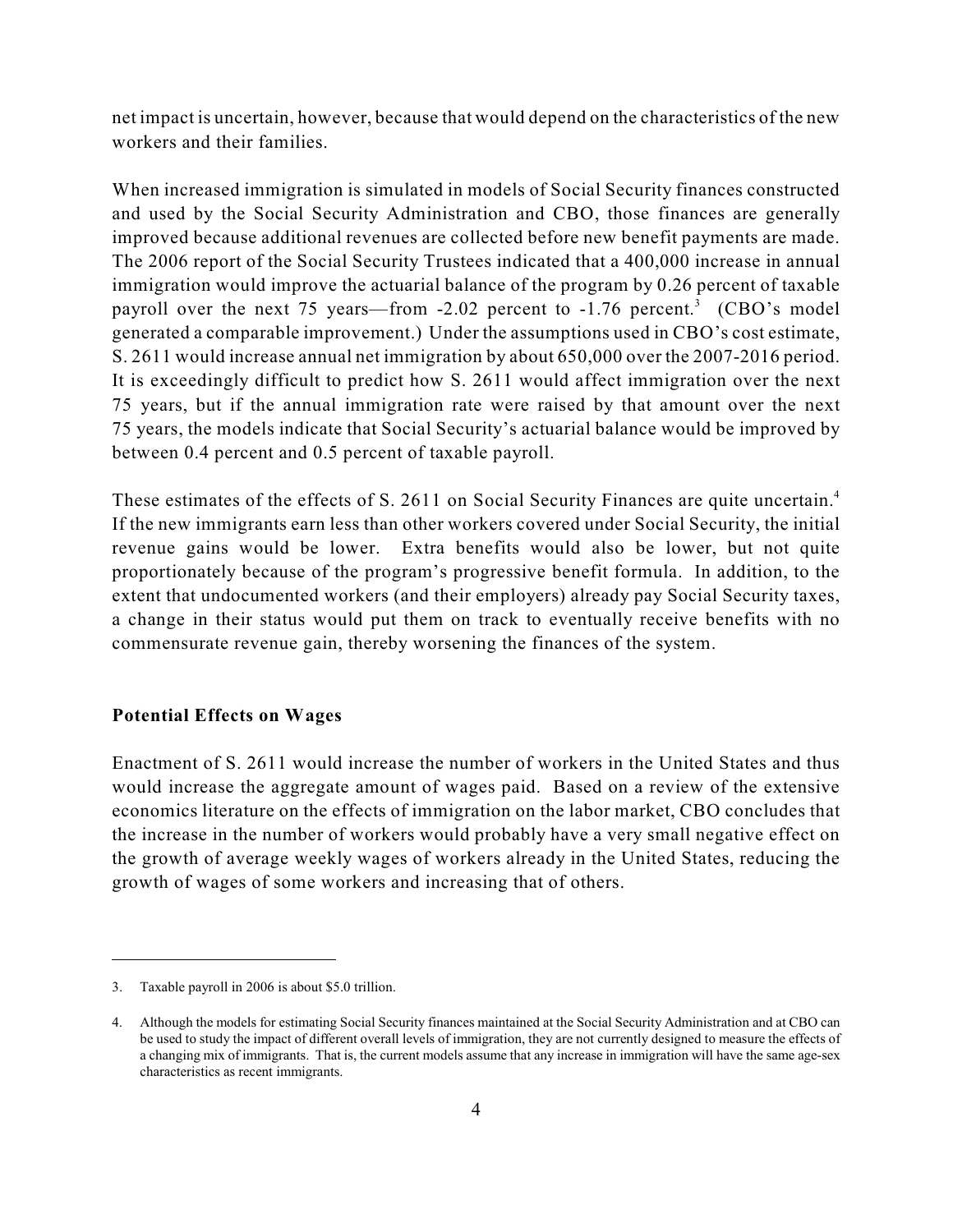By 2016, roughly 3.4 million workers would be added under the bill—increasing employment in the United States by about 2.2 percent above the number who would be working in that year under current policy. Although the initial impact of an increase in the supply of labor into a specific labor market might be to lower the weekly wages of workers competing in that market, a flexible labor market will adjust over time to their presence. For example, increased investment in response to the new opportunities created by the larger labor force would tend to raise workers' productivity and earnings. Likewise, decisions workers make about their education, occupation, and where they live could be affected.

Nonetheless, it is likely that the arrival of additional workers would slow the growth of the wages of workers already present in the United States with whom they most closely compete. For example, the large influx of foreign-born workers with less than a high school education during the past few decades probably put downward wage pressure on workers (both native and foreign-born) who also lacked a high school diploma.

Although a large number of studies have attempted to estimate the effects of immigration on wages, their conclusions reveal little consensus. CBO's recent review of estimates of the impact of past increases in the number of foreign-born workers on the weekly wages of other workers underscored the uncertainty of such estimates because of the many ways in which labor markets might adjust.<sup>5</sup>

Most studies found few, if any, adverse effects of immigration on the average wages of other workers.<sup>6</sup> However, a widely cited study by George Borjas estimated that a 10 percent increase in the number of workers in a labor market delineated by education and experience would reduce the average weekly earnings of men in that market by 3 percent or 4 percent before secondary adjustments occur.<sup>7</sup> That estimate overstates the long-run impact to the extent that the presence of the additional workers stimulates the demand for investment and leads other workers to acquire more education. Both adjustments are likely to occur.

To illustrate the potential impact on weekly wages of adding 3.4 million workers to the labor market, CBO used elasticity estimates from the aforementioned study and a range of assumptions about how the demand for labor would adjust to the increased labor supply. CBO also assumed that the new workers had an education and age distribution similar to that of foreign-born workers who were employed in the United States in 2005. In the absence of

<sup>5.</sup> See CBO, *The Role of Immigrants in the U.S. Labor Market* (November 2005), pp. 19 to 24.

<sup>6.</sup> See, for example, David Card, *Is the New Immigration Really So Bad?* Working Paper No. 11547 (Cambridge, Mass.: National Bureau of Economic Research, August 2005).

<sup>7.</sup> George J. Borjas, "The Labor Demand Curve *Is* Downward Sloping: Reexamining the Impact of Immigration on the Labor Market," *Quarterly Journal of Economics*, vol. 18, no. 4 (2003), pp.1335-1374.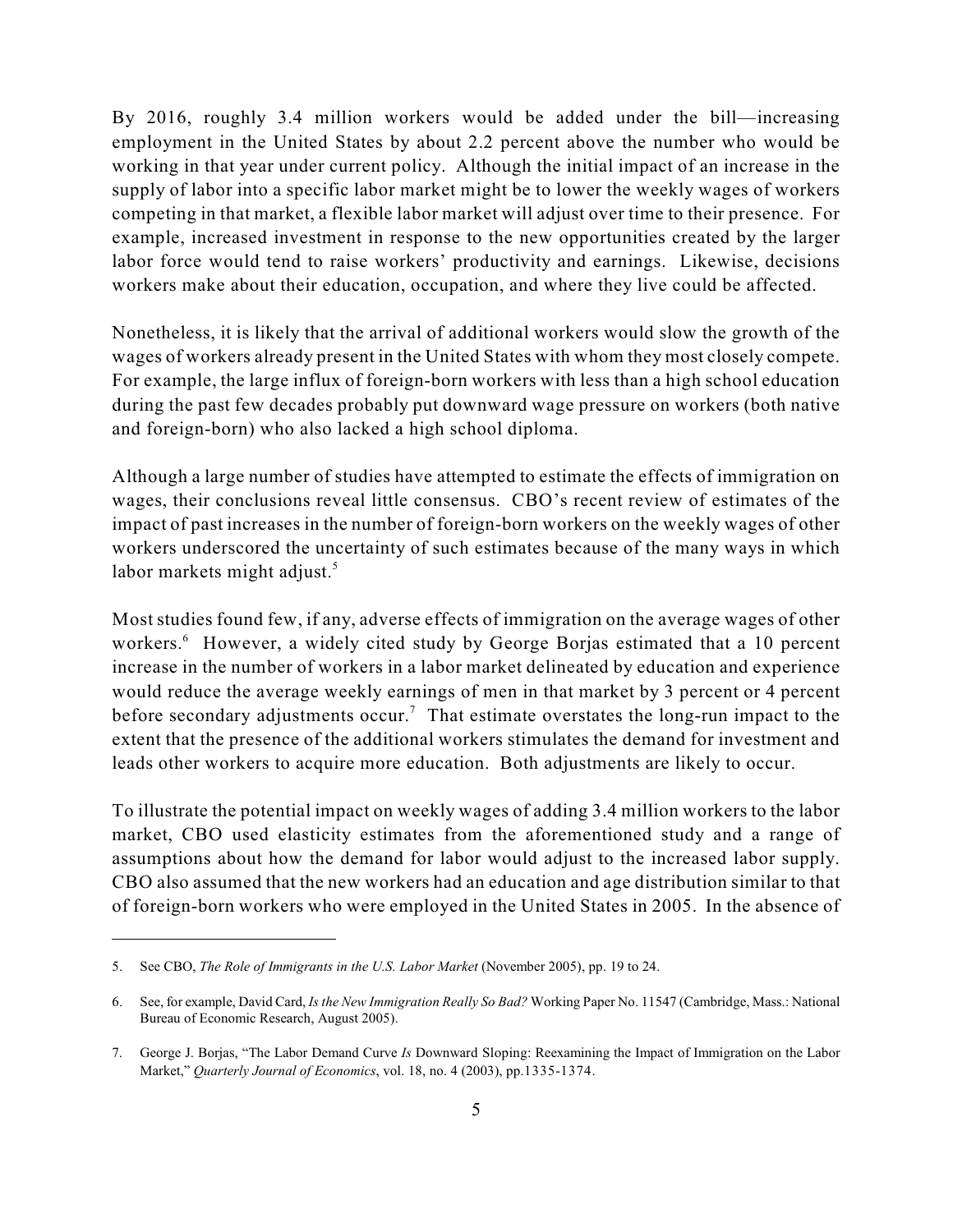secondary adjustments in capital formation or other adjustments, these assumptions imply that the average weekly wages of workers already in the United States would be about 0.6 percent lower than they would be without the increased labor supply. If capital adjusts completely to the expansion of the workforce, however, there would be no negative impact on the average weekly wages of workers already in the United States. The latter result is consistent with other studies that estimated the impact of previous immigrant inflows and found that new workers would have virtually no impact on average wages.

To the extent that the new workers were concentrated in some segments of the labor market, any negative impacts likely would be largest for the categories of workers who most closely resemble the new workers. If the additional workers had the same education and age distribution as current foreign-born workers, the analysis suggests that the average weekly wages of workers who had not completed high school (about 12 percent of all adults employed last year) would be about 4 percent lower, while the average wages of workers with at least a high school education would be about 0.4 percent lower. With complete adjustment by capital, there would be no impact on overall wages; the average wages of workers without a high school diploma would be lower; those of other workers would be higher.

In addition, enacting the bill would lead to changes in the legal status of many of the foreignborn workers already in the country. Those changes, by themselves, would not directly increase the size of the workforce but could affect the types of jobs that those workers are able to secure and increase their average compensation.

Finally, although many of the effects on the labor market that would result from enactment of the bill are unclear, the aggregate wages received by workers in the United States would be higher simply because there would be more workers. Aggregate earnings would rise by the total amount received by the additional workers minus any reductions in the earnings of other workers. As discussed above, those reductions are likely to be small, offsetting at most one-quarter of the direct impact.

#### **Potential Macroeconomic Effects**

The Comprehensive Immigration Reform Act of 2006 could affect the economy in a variety of ways. Most importantly, CBO estimates that it would add over 3 million employees to the American workforce by 2016, mostly through its guest worker program and increased caps on immigration. The work performed by those added employees would increase the production of goods and services and raise gross domestic product (GDP), other things being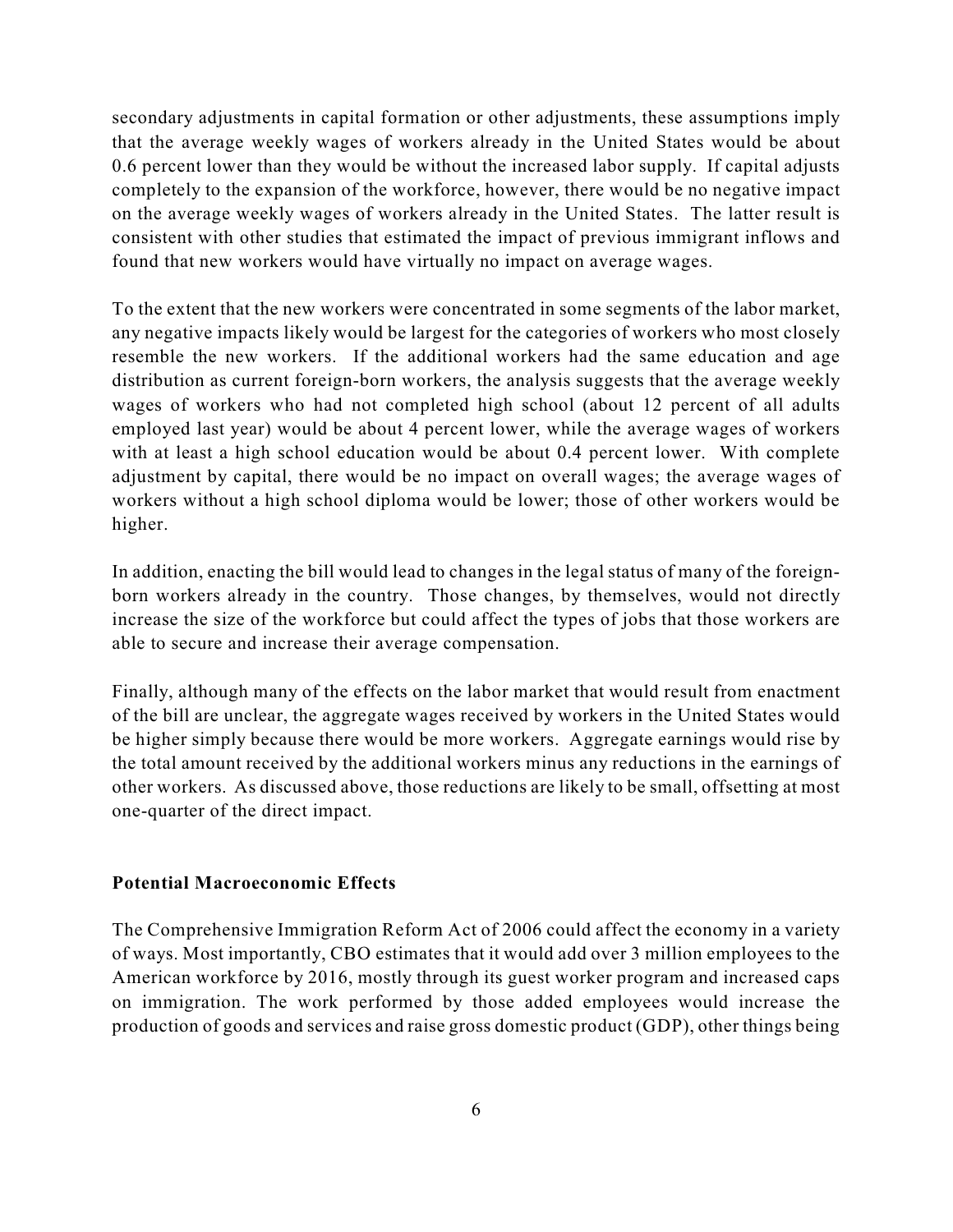equal. The bill would also affect both private and public saving, in part through its effects on the federal deficit, altering the amount of funds available for productive investment.

The impact of S. 2611 on the economy would depend largely on the productivity of the added workers and the bill's effect on the nation's capital stock. As described above, CBO assumed that the additional workers would be as productive as (and earn the same wages as) the current foreign-born population. The effect on the capital stock would depend on the bill's impact on the federal budget (or public saving), private saving, and capital flows from other countries. For this analysis, CBO assumed an effect on public saving consistent with its cost estimate for the bill.

CBO produced estimates using two sets of assumptions for the impact on private saving and capital flows because of the high degree of uncertainty about that impact. Under the high investment assumption, private saving and capital flows were assumed to fully adjust to the additional supply of labor, keeping wage and interest rates at baseline levels.<sup>8</sup> Under the low investment assumption, investment was assumed to adjust by a smaller amount, so that wage rates fall below, and interest rates rise above, baseline levels.<sup>9</sup> This assumption could be interpreted as assuming that net capital inflows from abroad were at baseline levels and that new immigrants save at a rate lower than the U.S. average (because they tend to earn less, and lower earners tend to save at a lower rate). It could also be interpreted as combining a somewhat higher saving rate together with an increase in remittances, which constitute a capital outflow.

Under the high investment assumption, CBO estimates that enacting the bill would increase GDP by 0.4 percent, on average, from 2007 through 2011, and by 1.3 percent from 2012 through 2016. Under the low investment assumption, CBO estimates that enacting the bill would increase GDP by 0.3 percent, on average, from 2007 through 2011, and by 0.8 percent from 2012 through 2016.

Those economic effects could, in turn, affect the budgetary impact of the bill. In its revenue estimate, the Joint Committee on Taxation (JCT) included taxes on wages earned by additional immigrants, as well as well as the revenue implications of reductions in average wage rates due to additional workers. However, a wider range of effects is possible. CBO estimated the additional budgetary impact of changes in the capital stock, which would affect

<sup>8.</sup> In its implications for domestic investment, this corresponds to a "small open economy" assumption.

<sup>9.</sup> For the purposes of the economic and budgetary projections presented in this section, under the low investment assumption CBO estimated that wage rates would decline by about 0.4 percent in 2016 in response to additional labor supply under S. 2611. That estimate is consistent with the results of empirical research, as presented in the previous section. CBO also assumed a decline in labor supply of somewhat less than 0.1 percent in response to the lower wage rates.